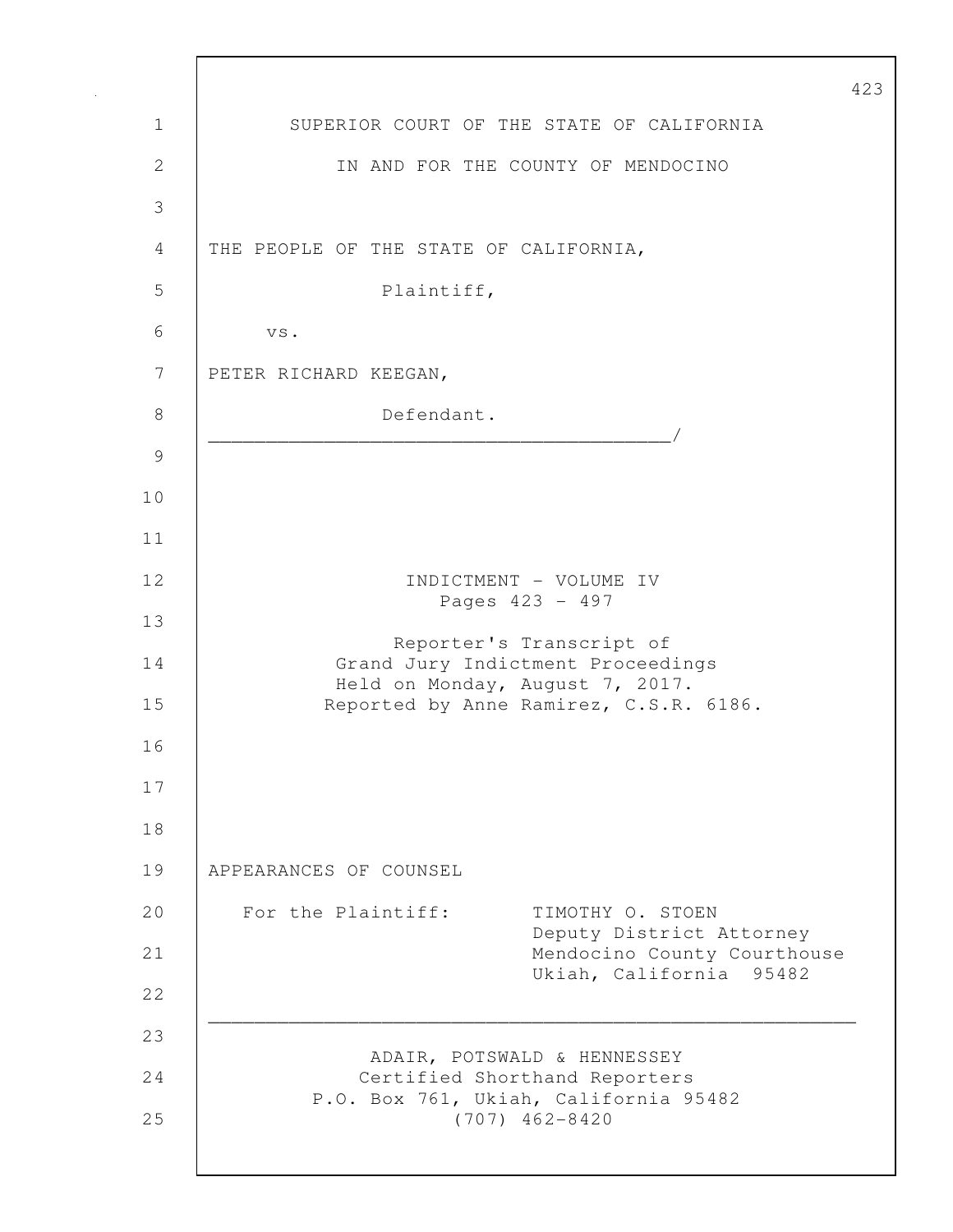|                  |                          |      | 424 |
|------------------|--------------------------|------|-----|
| $1\,$            | WITNESS INDEX            |      |     |
| $\mathbf{2}$     | (Chronological)          |      |     |
| $\mathfrak{Z}$   | VOLUME IV                | PAGE |     |
| $\overline{4}$   |                          |      |     |
| 5                | KEVIN BAILEY             |      |     |
| $\sqrt{6}$       | Examination by Mr. Stoen | 427  |     |
| $\boldsymbol{7}$ |                          |      |     |
| $\,8\,$          | NORMAN ROSEN             |      |     |
| $\mathsf 9$      | Examination by Mr. Stoen | 431  |     |
| 10               |                          |      |     |
| 11               | GARY HUDSON              |      |     |
| $1\,2$           | Examination by Mr. Stoen | 450  |     |
| 13               |                          |      |     |
| 14               | MARY PIERCE              |      |     |
| 15               | Examination by Mr. Stoen | 463  |     |
| 16               |                          |      |     |
| 17               |                          |      |     |
| 18               |                          |      |     |
| 19               |                          |      |     |
| 20               |                          |      |     |
| 21               |                          |      |     |
| 22               |                          |      |     |
| 23               |                          |      |     |
| 24               |                          |      |     |
| 25               |                          |      |     |
|                  |                          |      |     |

Г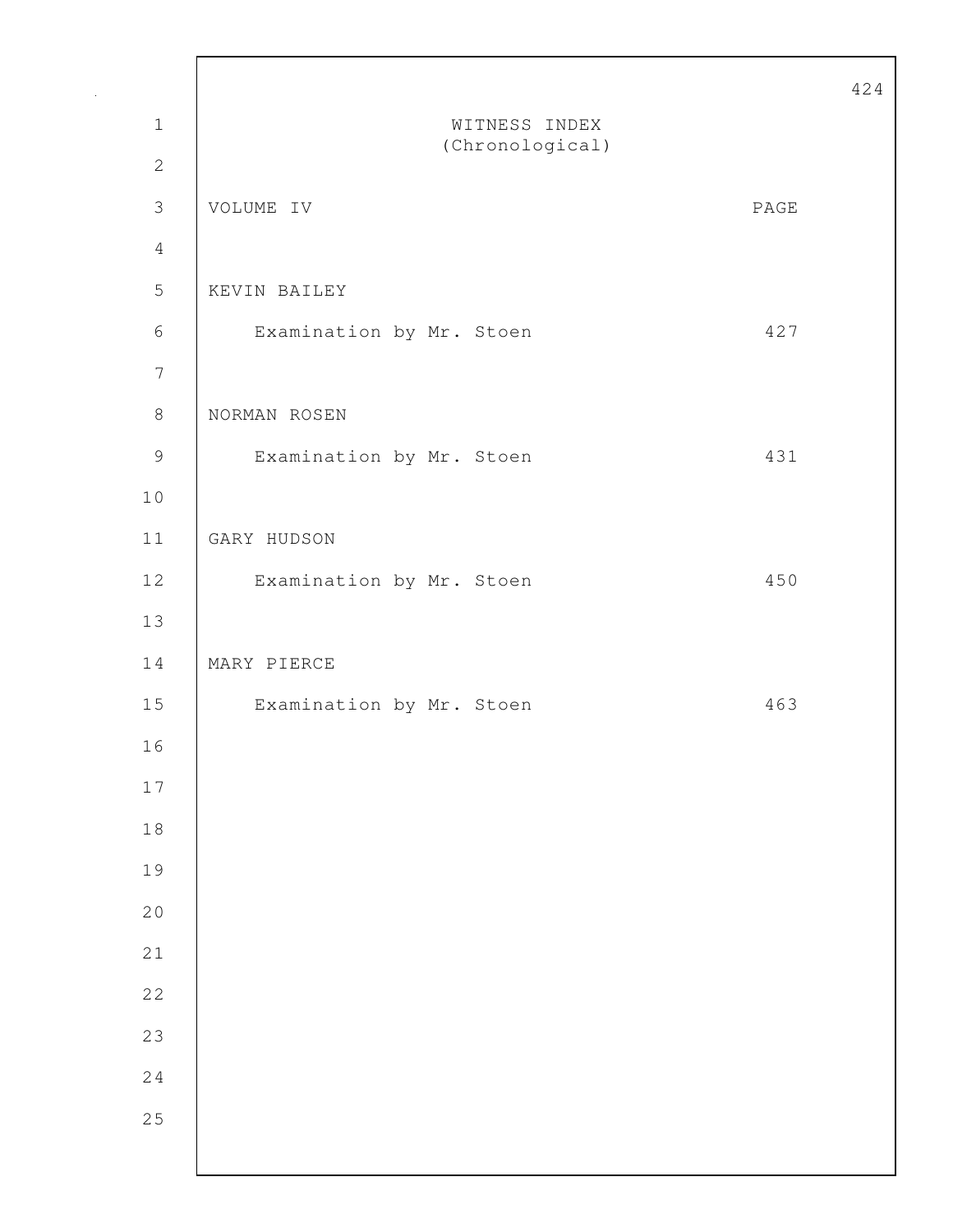|                |           |                                                                    |                         | 4   |
|----------------|-----------|--------------------------------------------------------------------|-------------------------|-----|
| $\mathbf 1$    |           | GRAND JURY EXHIBITS                                                |                         |     |
| $\mathbf{2}$   |           |                                                                    |                         |     |
| $\mathfrak{Z}$ | VOLUME IV |                                                                    | IDENTIFICATION RECEIVED |     |
| $\overline{4}$ |           |                                                                    |                         |     |
| 5              | 24        | Norm Rosen medication<br>documents                                 | 441                     | 702 |
| 6              |           |                                                                    |                         |     |
| $\overline{7}$ | 29        | Photo of Susan Keegan as blond 455<br>queen in Hamlet from 11/2010 |                         | 702 |
| $8\,$          | 30        | Photo of Susan Keegan's hand 455<br>as blond queen in Hamlet from  |                         | 702 |
| $\mathcal{G}$  |           | 11/2010                                                            |                         |     |
| 10             | 41        | Mary Pierce e-mail to Susan 472                                    |                         | 702 |
| 11             |           | Keegan dated 11/1/10                                               |                         |     |
| 12             | 42        | Mary Pierce e-mail to Susan 487<br>Keegan dated 11/10/10           |                         | 702 |
| 13             |           |                                                                    |                         |     |
| 14             |           |                                                                    |                         |     |
| 15             |           |                                                                    |                         |     |
| 16             |           |                                                                    |                         |     |
| 17             |           |                                                                    |                         |     |
| 18             |           |                                                                    |                         |     |
| 19             |           |                                                                    |                         |     |
| 20             |           |                                                                    |                         |     |
| 21             |           |                                                                    |                         |     |
| 22             |           |                                                                    |                         |     |
| 23             |           |                                                                    |                         |     |
| 24             |           |                                                                    |                         |     |
| 25             |           |                                                                    |                         |     |
|                |           |                                                                    |                         |     |

Г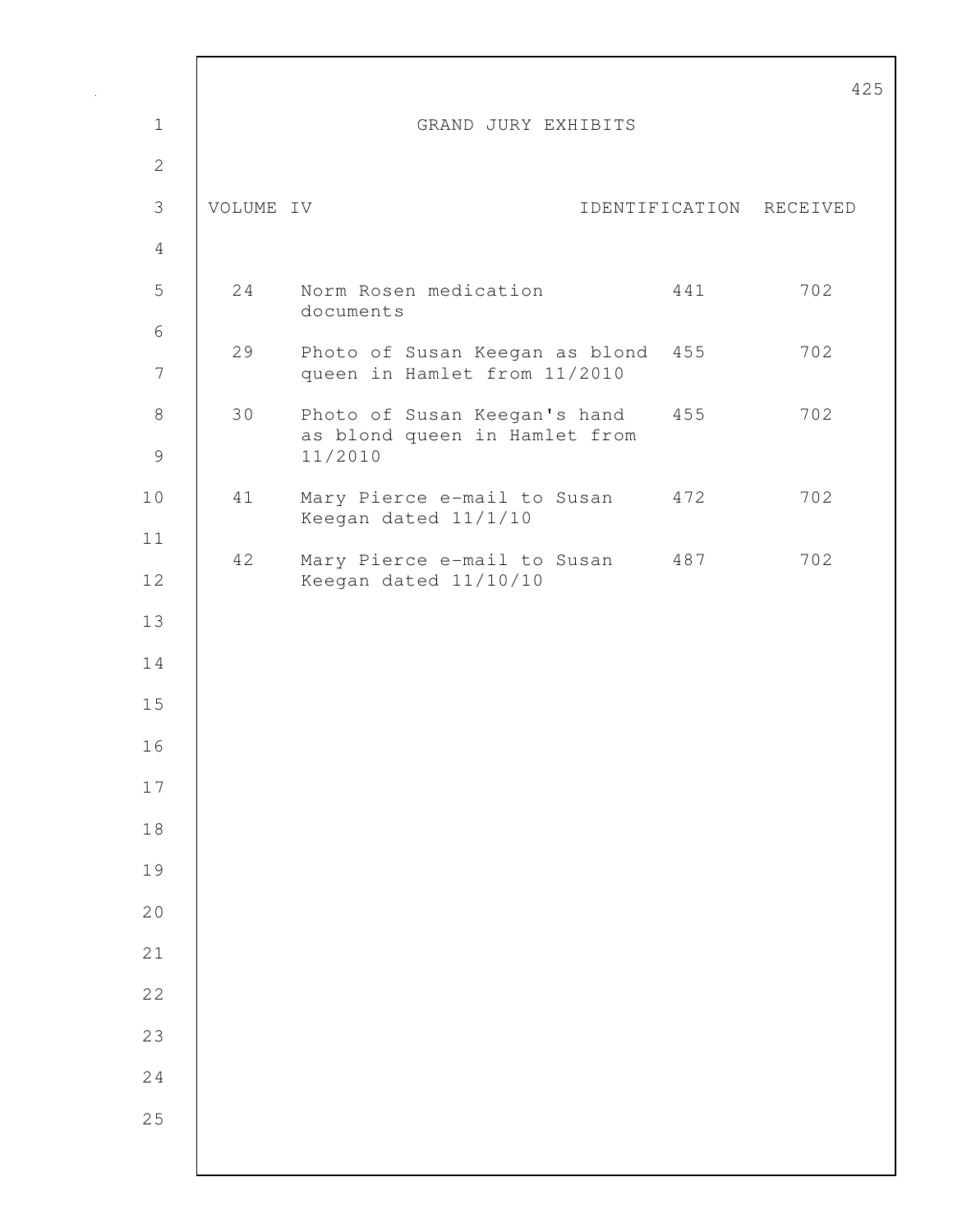1 (Proceedings held on Monday, August 7, 2017.) 2  $- - -$ 3 (Roll call taken; all jurors present.) 4 MR. STOEN: Good morning, ladies and 5 gentlemen. I understand that we've lost a grand juror. 6 I wonder if the foreperson could make that announcement 7 and tell me who we lost as to the number and who has 8 | replaced that person as to the number. 9 JURY FOREPERSON: I can let you know juror 10 | number 641103 is not present today, and in his place we 11 will have 616901. 12 | MR. STOEN: Thank you. 13 I'll get our first witness. 14 THE REPORTER: Will you raise your right hand, 15 please.  $16$  - - -17 KEVIN BAILEY 18 | Called as a witness, having been first duly sworn, 19 testified as follows:  $20$  - - -21 | THE REPORTER: Thank you. Please state your 22 name and spell it. 23 THE WITNESS: Kevin Bailey; K-e-v-i-n, 24  $B-a-i-l-e-y$ . 25 | THE REPORTER: Thank you.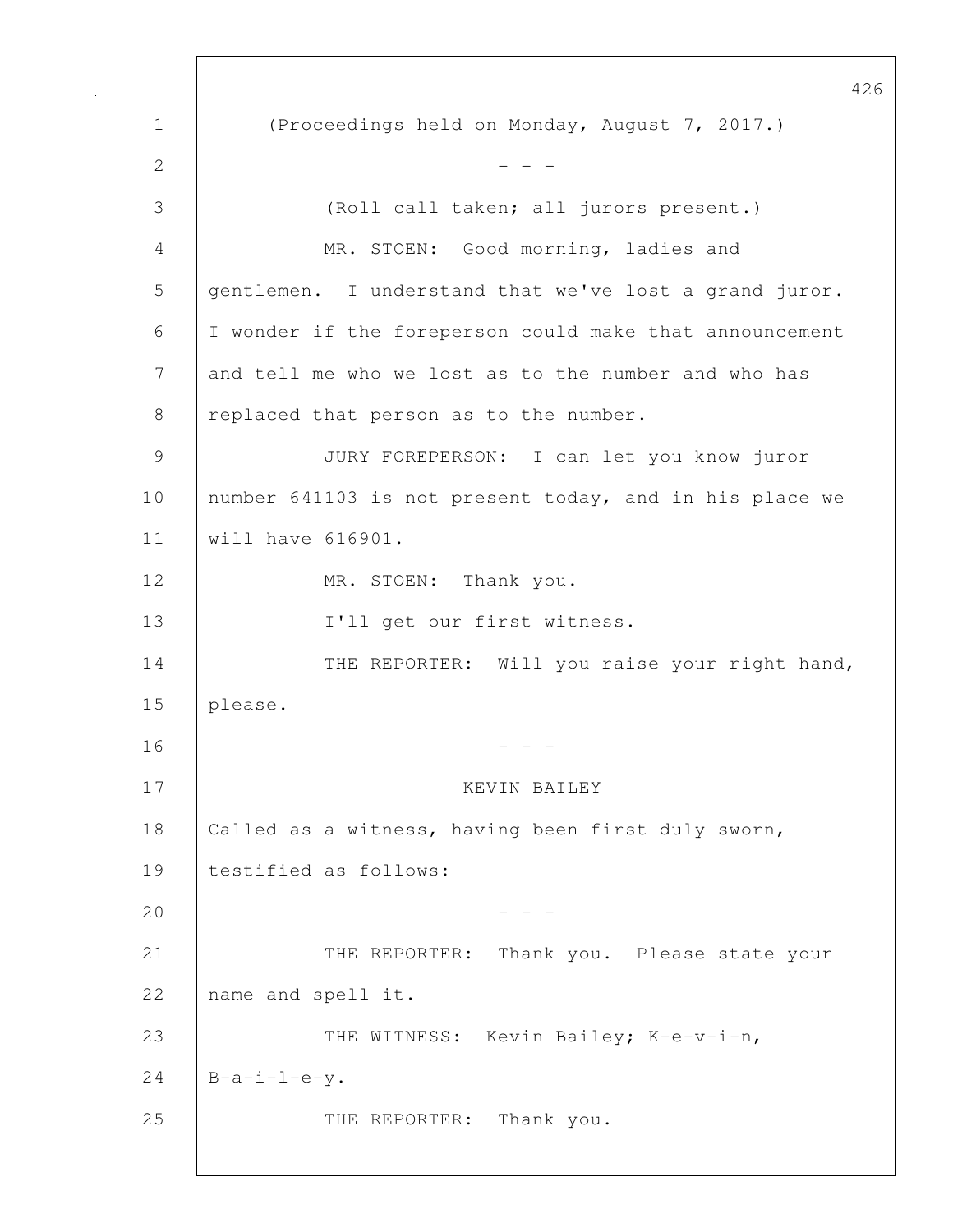1 JURY FOREPERSON: Good morning. I'll read the 2 secrecy admonition to you.

| 3               | Grand Jury proceedings and investigations are            |
|-----------------|----------------------------------------------------------|
| 4               | secret. You are therefore admonished on behalf of the    |
| 5               | Mendocino County Superior Court and the criminal grand   |
| 6               | jury not to disclose your grand jury subpoena or your    |
| $7\phantom{.0}$ | grand jury appearance to anyone and not to reveal to any |
| $8\,$           | person any questions asked or any responses given in the |
| 9               | grand jury or any other matters concerning the nature or |
| 10              | subject of the grand jury's investigation which you      |
| 11              | heard about by your grand jury subpoena or during your   |
| 12              | grand jury appearance, except to your own legal counsel. |
| 13              | This admonition continues until such time as a           |
| 14              | transcript of the grand jury proceeding is made public   |
| 15              | or until disclosure is otherwise authorized by the Court |
| 16              | or by operation of law. Violation of this admonition is  |
| 17              | punishable as contempt of court.                         |
| 18              | MR. STOEN: Off the record.                               |
| 19              | (Brief pause.)                                           |
| 20              | MR. STOEN: Back on.                                      |
| 21              |                                                          |
| 22              | EXAMINATION                                              |
| 23              | (BY MR. STOEN) Good morning, sir.<br>Q                   |
| 24              | Good morning.<br>Α                                       |
| 25              | And what is your occupation?<br>Q                        |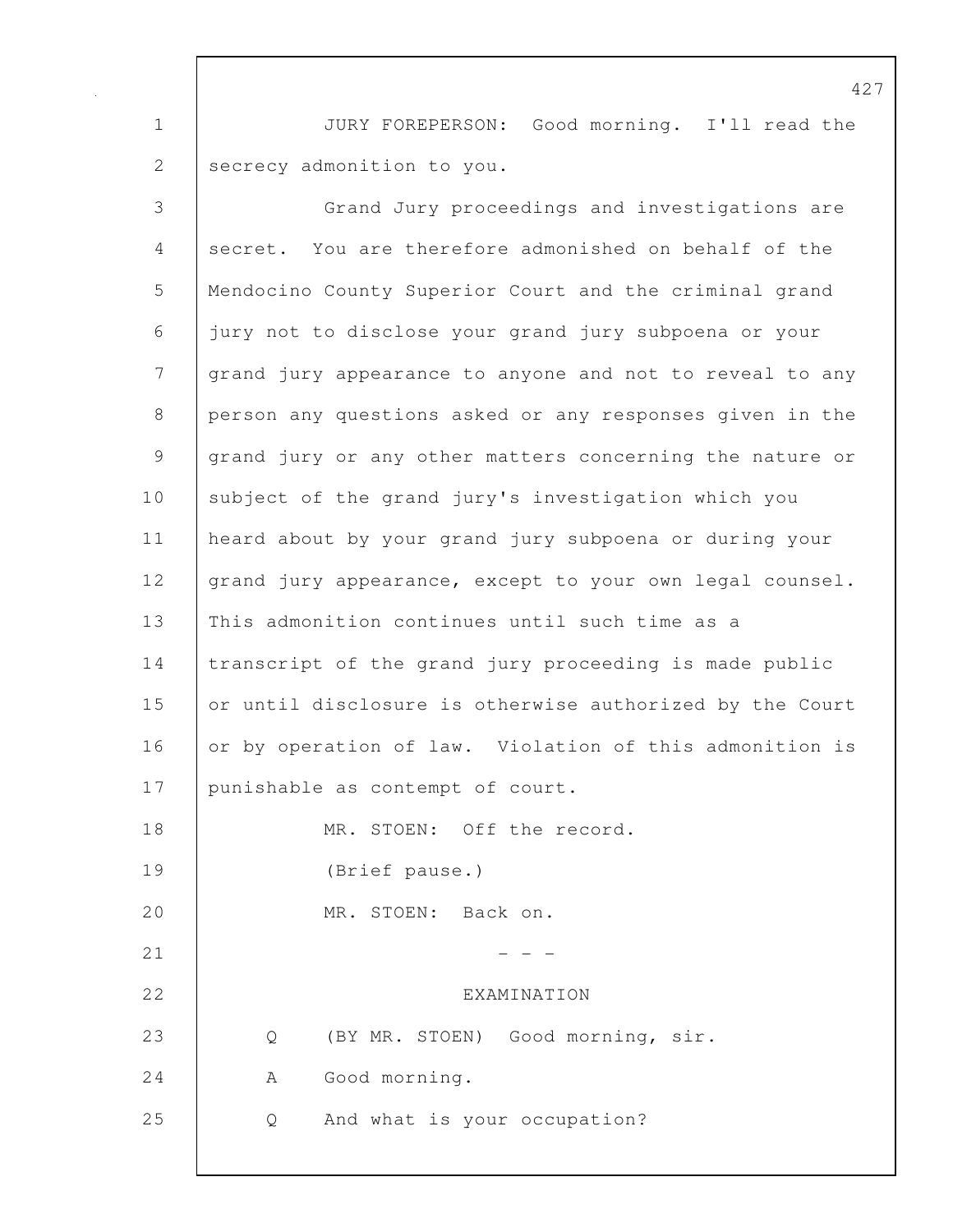1 A I'm the chief investigator for the Mendocino 2 County District Attorney's Office. 3 Q Could you speak up so the people in the last 4 row can hear. We don't have a microphone today. 5 And how long have you been employed with the 6 district attorney's office? 7 | A Approximately 12 years. 8 Q And how long have you been the chief 9 investigator? 10 A Approximately four years. 11 Q Okay. And I'd like to ask you to try to 12 | remember in April of 2012 whether or not you had 13 | occasion to review some diary entries that were 14 allegedly made by Susan Keegan. 15 A Yes, I did. 16 | O Okay. Do you recall the date offhand? 17 | A It was in April of 2012. I don't recall the 18 exact date. 19 Q Okay. And were you shown some diary entries 20 that Peter Keegan had allowed you to look at? 21 | A Actually, I saw two hardbound journals and 22 some loose notes. I don't believe Peter was present 23 when I reviewed those documents. I was allowed to look 24 at them in their entirety. 25 Q Okay. And what were the most recent entries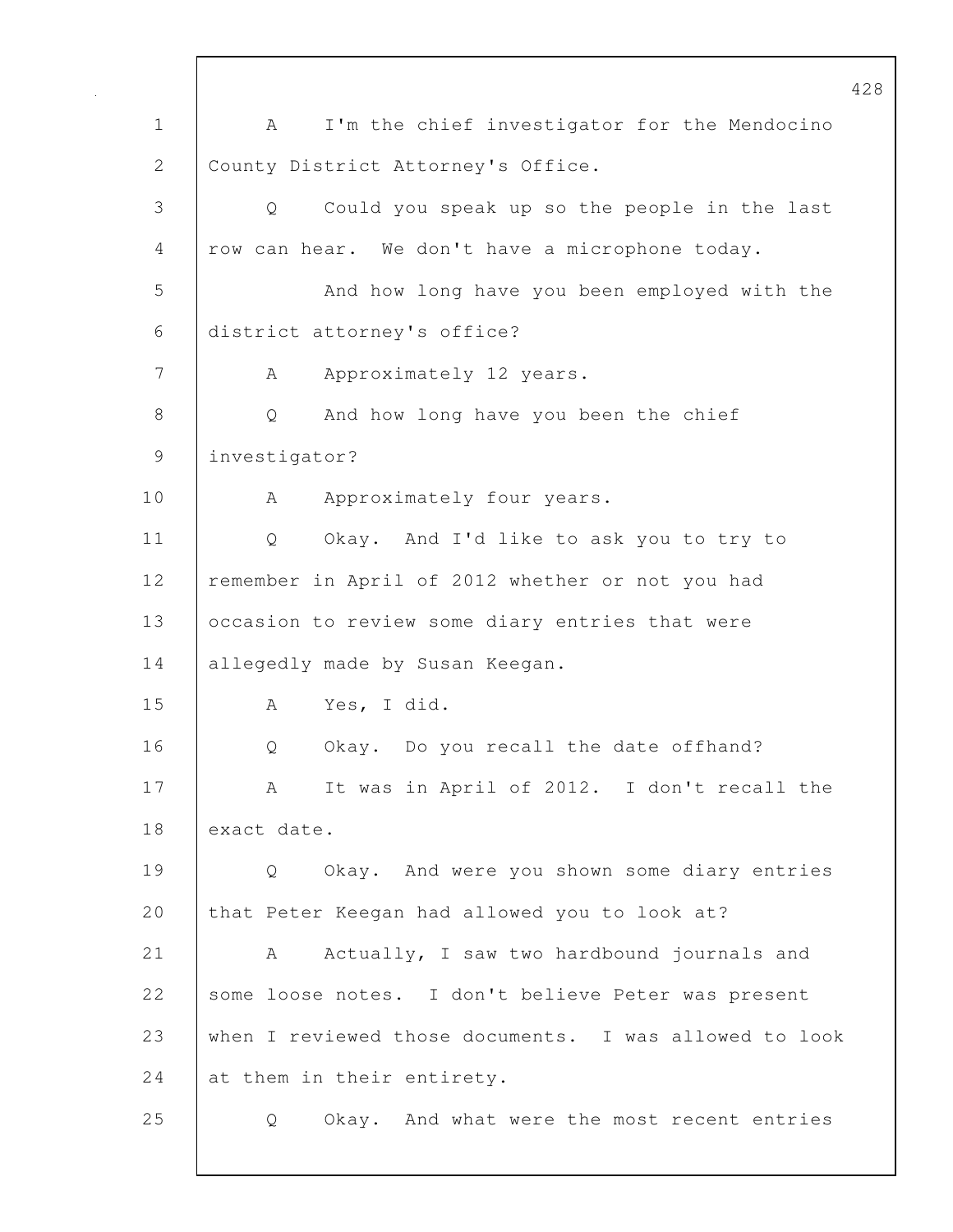|             | 42                                                       |
|-------------|----------------------------------------------------------|
| $\mathbf 1$ | in the documents that you were provided?                 |
| 2           | 1996.<br>A                                               |
| 3           | And were these journals or diaries or a<br>Q             |
| 4           | combination?                                             |
| 5           | I would say a combination of both.<br>A                  |
| 6           | And what did the entries consist of?<br>Q                |
| 7           | They consisted basically of Susan documenting<br>A       |
| 8           | her daily activities, her emotional highs and lows,      |
| 9           | her -- her anxieties. She mentioned some -- some         |
| 10          | concerns that she had about possible infidelity with her |
| 11          | husband; although, she had no specific incidents         |
| 12          | documented. It was just strictly a concern.              |
| 13          | Did she mention any struggles that she had<br>Q          |
| 14          | with any problems of herself?                            |
| 15          | Anxieties and, like I say, daily struggles,<br>A         |
| 16          | highs and lows, but it was -- and I was looking for      |
| 17          | information on alcohol addiction, drug addiction or just |
| 18          | usage, and there was no mention of any of those.         |
| 19          | There was no mention of that?<br>Q                       |
| 20          | That's correct.<br>A                                     |
| 21          | Okay. And with respect to infidelities that<br>Q         |
| 22          | you were looking for, was it her infidelities?           |
| 23          | It was Peter's infidelities in their marriage;<br>A      |
| 24          | it was not hers.                                         |
| 25          | Okay.<br>Q                                               |
|             |                                                          |

 $\mathbf{I}$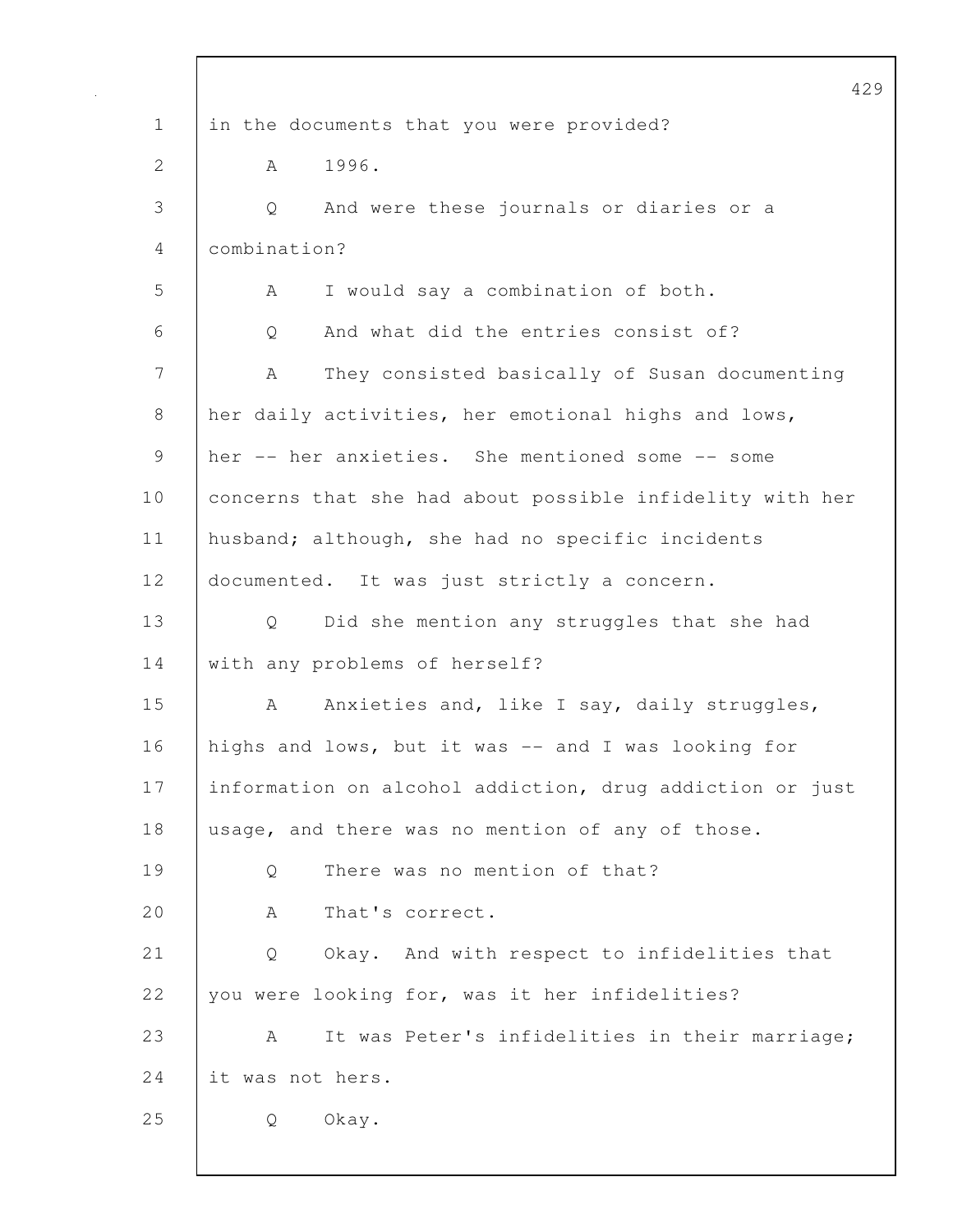430 1 | A And, again, she had no specific incidents 2 documented. It was just generic concerns. 3 MR. STOEN: I would instruct the jury to 4 disregard anything with respect to anybody's 5 infidelities other than what was represented in the 6 journal by Susan Keegan as to herself; ask the jury to 7 disregard it except it's only to show the mindset of the 8 person that authored the diaries. 9 Okay. We'll open it to any questions. 10 None? Okay. 11 | Thank you, Kevin Bailey, for coming all the 12 way up here. 13 THE WITNESS: Thank you. 14 THE REPORTER: Will you raise your right hand, 15 please.  $16$  - - -17 NORMAN ROSEN 18 | Called as a witness, having been first duly sworn, 19 testified as follows:  $20$  - - -21 THE REPORTER: Please state your name and 22 Spell it for the record. 23 THE WITNESS: Norman Rosen, R-o-s-e-n. 24 THE REPORTER: Thank you. 25 JURY FOREPERSON: Good morning. I'm going to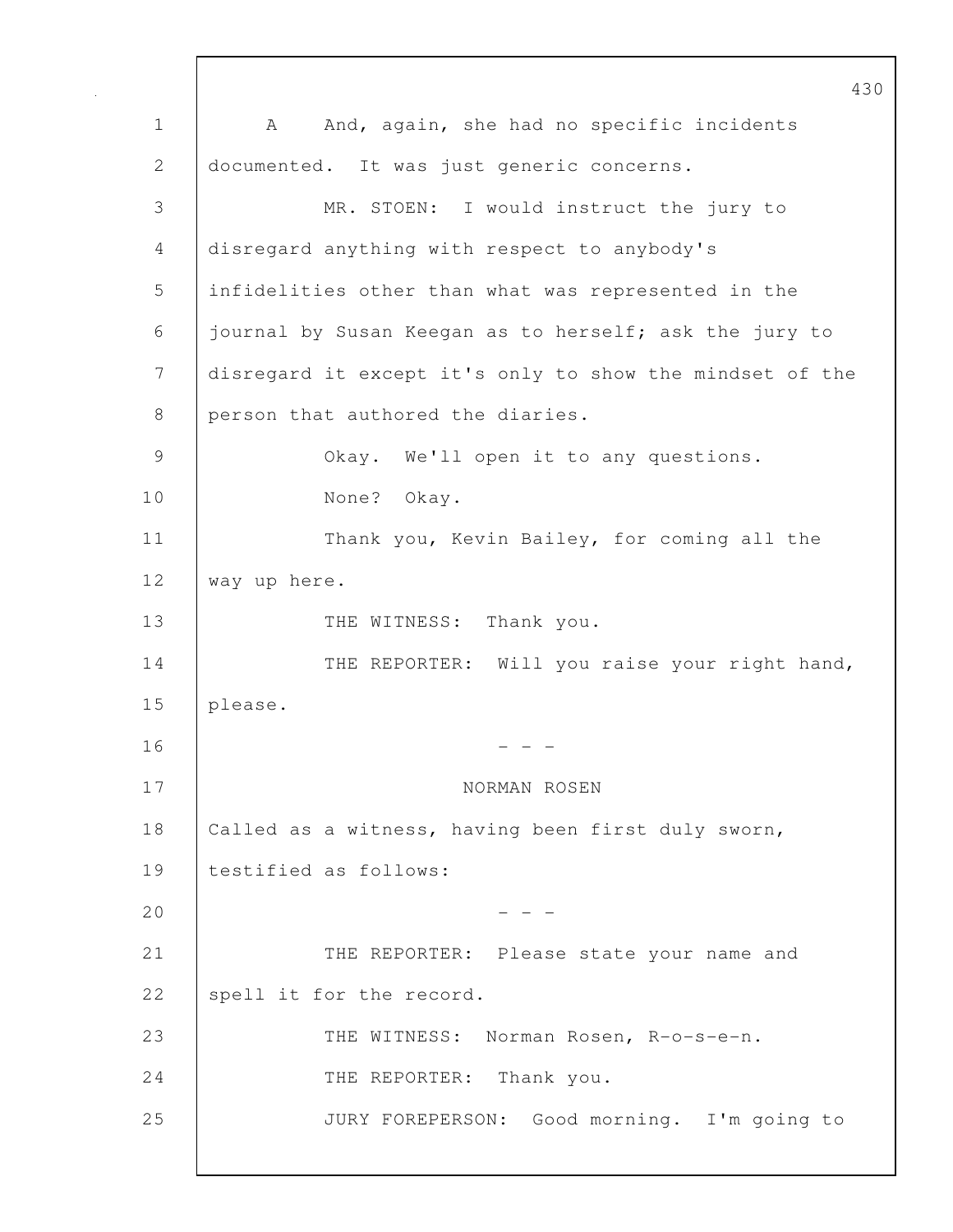1 read this secrecy admonition.

| $\mathbf{2}$   | Grand Jury proceedings and investigations are            |
|----------------|----------------------------------------------------------|
| 3              | secret. You are therefore admonished on behalf of the    |
| $\overline{4}$ | Mendocino County Superior Court and the criminal grand   |
| 5              | jury to not disclose your grand jury subpoena or your    |
| 6              | grand jury appearance to anyone and not to reveal to any |
| 7              | person any questions asked or any responses given in the |
| $8\,$          | grand jury or any other matters concerning the nature of |
| $\mathcal{G}$  | the subject of the grand jury's investigation which you  |
| 10             | learned about by your grand jury subpoena or during your |
| 11             | grand jury appearance, except to your own legal counsel. |
| 12             | This admonition continues until such time as the         |
| 13             | transcript of the grand jury proceedings is made public  |
| 14             | or until disclosure is otherwise authorized by the Court |
| 15             | or by operation of law. Violation of this admonition is  |
| 16             | punishable as contempt of court.                         |
| 17             |                                                          |
| 18             | EXAMINATION                                              |
| 19             | (BY MR. STOEN) Good morning, sir.<br>Q                   |
| 20             | Good morning.<br>Α                                       |
| 21             | And what is your occupation?<br>Q                        |
| 22             | I have been an attorney for 43 years.<br>А               |
| 23             | And where do you practice?<br>Q                          |
| 24             | I practice in Mendocino County. My office is<br>А        |
| 25             | in Ukiah.                                                |
|                |                                                          |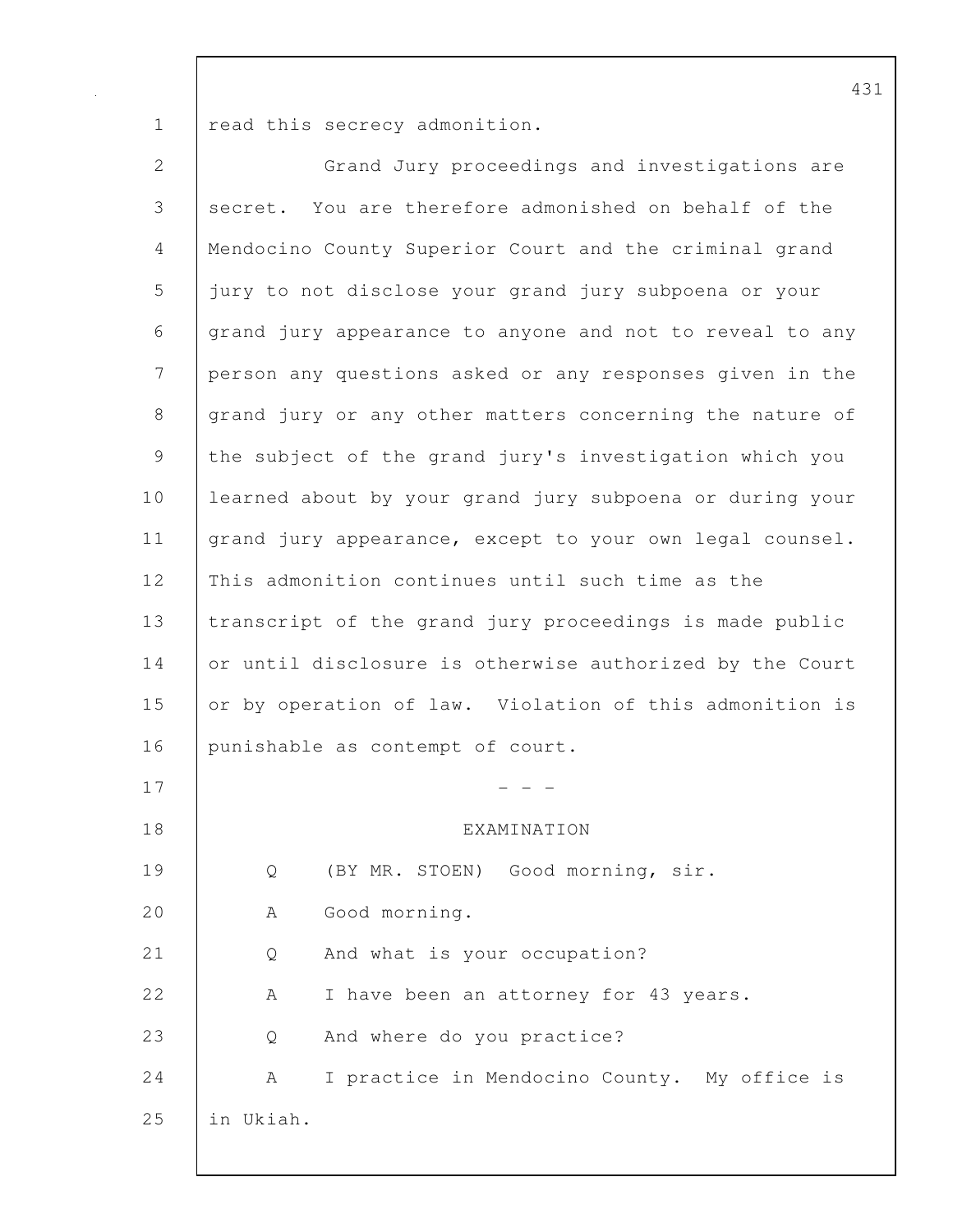432 1 Q Would you be kind enough to try to speak up. 2 | We don't have a loud speaker, a microphone here. 3 A Yes. I have law offices at 280 North Oak 4 Street in Ukiah, California. 5 Q And what type of law do you specialize in? 6 A Right now I'm in the process of retiring, but 7 before I was a Certified Family Law Specialist and I did 8 a lot of civil litigation and estate planning. 9 Q Turning to October 2010, did you perform 10 | mediation services for clients as distinct from attorney 11 representation services? 12 A Yes. 13 Q And were you asked in October 2010 to conduct 14 mediation services between Peter Richard Keegan and 15 Susan Keegan? 16 A Yes. 17 Q And who made the initial request for your 18 | mediation services, if you recall? 19 A I don't remember. I had individual phone 20 | conversations with each of them prior to the mediation. 21 Q Okay. And did you become aware of a petition 22 for dissolution of marriage that was filed by Peter 23 Keegan in pro per? 24 I'll show you People's Exhibit number 3 and 25 ask you if you recognize that.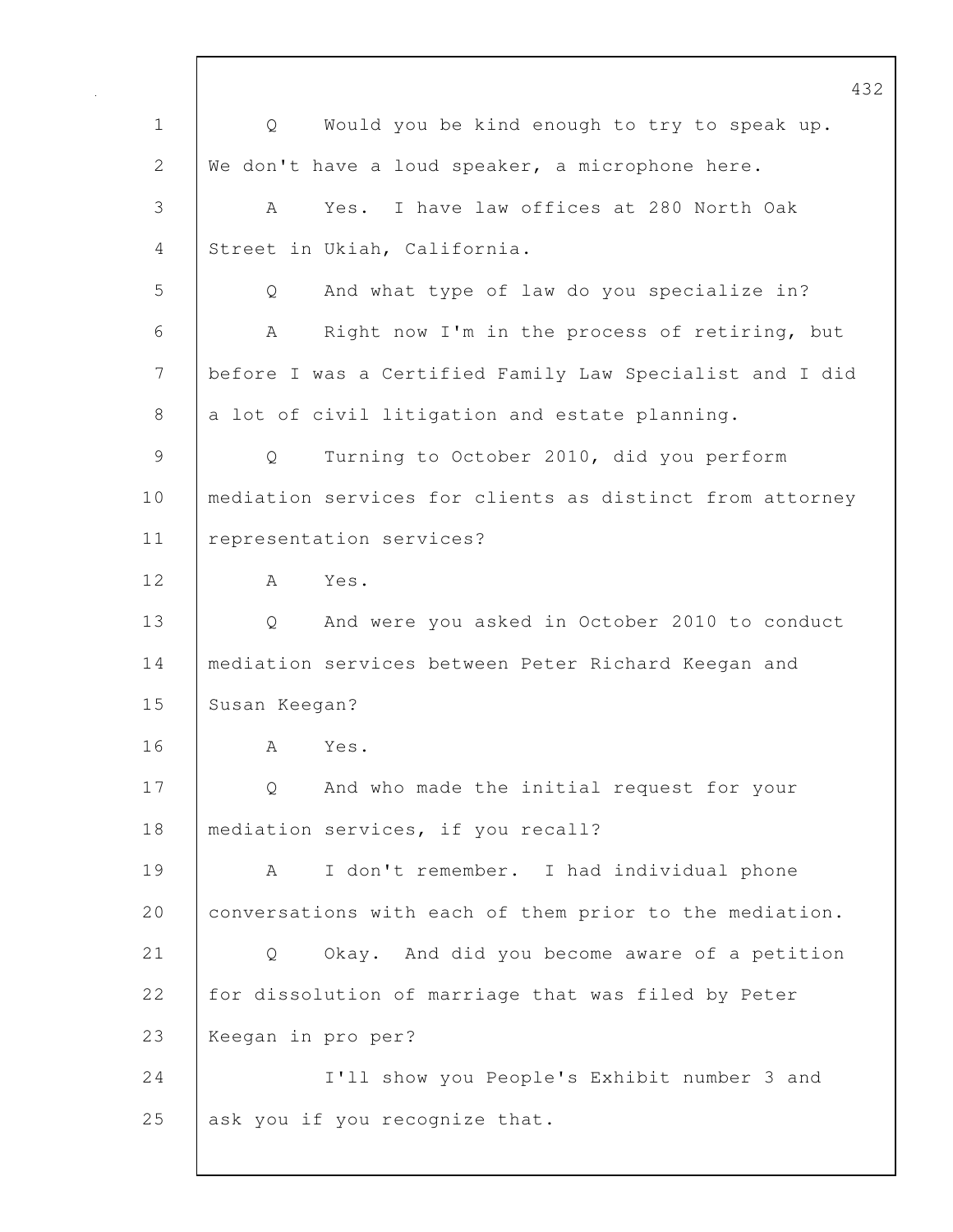|               | 433                                                      |
|---------------|----------------------------------------------------------|
| $\mathbf 1$   | A<br>Yes.                                                |
| $\mathbf{2}$  | Okay. Were you instrumental in any way in<br>Q           |
| 3             | preparing that?                                          |
| 4             | Probably I was.<br>A                                     |
| 5             | Pardon me?<br>Q                                          |
| 6             | Α<br>I probably was.                                     |
| 7             | Q<br>Okay. But he was -- Peter was representing          |
| 8             | himself; is that correct?                                |
| $\mathcal{G}$ | As a mediator, you don't represent either<br>A           |
| 10            | side.                                                    |
| 11            | Okay.<br>Q                                               |
| 12            | But you can prepare papers for either side to<br>А       |
| 13            | self-represent.                                          |
| 14            | So when it says on there pro per, what does<br>Q.        |
| 15            | that mean?                                               |
| 16            | A person does not have an attorney; they're<br>А         |
| 17            | acting as their own attorney.                            |
| 18            | Okay. Thank you.<br>Q                                    |
| 19            | Now, after that was filed, did you receive a             |
| 20            | request from either party for temporary spousal support? |
| 21            | I don't recall that either party made that<br>A          |
| 22            | request, but you're talking about seven years ago.       |
| 23            | Okay. Did you have occasion to meet with both<br>Q       |
| 24            | Peter Keegan and Susan Keegan with respect to your       |
| 25            | mediation services in your office?                       |
|               |                                                          |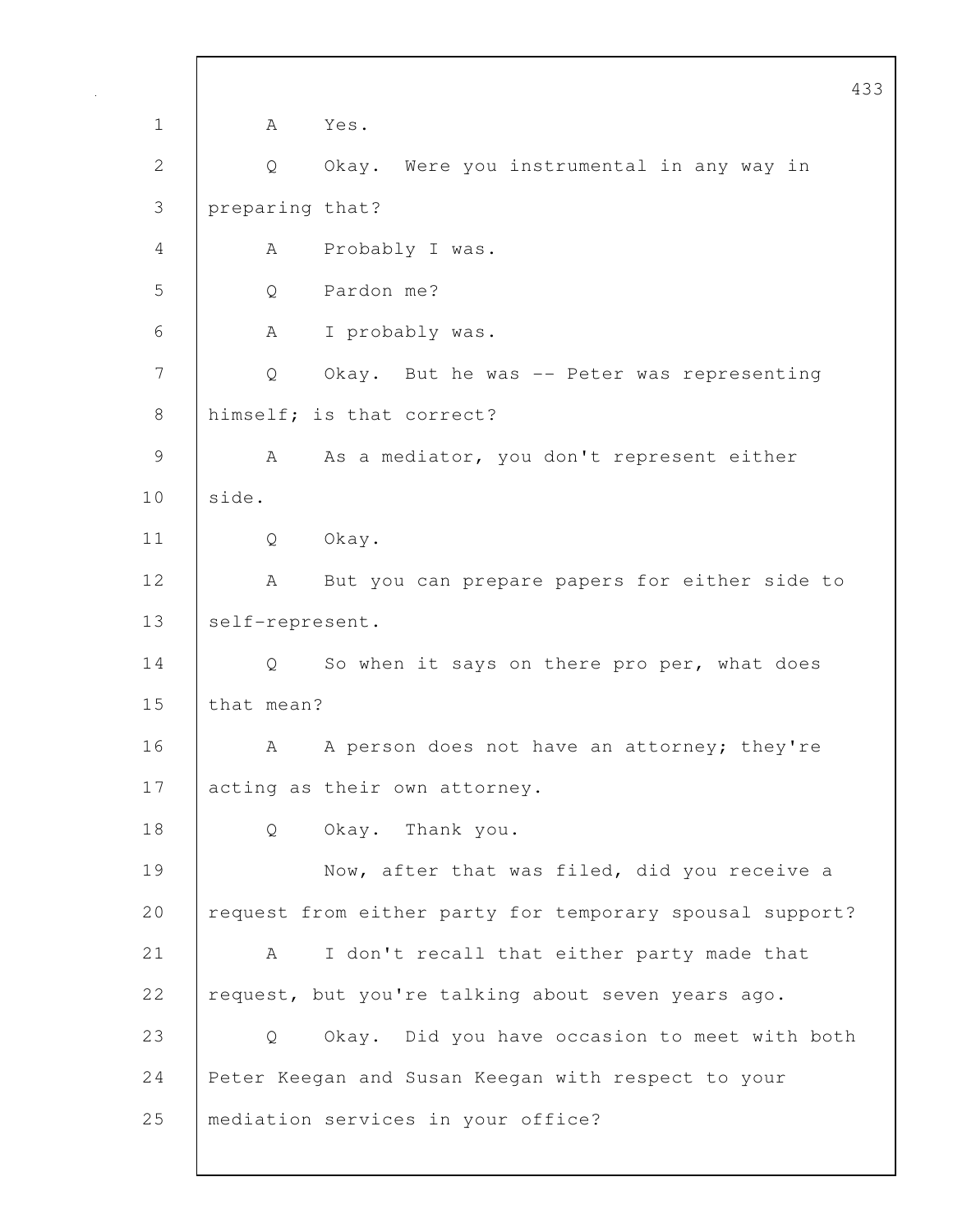434 1 A Yes. 2 Q How many times did you have a conference with 3 the two of them together? 4 A I would say two or three times. I don't 5 | recall. 6 Q Now, do you recall when the subject of 7 temporary spousal support was first brought up? Do you 8 recall that -- being in the room when that was brought 9 up? 10 | A The issue of spousal support was brought up. 11 | I don't remember if it was temporary or permanent. 12 Q Okay. And when it was first brought up do you 13 recall what the reaction of Peter Keegan was? 14 | A Nothing unusual. 15 Q Okay. What does that mean, nothing unusual? 16 What's usual? 17 | A People want to know what their rights are, 18 what the law is. You're explaining to them what the 19 | rules in California are. You may be explaining to them 20 what possible support orders could happen on a temporary 21 or permanent basis. People have questions. Of course, 22 that's based upon what your earnings are and what the 23 supported spouse's earnings are. So each side would 24 have had questions about that. 25 Q And what are the -- what's the general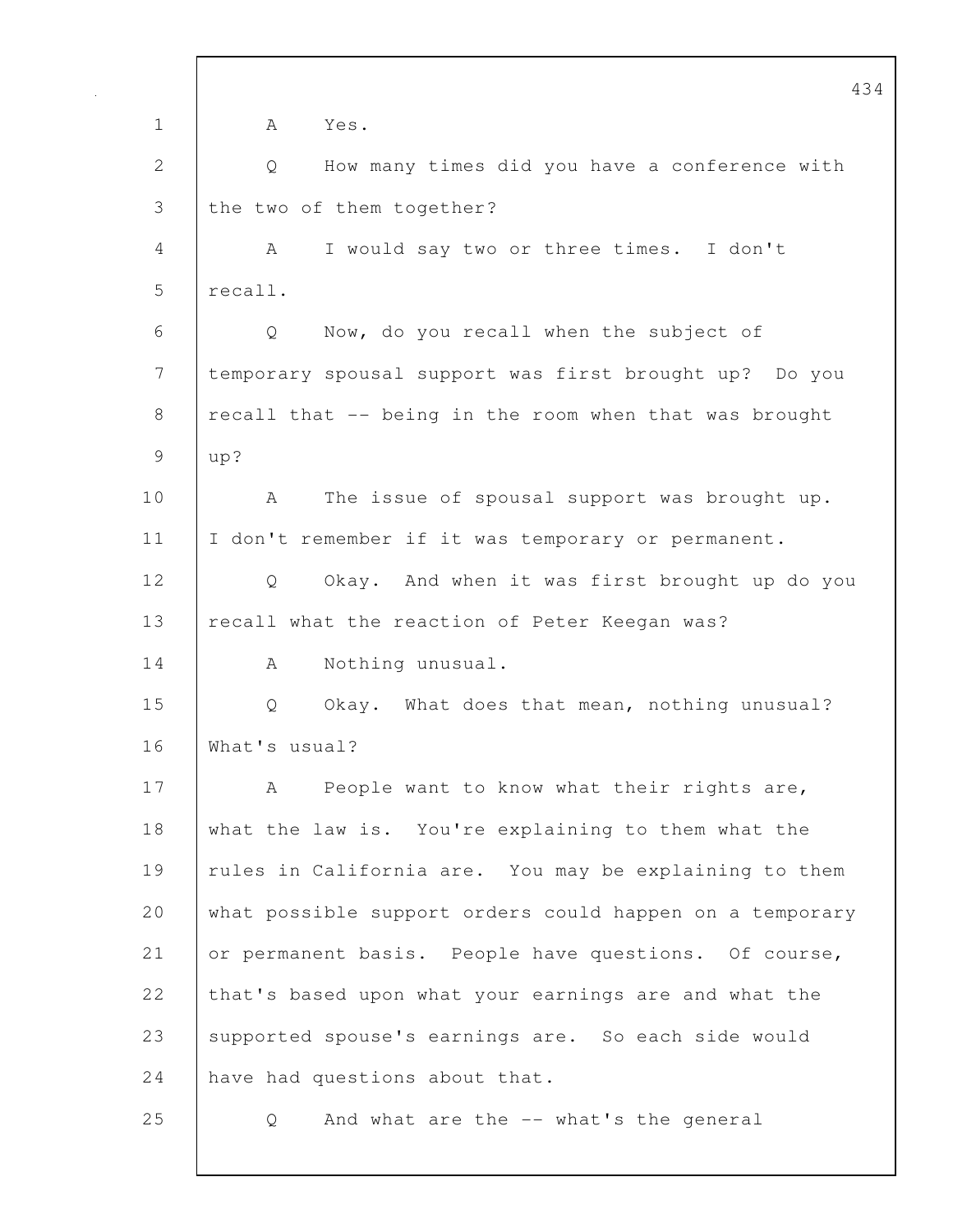1 standard for spousal support? Who -- is it based on 2 | relative income as to who gets the spousal support? 3 A There are many factors in the Family Law Code, 4 but to answer on the particular part you're talking 5 about, the person who earns more money is going to wind 6 up paying support, assuming they are earning 7 Substantially more than the other party. 8 | Q Now, did you make a determination in this case 9 who made the most money on a monthly basis? 10 | A I don't recall specifically, but I -- there 11 were discussions about Susan Keegan earning more money 12 through different types of things. So I assume 13 | Dr. Keegan earned more money at that time. 14 Q Okay. Did you make a determination -- is 15 there a process you follow to determine how much a 16 person should pay as monthly support? 17 A There's a computerized program called a 18 DissoMaster, it's often used by courts as well as 19 lawyers, to determine temporary support. It is 20 reversible error to use it to determine permanent 21 Support. There are other factors the court considers. 22 So there may have been a temporary support DissoMaster 23 printout to show the parties what possible support would 24 come from the court on a temporary basis. 25 Q Did you make a determination as to what the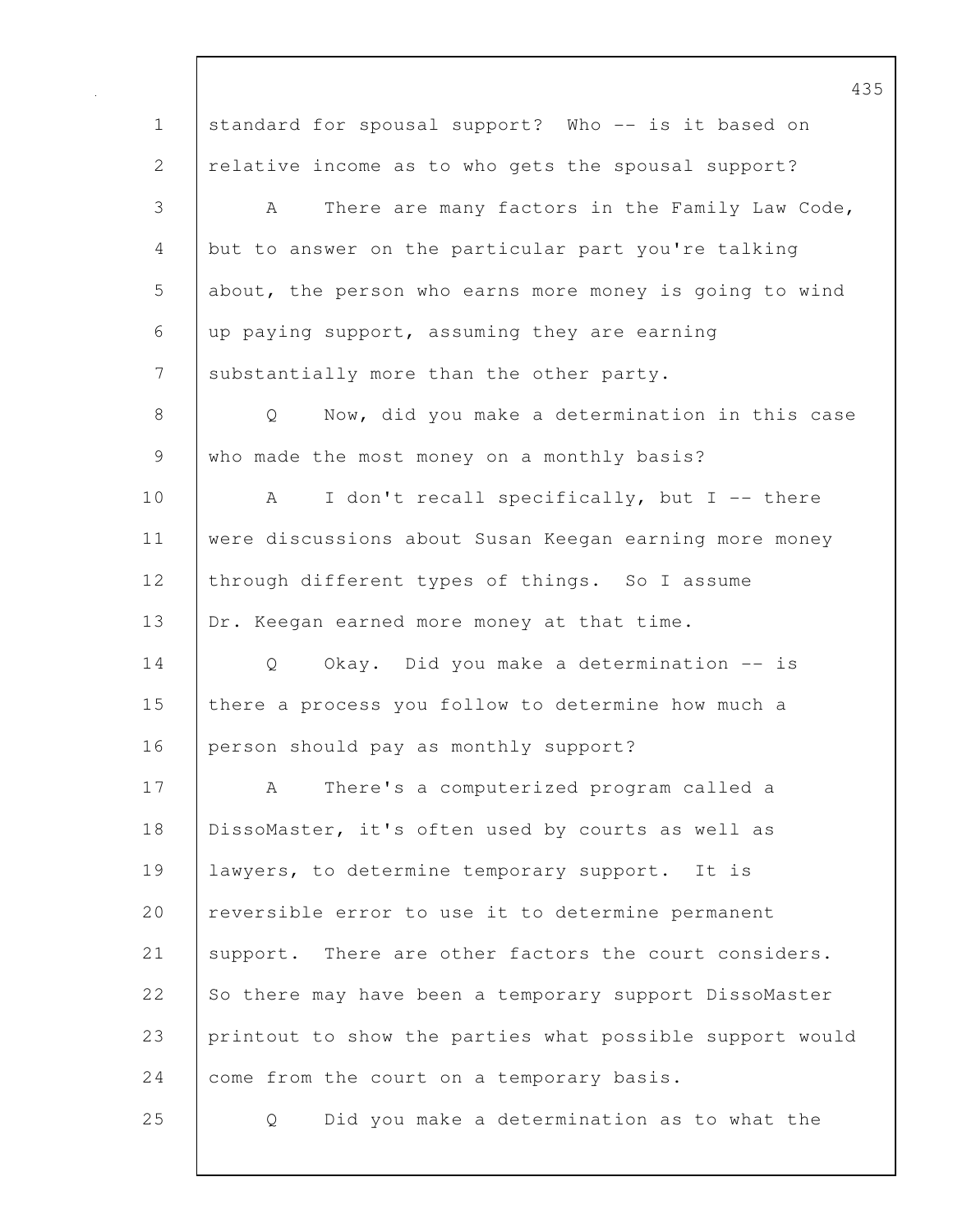|                | 436                                                      |
|----------------|----------------------------------------------------------|
| $\mathbf 1$    | monthly support would be for Peter Keegan to owe Susan   |
| $\mathbf{2}$   | Keegan?                                                  |
| 3              | I have no recollection of that.<br>А                     |
| 4              | Would it be over \$2,000, as best you recall?<br>Q       |
| 5              | I couldn't tell you that.<br>A                           |
| 6              | Pardon me?<br>Q                                          |
| $7\phantom{.}$ | I don't recall that.<br>A                                |
| 8              | Okay.<br>Q                                               |
| 9              | But, again, that's a seven-year-old file.<br>A           |
| 10             | I'm going to show you the next exhibit, which<br>Q       |
| 11             | I'm going to be -- which I'm going to call as Exhibit    |
| 12             | Number 24-A, and ask you to take a look at this and tell |
| 13             | me if you recognize it.                                  |
| 14             | Yes, I can identify it.<br>A                             |
| 15             | What is it?<br>Q                                         |
| 16             | It's correspondence dated November 9th, 2010,<br>Α       |
| 17             | from myself to both of the Keegans.                      |
| 18             | Now, could you please read the -- into the<br>Q          |
| 19             | record the first paragraph?                              |
| 20             | Read the first paragraph?<br>A                           |
| 21             | Yes.<br>Q                                                |
| 22             | "Peter had asked for DissoMaster printouts of<br>А       |
| 23             | various scenarios. Based upon the income shown for his   |
| 24             | wage stubs to date, I have calculated his gross income   |
| 25             | to be \$9,864 a month. I've also used as a cost of       |
|                |                                                          |

 $\mathsf{I}$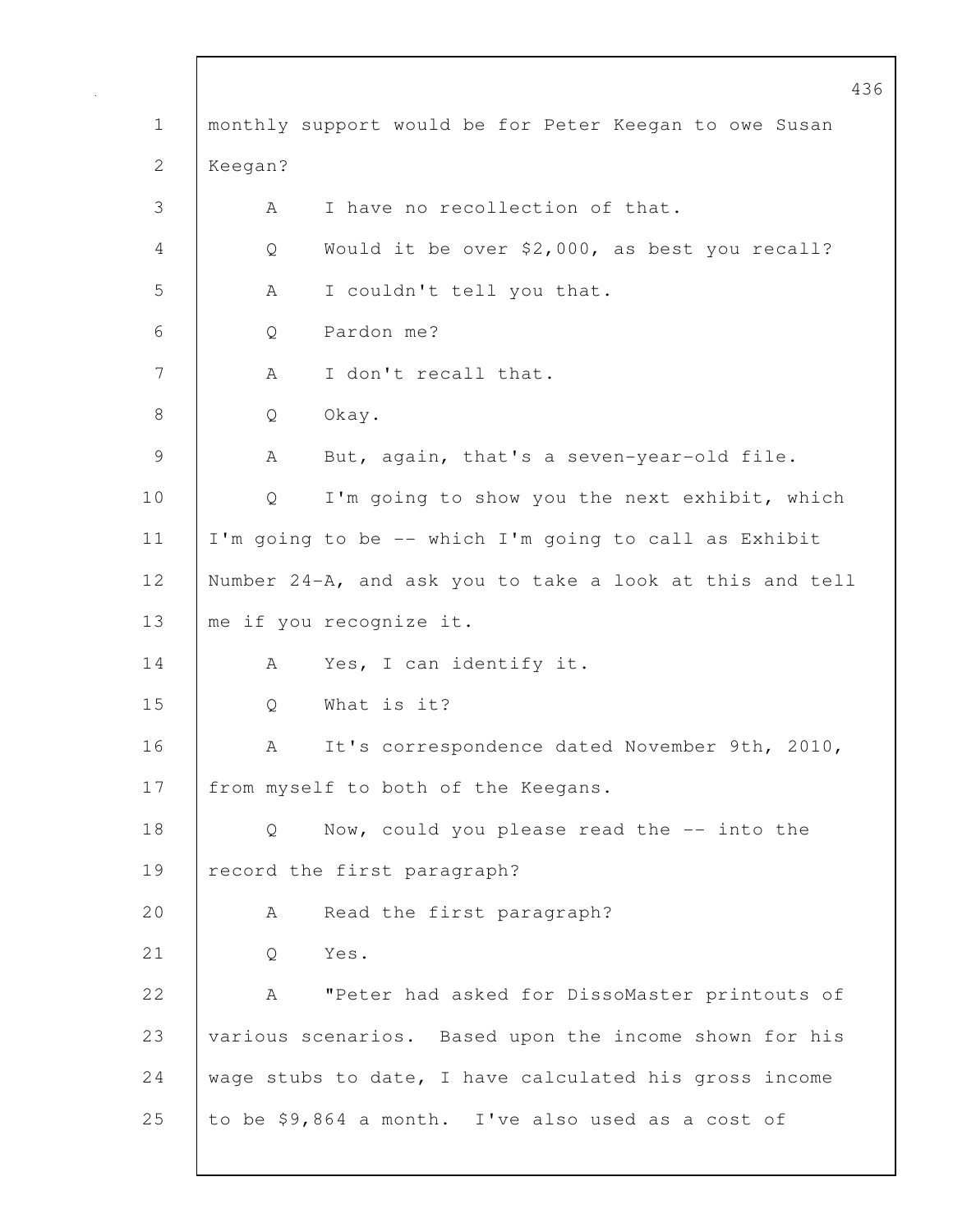437 1 health insurance the sum of \$476 a month. If that is 2 | inaccurate, let me know." 3 Q And please read into the record the first 4 sentence of the second paragraph. 5 A "If we use those numbers in the DissoMaster, 6 which is only binding for temporary support in this 7 county and cannot be used to determine permanent 8 support, and if we consider Susan's income to be 2,000 a 9 month gross, then the monthly spousal support is 10 \$2,210." 11 Q And who would owe that \$2,210 monthly support? 12 | A Peter, as the higher wage earner, would owe 13 that to Susan. 14 Q Now, did you indicate in there that \$2,210 was 15 less than what you had told him previously? 16 A Yes, because apparently in this letter it 17 indicates that Peter's income is somewhat less than an 18 earlier number that had been discussed at the mediation. 19 Q Okay. Do you know what that earlier number 20 was that you discussed with Peter Keegan? 21 A According to this letter, it was \$10,417 a 22 month. 23 Q How much? 24 A \$10,417 a month income that Dr. Keegan had. 25 Q And did you calculate, based on that amount of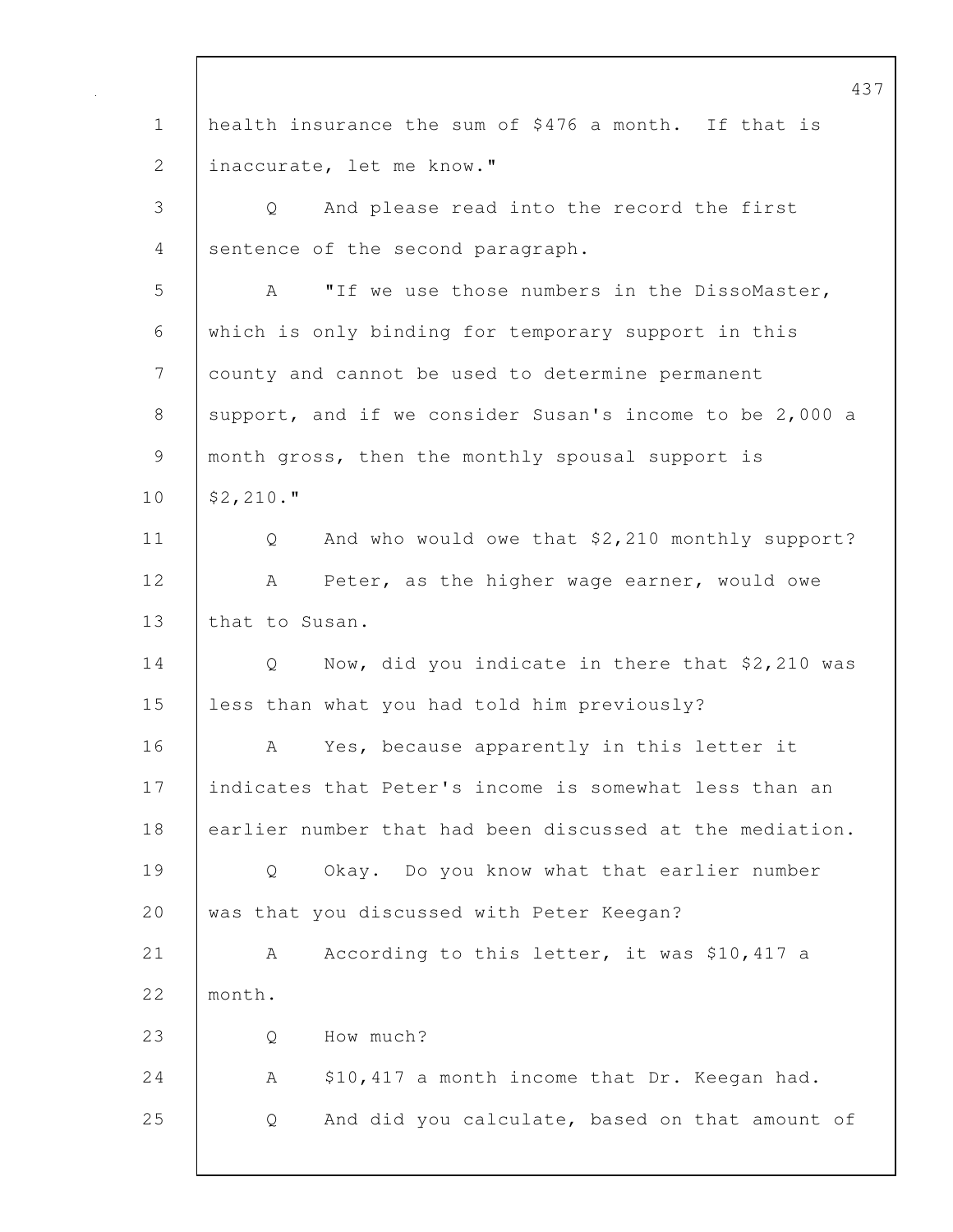438 1 | income, what the monthly support to Susan Keegan would 2 have been, approximately? 3 A I assume I did. 4 Q Do you have any idea, just based on your 5 expertise, how much more than \$2,210 that would have 6 been? 7 A There's an algorithm in the DissoMaster 8 program that basically, when you add all of the support 9 | together and there are no children involved, 40 percent 10 of the net income is going to be -- wind up with the 11 | supported spouse and 60 percent of the net income is 12 going to wind up with the spouse that's paying the 13 money. So I don't know without a calculator or the 14 | DissoMaster program what that calculation was, but it 15 would have been a little bit higher than the 2,210. 16 | O Do you recall what dates you discussed with 17 the two of them the monthly support? 18 | A What dates? 19 | O What dates. 20 A No, I do not recall that. 21 Q And was this mediation carried on in the month 22 of October 2010? 23 A If my file indicates that's when they came, 24 then it would be. I don't have an independent 25 recollection of when we started the mediation.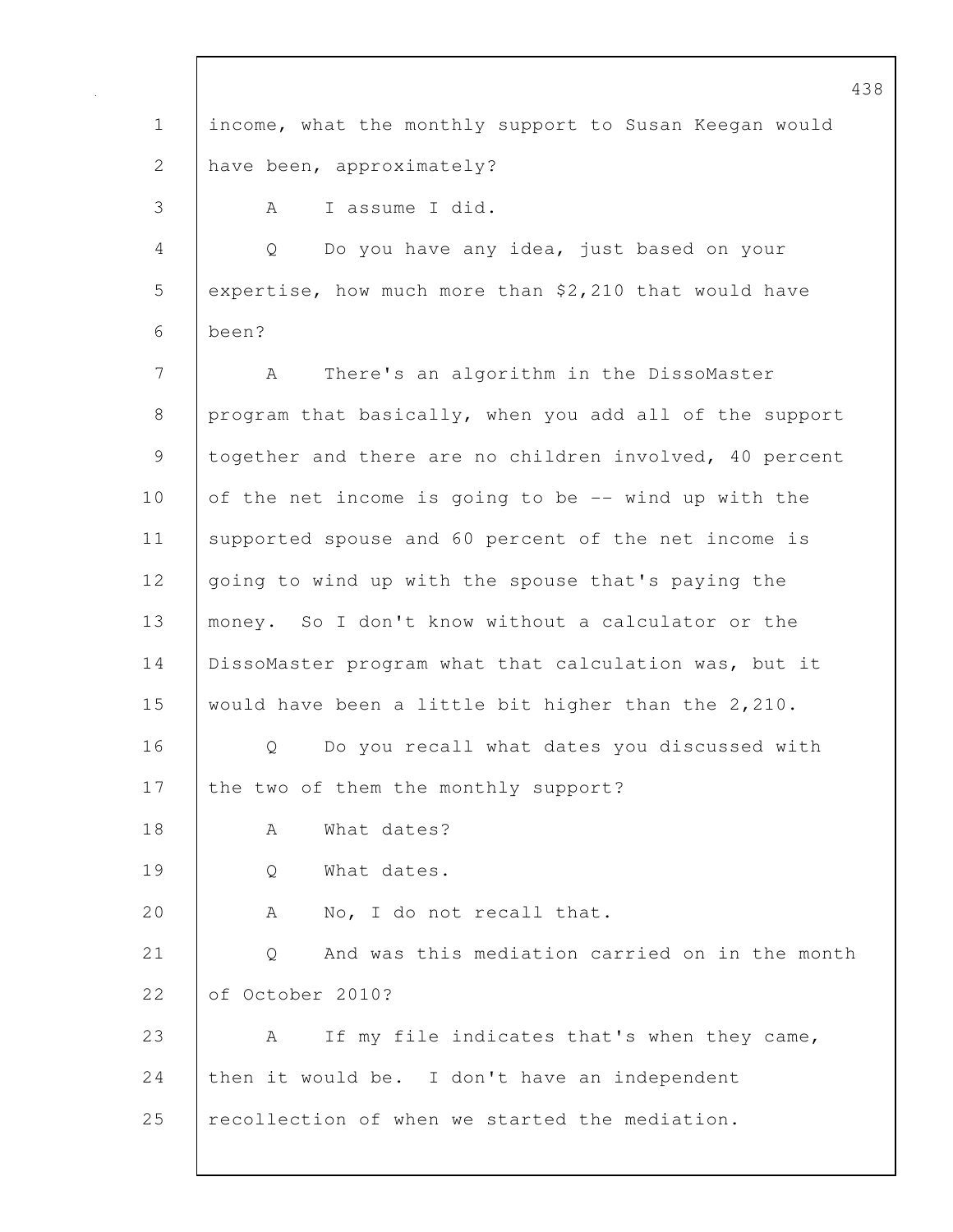439 1 Q So it would have been related to the filing of 2 the petition for dissolution, which was on October 21, 3 right, and would be following that that you had these 4 conversations on support? 5 A Sometimes in a mediation people are not ready 6 to file and we may do several mediation sessions before 7 the party that's designated to be the petitioner would 8 be so designated. 9 Q Do you recall in this case whether or not 10 there was mediation sessions conducted before October 11 21? 12 A 2010? 13 Q 2010. 14 | A I don't recall. 15 Q Okay. Now, had -- I'm going to show you 16 People's Exhibit Number 4 and ask you if you recognize 17 the person depicted in this and, if so, please identify 18 that person. 19 | A It's a picture of Dr. Keegan. 20 Q Is that the same person that met with you in 21 the mediation sessions that you've just testified about? 22 A Yes. 23 Q Thank you. 24 | Now, was there an agreement reached 25 tentatively between Susan Keegan and Peter Keegan as to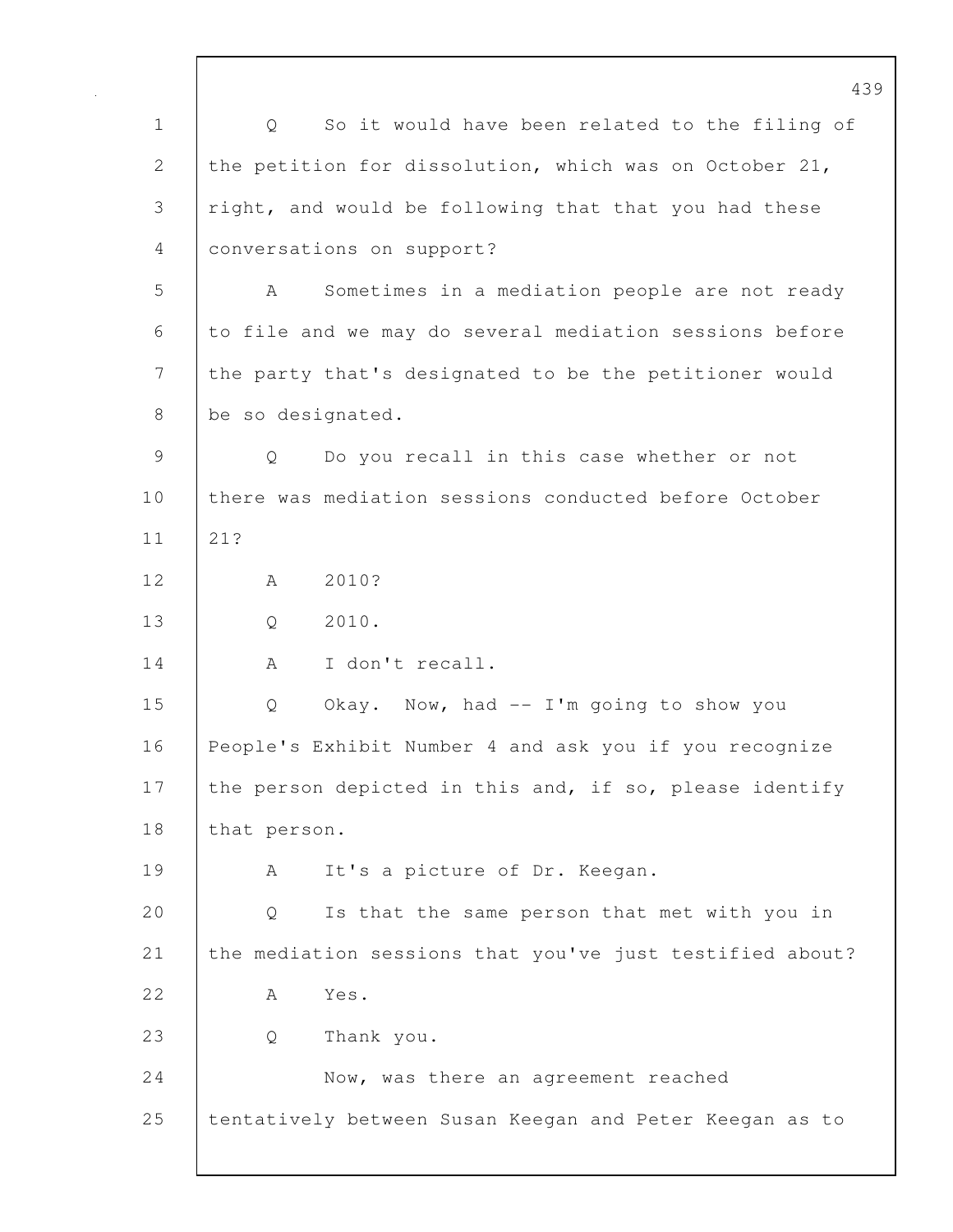440 1 separation of finances? 2 | A I don't recall if there was a temporary 3 agreement or permanent agreement reached. 4 Q I'm going to show you two -- I'm going to show 5 you next Exhibit 24-B, which I'll represent to you is 6 dated November 4th, 2010, and ask you if you recognize 7 | that. 8 A So this would have been an e-mail that 9 Dr. Keegan sent to me with a copy to his wife. 10 | Q Okay. And could you read into the record 11 Peter Keegan's statements six lines from the bottom, 12 beginning "I am voiding". 13 | A "I am voiding my statement made earlier today 14 to separate finances on November 8th because I feel 15 she"  $-$  that's referring, I assume, to Susan  $-$  "has 16 been deceptive about her income in recent months. 17 Whoreover, I am not willing to pay any spousal 18 support until she comes clean about when she is being 19 | paid for the work she has done since August. 20 | **"Moreover, I request that you review her wage** 21 stubs before making any estimate of what spousal support 22 should be this month. 23 | "Thank you, Peter." 24 | Q So the word "deceptive" was used by Peter 25 | Keegan in this e-mail with reference to Susan; is that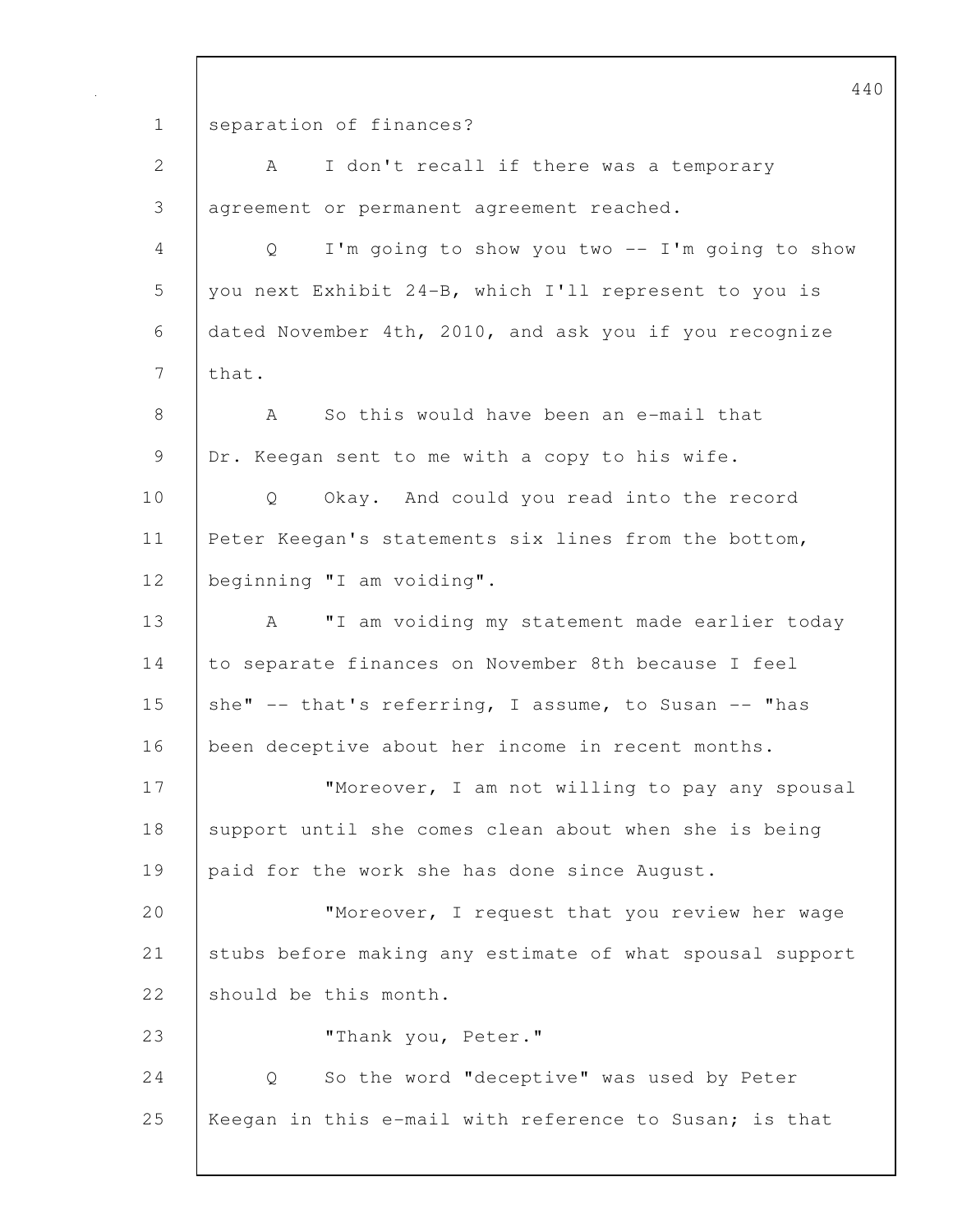|                | 44                                                            |
|----------------|---------------------------------------------------------------|
| $\mathbf 1$    | correct?                                                      |
| 2              | The document would speak for itself, yes.<br>A                |
| 3              | Thank you.<br>Q                                               |
| 4              | Now I'm going to show you People's Exhibit --                 |
| 5              | or Grand Jury Exhibit, I should say, that has a date of       |
| 6              | Friday, 5 November 2010, and ask you if you could look        |
| $\overline{7}$ | at that and tell me if you recognize it and, if so,           |
| 8              | please identify it.                                           |
| $\mathcal{G}$  | A<br>This would be another e-mail from Dr. Keegan             |
| 10             | to myself, copied to his wife.                                |
| 11             | Okay. And could you please read into the<br>$Q \qquad \qquad$ |
| 12             | record the entire first paragraph.                            |
| 13             | "Norm, so definitely I am not agreeing to<br>A                |
| 14             | separate our finances on November 8th since Susan is          |
| 15             | holding her paycheck and obviously planning to deposit        |
| 16             | it after that date. That money is community property.         |
| 17             | I consider it to be a deception on her part to be             |
| 18             | holding the check and simultaneously urging that we make      |
| 19             | a prompt date for separation of finances. As your (sic)       |
| 20             | recall, she initially wanted the date for financial           |
| 21             | separation to be October 19th, which would have allowed       |
| 22             | her to take the community resources of her earned income      |
| 23             | in September."                                                |
| 24             | (Exhibit 24 was identified.)                                  |
| 25             | (BY MR. STOEN) Did you make any -- did you<br>Q               |
|                |                                                               |

 $\mathsf{I}$ 

 $\mathbf{1}$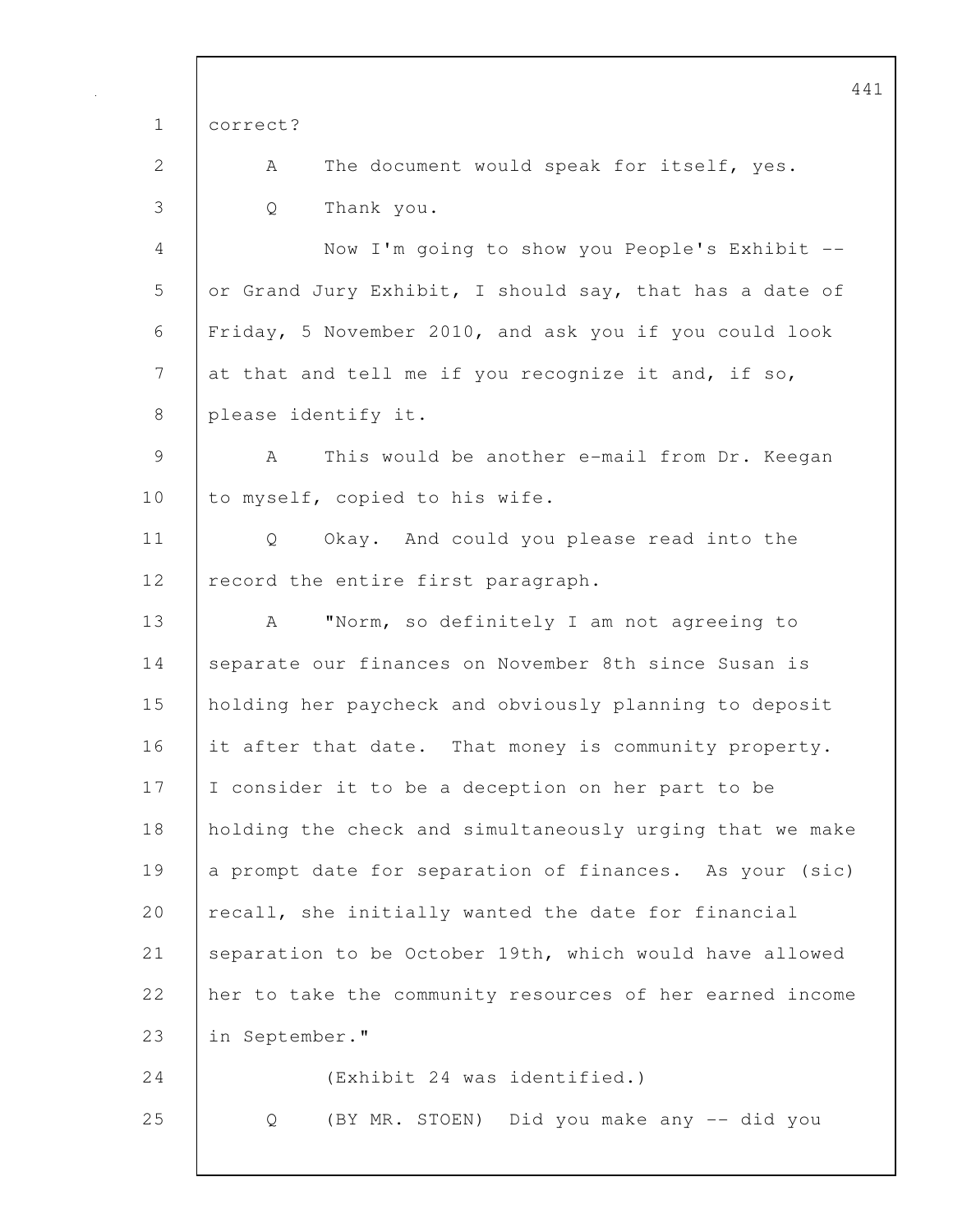442 1 have an opinion as to the significance of what he was 2 saying? 3 A I'm not sure I understand your question, 4 Mr. Stoen. 5 Q Had he -- had Peter Keegan, besides these two 6 e-mails that were indicated, accused Susan Keegan of 7 deception in your presence? 8 A The only issue that I can recall was that he 9 believed that she had an alcohol and drug dependency 10 that she was not admitting to, that was keeping her from 11 | finding work that might require a urine test, and that 12 he felt that was something that had been shared at a 13 therapy or some other place and that was keeping her 14 from contributing her share to the community resources. 15 Q So did that -- he made those representations 16 to you that she was not contributing her fair share; is 17 that correct? 18 A Yes. 19 Q And was he -- did he -- was he angry about  $20$  that? 21 A I don't think he was angry; I think he felt it 22 wasn't fair. 23 Q Okay. Did he show any emotion when that 24 subject came up in your presence? 25 A There's always emotion in a family law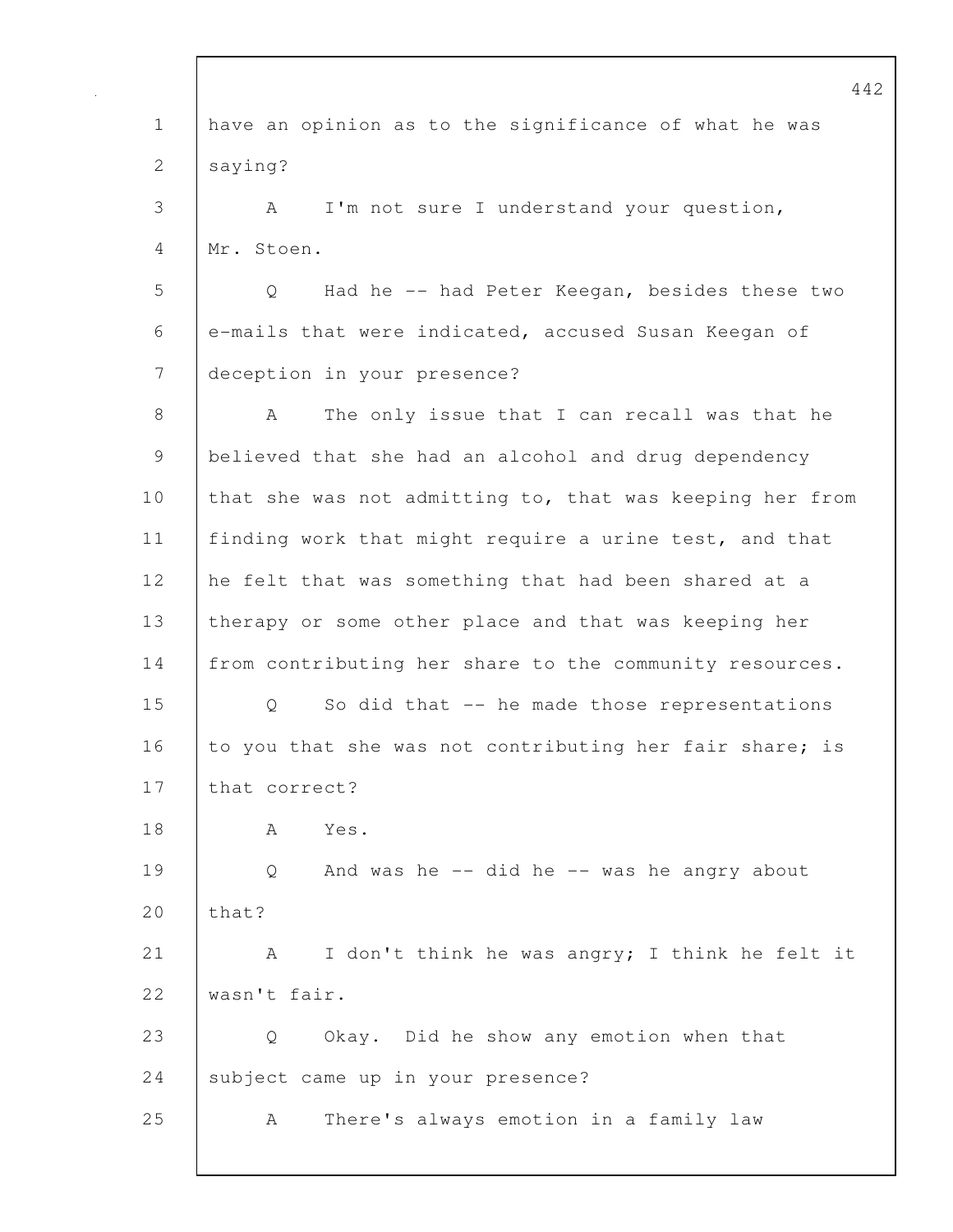443 1 context. There was nothing -- didn't raise his voice 2 that I recall, didn't get excited about it, but it was 3 an issue. And I think Susan denied the allegation. So 4 they had a difference of opinion about whether she had 5 an alcohol or drug dependency. 6 Q So did Peter Keegan ever discuss rage about 7 having to pay spousal support given those factors of 8 | non-contribution by his wife? 9 A No. 10 | MR. STOEN: I have no further questions. 11 Thank you. 12 We'll have some questions from the jury maybe. 13 | Thank you, Mr. Rosen. I appreciate it. 14 JURY SECRETARY: Question number 83 from juror 15 616861. 16 | O (BY MR. STOEN) The question's a little 17 | confusing: Was the basis of the divorce, as you 18 | understood it, irreconcilable differences or something 19 else? 20 A So under California law we have "no fault" 21 divorce. So it doesn't really matter which spouse has 22 done something bad or they don't  $-$  we have no fault, 23 and that's called irreconcilable differences. Unless 24 you're getting a divorced based upon an annulment or 25 some other grounds, I always tell my clients all you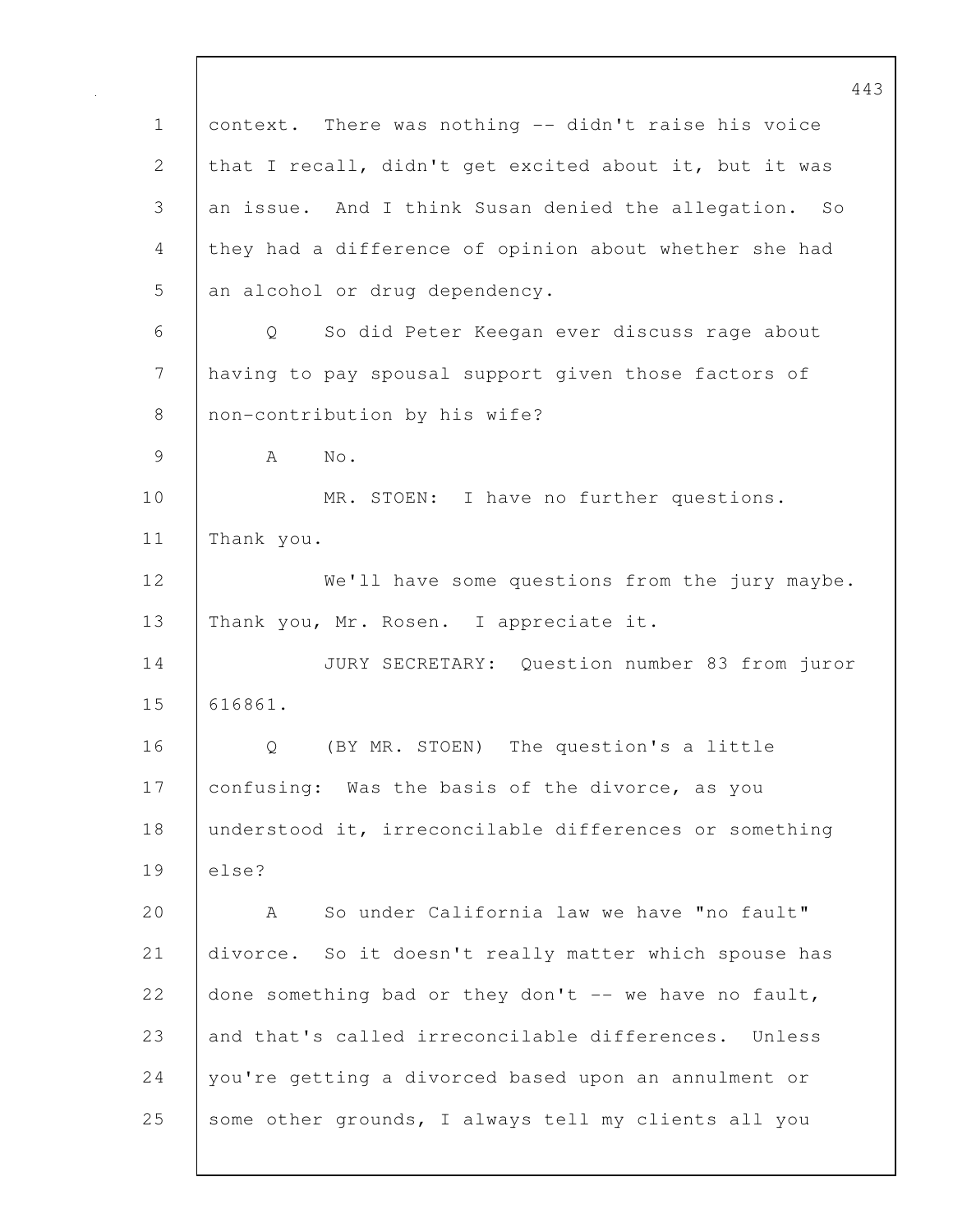444 1 have to say is "I don't get along with the other 2 **person."** That's enough. 3 Q What was your initial impression about how the 4 Keegans -- I believe it's interacted, I can't read the 5 spelling on this  $--$  I'm going to just  $--$  I'm not going 6 to admit that question because it seems vague to me. 7 Did the spousal support figure that you came 8 up with seem to bother Dr. Keegan? 9 | A I'd say every person who has to pay spousal 10 support who is the high wage earner, whether it's the 11 woman or the man, are always bothered by what they have 12 to pay to the supported spouse. That's just the way it 13 | works. And it's not just the men, it's the women as 14 well. 15 Q But it -- so is the answer then it did seem to 16 bother Dr. Keegan? 17 A I would say it bothered him as much as anybody 18 else, but not in any particular way that I recall. 19 Q Okay. Next question: Was the amount of 20 spousal support a cause for financial hardship in your 21 opinion? 22 A I don't really have an opinion about that 23 because these are things that are determined by support 24 Schedules by the Judicial Council and the State of 25 | California. We use the Santa Clara County schedule.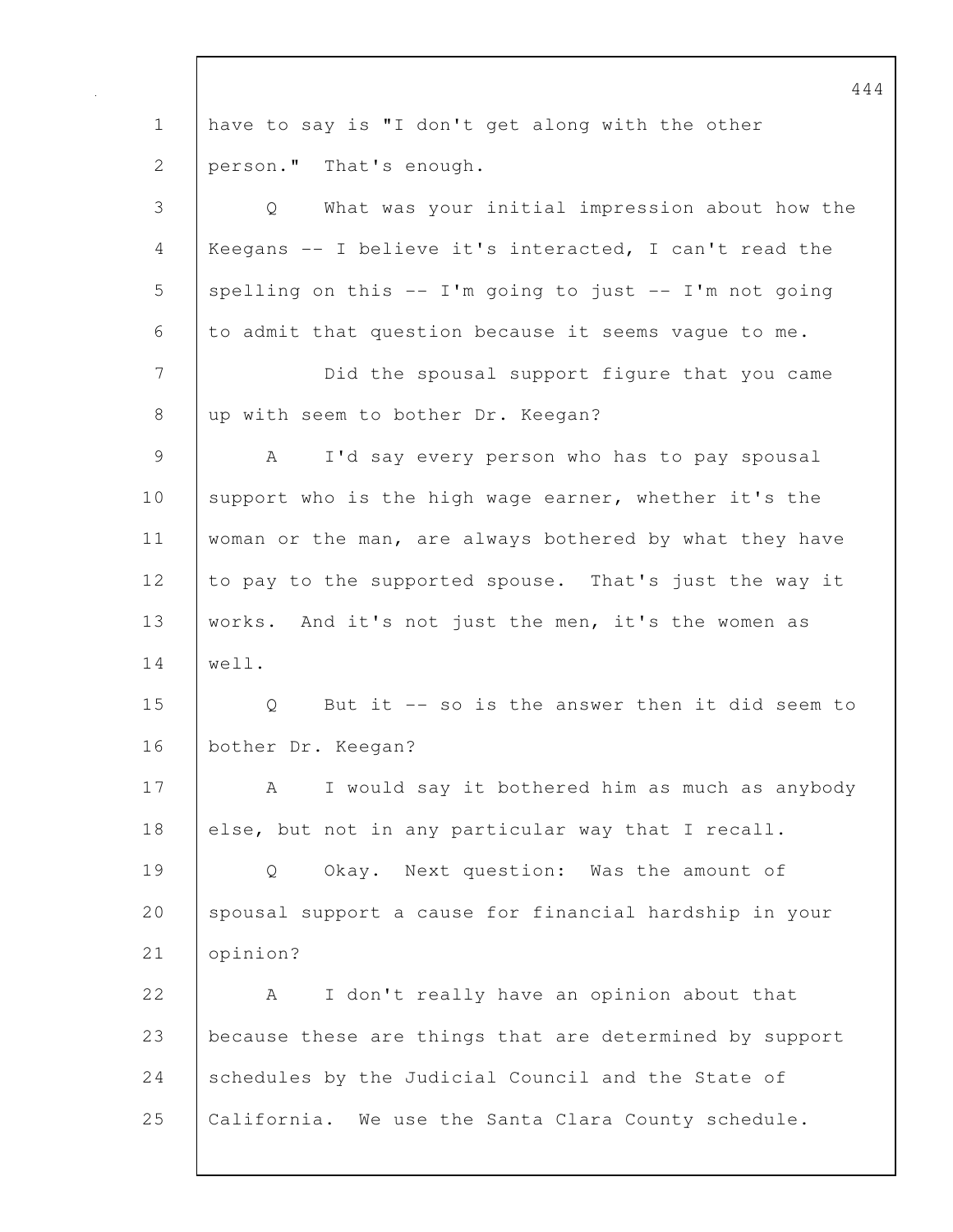1 So when people pay support, particularly if 2 there's also child support, there's usually not enough 3 money to go around. So it's always a problem and a 4 financial hardship when you have two households. The 5 person who is earning a lot of money doesn't always 6 think it's fair that they have to share what they are 7 earning with the other spouse, but under California law 8 we have spousal support rules. 9 So I don't have an opinion as to financial 10 hardships. You tell people in mediation they have to 11 decide whether they want to agree with what I am telling 12 them, whether they want to go to court and duke it out 13 between themselves. I'm giving them a path where they 14 could save money on attorney's fees and have a less 15 acrimonious way of reaching an agreement. 16 | O Thank you. 17 | A I don't have an opinion on the financial 18 hardship for people. 19 Q Thank you. 20 MR. STOEN: Anybody else? 21 JURY SECRETARY: Which one did you not read? 22 MR. STOEN: I did not read this -- I did not 23 read the second one because I did not understand it.

24 JURY SECRETARY: Okay. Question number 84 25 from juror 610214.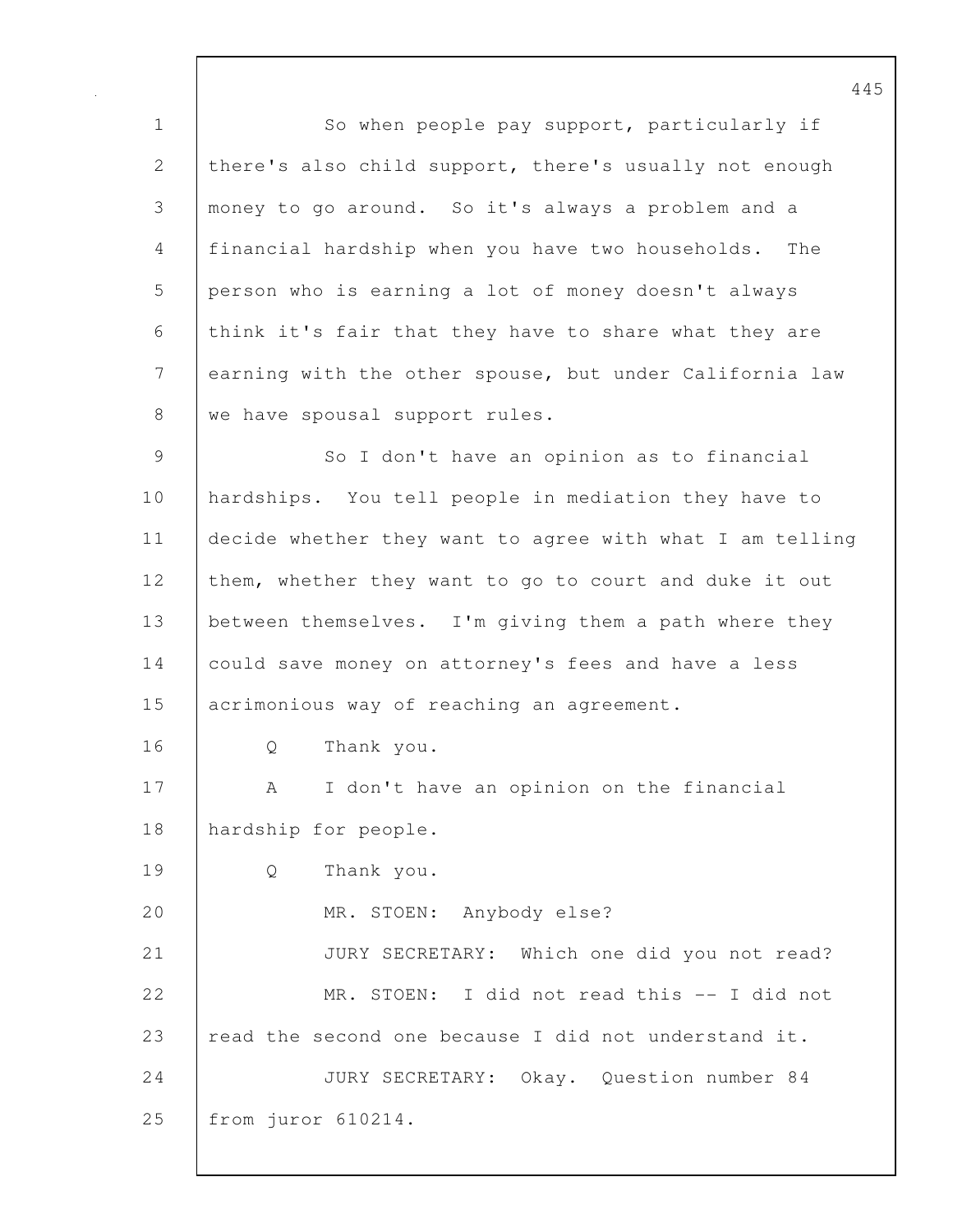446 1 | Q (BY MR. STOEN) Mr. Rosen, are you aware if 2 either spouse had life insurance? 3 A I would not recall that. It might be 4 something in the file that you subpoenaed. I don't know 5 if -- I don't know if we got -- that would show up on a 6 schedule of assets and debts that at some point is 7 prepared. It would not show up in the DissoMaster. 8 | Q It would not, okay. Thank you. 9 | MR. STOEN: Any other questions? 10 | JURY SECRETARY: Yes. 11 MR. STOEN: I don't know if I finished them 12 all. 13 | Q (BY MR. STOEN) If the dates of mediation are 14 determined to be important to this case, do you have 15 documentation that would determine the dates in 16 question, the dates of your mediation? 17 | A Other than the notes in my file, I would 18 probably have an appointment book that we would still 19 have that would show the dates they came in for 20 mediation. 21 | Q As best you recall, did the mediation -- was 22 the mediation initiated after the divorce petition was 23 | filed, as best you recall? 24 A My quess is that the divorce petition was 25 | filed after the mediation was started.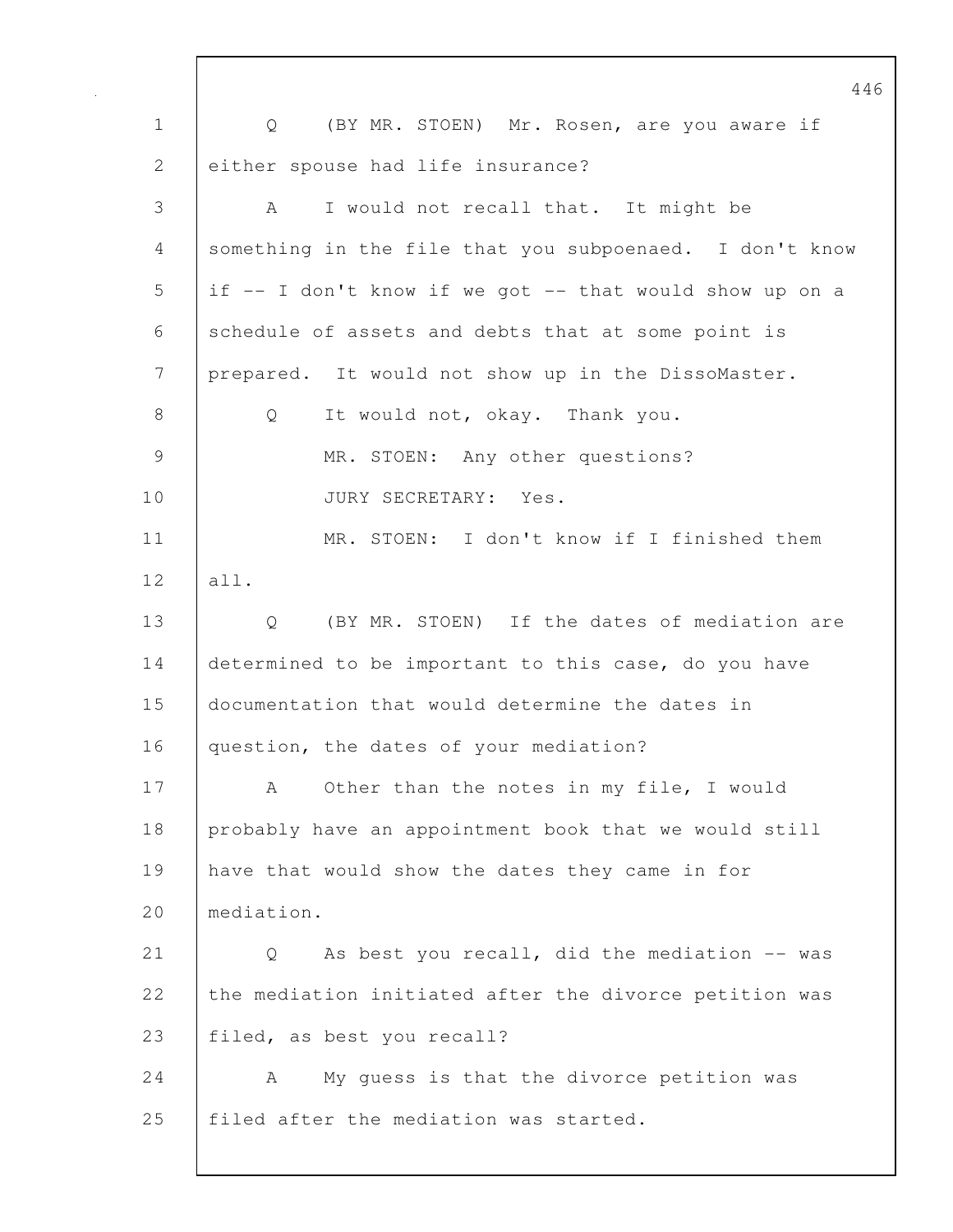1 Q After. 2 Do you have any estimate -- what's your best 3 estimate as to how soon before that, the filing of the 4 divorce, which was on October 21, 2010, the mediation 5 would have been initiated? 6 A Because I knew both Susan and Peter 7 personally, I had phone calls with each of them before 8 they were willing to participate in the mediation. They 9 wanted to understand the process. And that, I would 10 assume, would have been in the few months before the 11 | actual mediation began. 12 Q Thank you. 13 | MR. STOEN: Next question. 14 JURY SECRETARY: Number 85 from juror 609424. 15 Q (BY MR. STOEN) Did you know either of the 16 | Keegans apart from your legal dealings? 17 A Yes. 18 Q How did you know them? 19 A I live in Ukiah, and Peter and Susan lived on 20 the same street that I still live on. 21 | O Is that Whitmore Lane? 22 A No, Clay Street. They lived on Clay Street 23 and then they moved to Whitmore Lane. 24 Q Okay. 25 | A So I know Luke and Simon, their two children.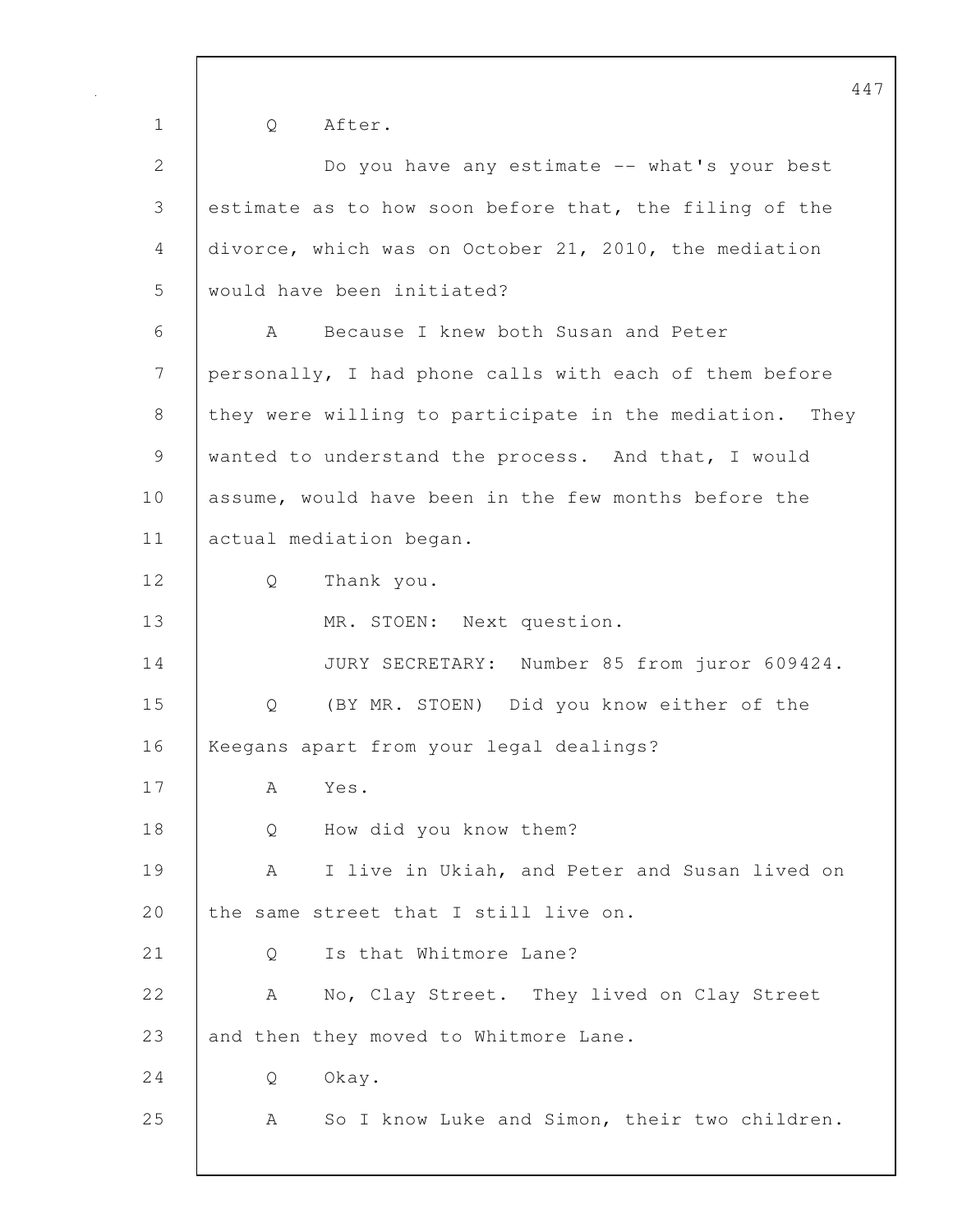448 1 So I know the family. I don't know them well, but I 2 know the family. 3 Q Thank you. 4 JURY SECRETARY: This is the same one. 5 MR. STOEN: Okay. 6 JURY SECRETARY: We have one more coming. 7 A JUROR: [Juror 616861] It's kind of sloppy, 8 but I apologize ahead of time. 9 JURY SECRETARY: Number 86 from juror 616861. 10 | Q (BY MR. STOEN) What were the ages of the 11 children during the time of this dissolution, do you 12 recall? 13 | A I just -- no, I don't recall specifically. 14 But I just saw one of the children about three weeks 15 | ago, he was a photographer at a party, was married with 16 a child. So he must be around 30. 17 Q Would you say that they were probably grown at 18 the time of  $-$ 19 A I would say late teens to early -- I attended 20 Susan's funeral, and I would think they were late teens, 21 early twenties at that point. 22 Q Thank you. 23 MR. STOEN: Anything else? 24 Thank you very much for taking time from your 25 busy schedule. And welcome back from your trip.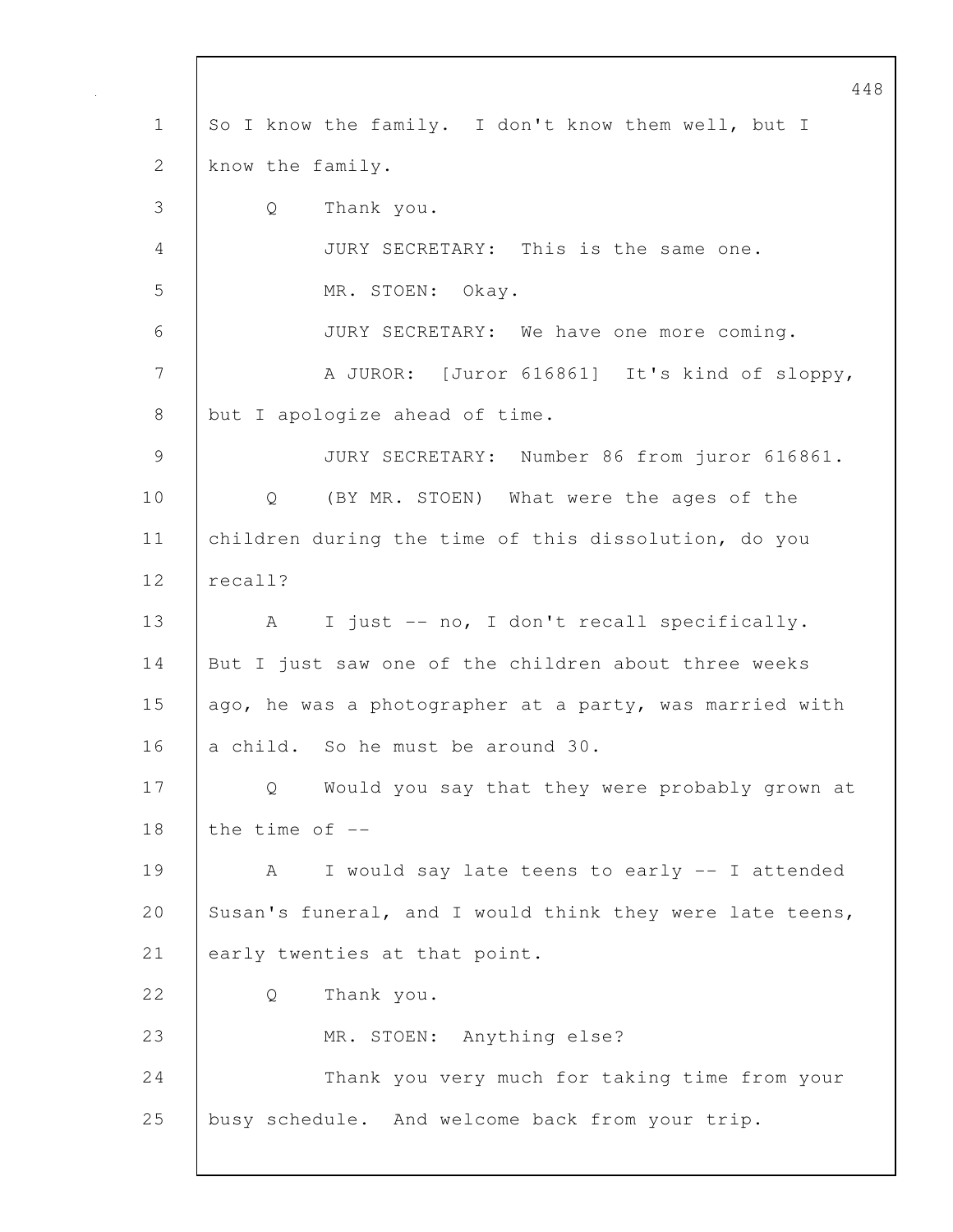449 1 | THE WITNESS: All right. Thanks, Tim. 2 | MR. STOEN: Good to see you. 3 (Brief pause.) 4 THE REPORTER: Will you raise your right hand, 5 please.  $6$  - - -7 GARY HUDSON 8 Called as a witness, having been sworn, testified as 9 follows:  $10$  - - -11 | THE REPORTER: Please state your name and 12 | spell it. 13 THE WITNESS: Gary, G-a-r-y, Hudson,  $14$   $H-u-d-s-o-n$ . 15 THE REPORTER: Thank you. 16 MR. STOEN: Do you want to give the 17 | admonition, Madam Foreperson. 18 | JURY FOREPERSON: Grand Jury proceedings --19 | MR. STOEN: I'm sorry. 20 A JUROR: We didn't hear the name. 21 THE WITNESS: Gary Hudson, H-u-d-s-o-n. 22 MR. STOEN: Gary, if you could speak up to the 23 last row. We don't have a microphone in this 24 *courthouse*. 25 THE WITNESS: I'll put on my stage voice.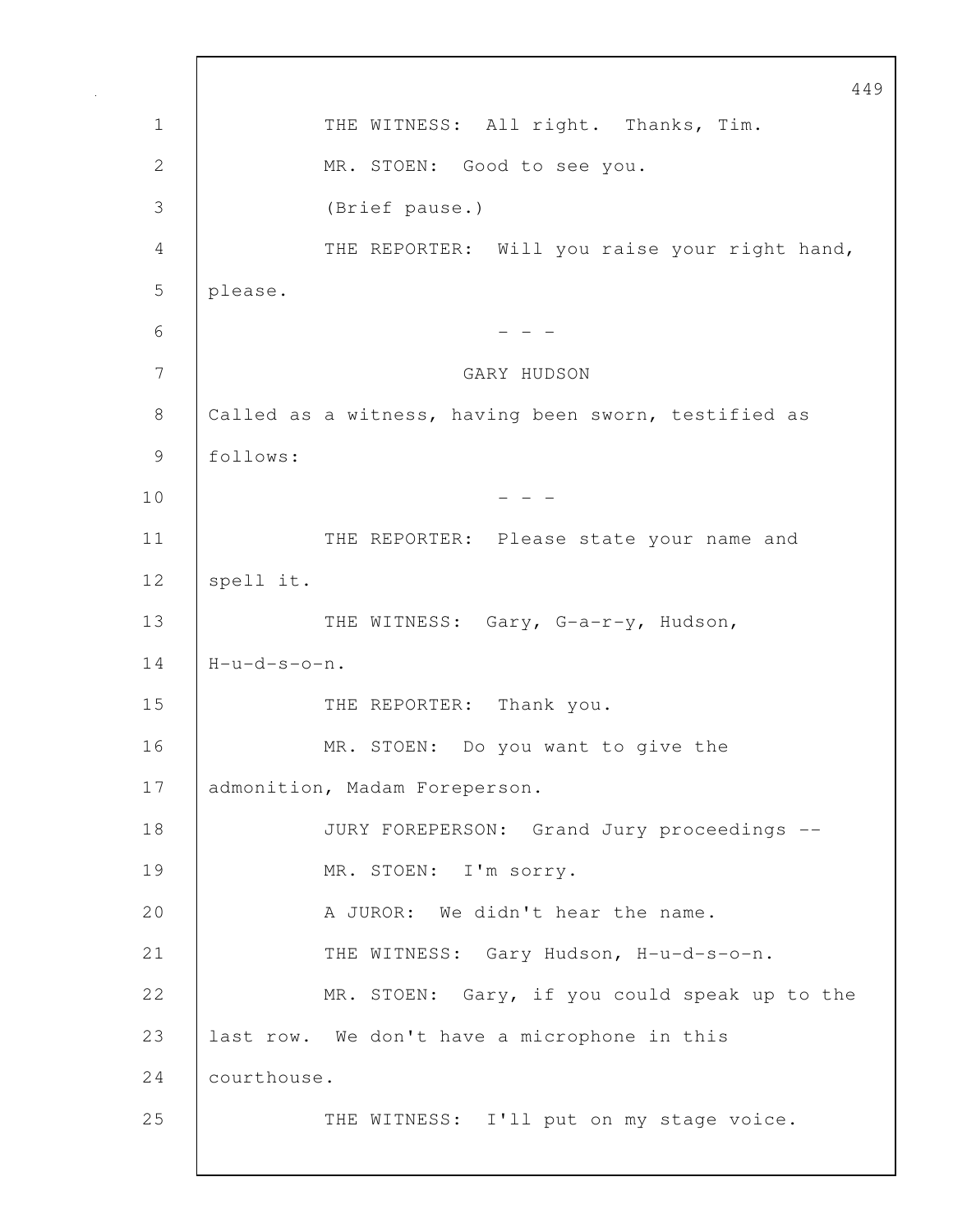450 1 JURY FOREPERSON: Perfect. 2 A JUROR: He's not on our list. 3 MR. STOEN: No. There will be other witnesses 4 that are not on your list. The list is initial. You'll 5 see the word "initial." 6 JURY FOREPERSON: Grand Jury proceedings and 7 investigations are secret. You are therefore admonished 8 on behalf of the Mendocino County Superior Court and the 9 criminal grand jury not to disclose your grand jury 10 | subpoena or your grand jury appearance to anyone, not to 11 | reveal to any person any questions asked or any 12 responses given in the grand jury or any other matters 13 concerning the nature or subject of the grand jury's 14 investigation which you learned about by your grand jury 15 | subpoena or during your grand jury appearance, except to 16 your own legal counsel. This admonition continues until 17 such time as the transcript of the grand jury 18 proceedings is made public or until disclosure is 19 | otherwise authorized by the Court or by operation of 20 | law. Violation of this admonition is punishable as 21 | contempt of court.  $22$  - - -23 EXAMINATION 24 | Q (BY MR. STOEN) Good morning, sir. 25 | A Good morning.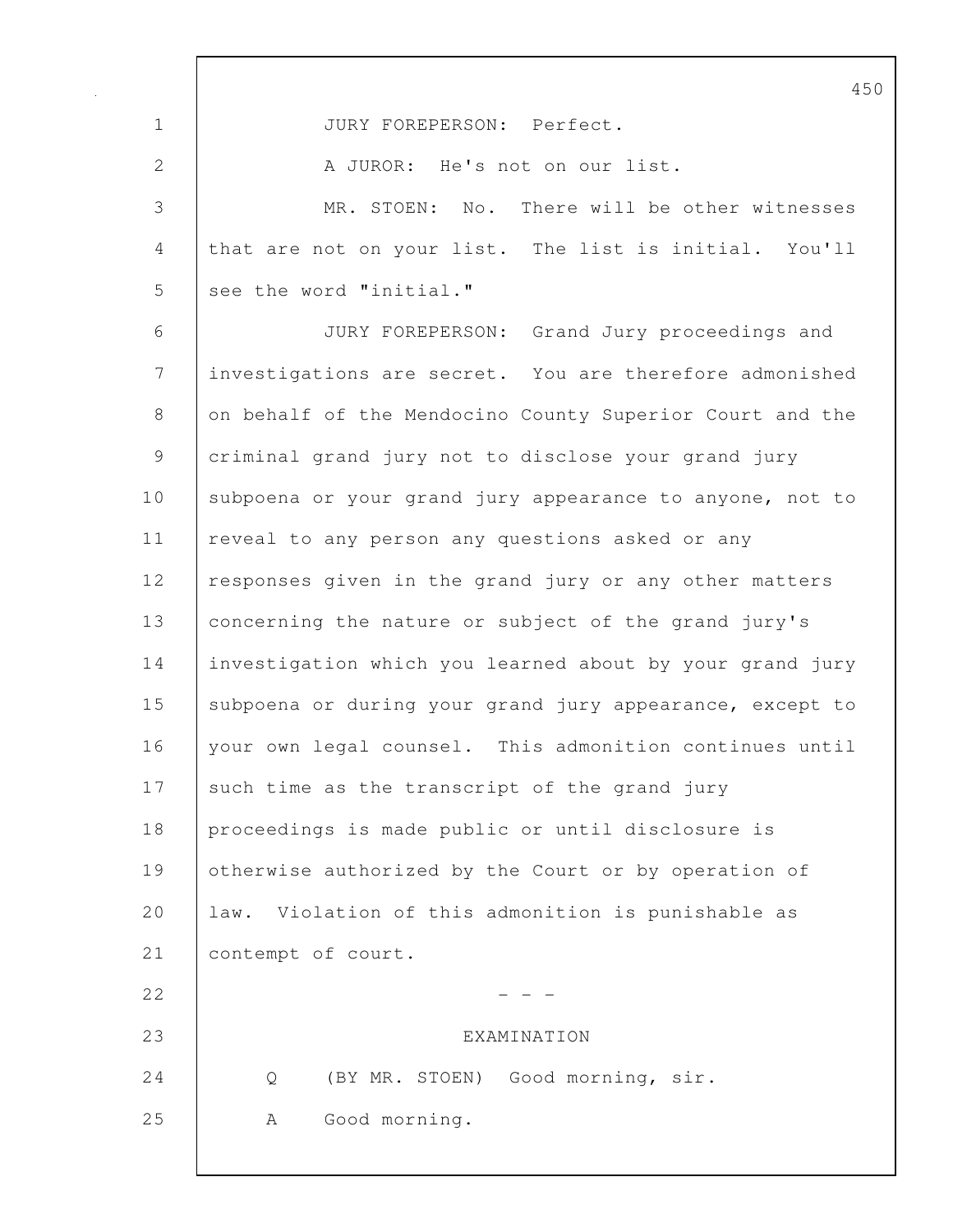451 1 | Q And what is your occupation? 2 A I'm retired from the Mendocino County 3 | Sheriff's Office. 4 Q And how long did you work for the Mendocino 5 County Sheriff's Office? 6 A Twenty-seven years. 7 Q And what was your last position with that 8 office? 9 A My last position, my civil service rank was 10 sheriff's captain. My assignment was as undersheriff of 11 the County of Mendocino, second in command. 12 | Q And when did you retire? 13 | A I retired effective January 1st, 2011. 14 | Q I'd like to turn your attention to October 15 2010 and November 2010. Were you involved in any 16 | theatrical productions? 17 | A Yes, I was. I was cast in a production of 18 Hamlet at Mendocino College. 19 Q And what was your role? 20 A I had a couple of them. I played the Player 21 | King, which is a small part that features in the play, 22 and also as the priest who officiates at the funeral of 23 Ophelia. 24 Q Okay. And are you -- are you a long-time 25 participant of theatrics in Mendocino County?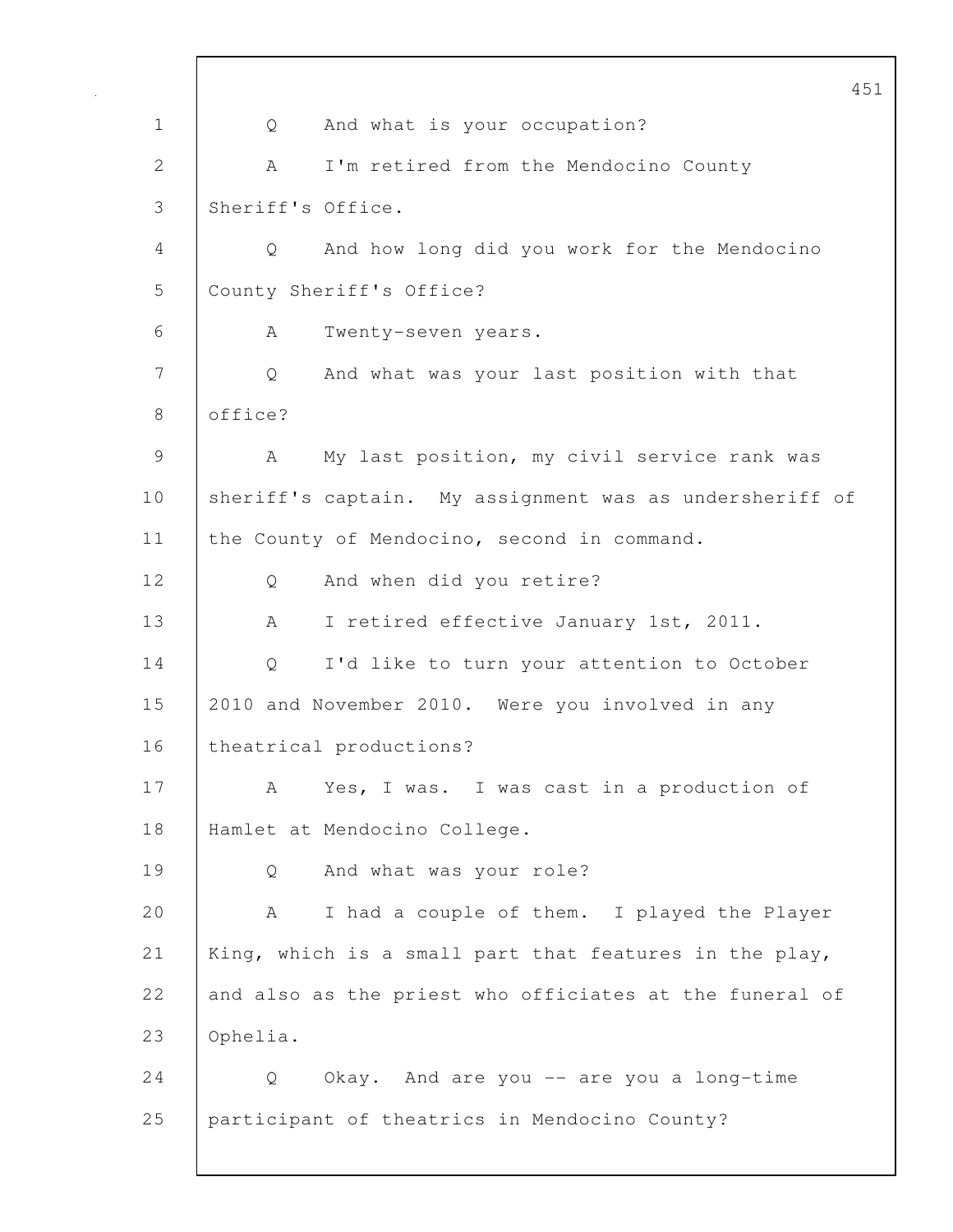452 1 A I am. I became involved in theater in Ukiah 2 first in 1998 with Ukiah Players Theater doing several 3 productions there. I later served on the Board of 4 Directors of the theater, including as president of the 5 board, and then later began doing shows at Mendocino 6 College. 7 Q Now, did you work with Susan Keegan in that 8 play of Hamlet in October and November 2010? 9 A I did. 10 | Q And what was her role in that play? 11 | A Susan played the Player Queen, opposite my 12 Player King. She -- that was her -- her major part in 13 it. We all had smaller bit parts throughout the show 14 requiring costume changes and so on, and in the last 15 scene we were bit players in the background. 16 | O Okay. And did Susan Keegan have to audition 17 for that role as queen? 18 | A I believe so. I wasn't present at that 19 audition. 20 | Q Okay. And what were the dates, if you recall, 21 that the play was publicly performed? 22 A It only ran for two weeks. Actually, I wrote 23 it down here. 24 Q If that refreshes your recollection, that's 25 fine.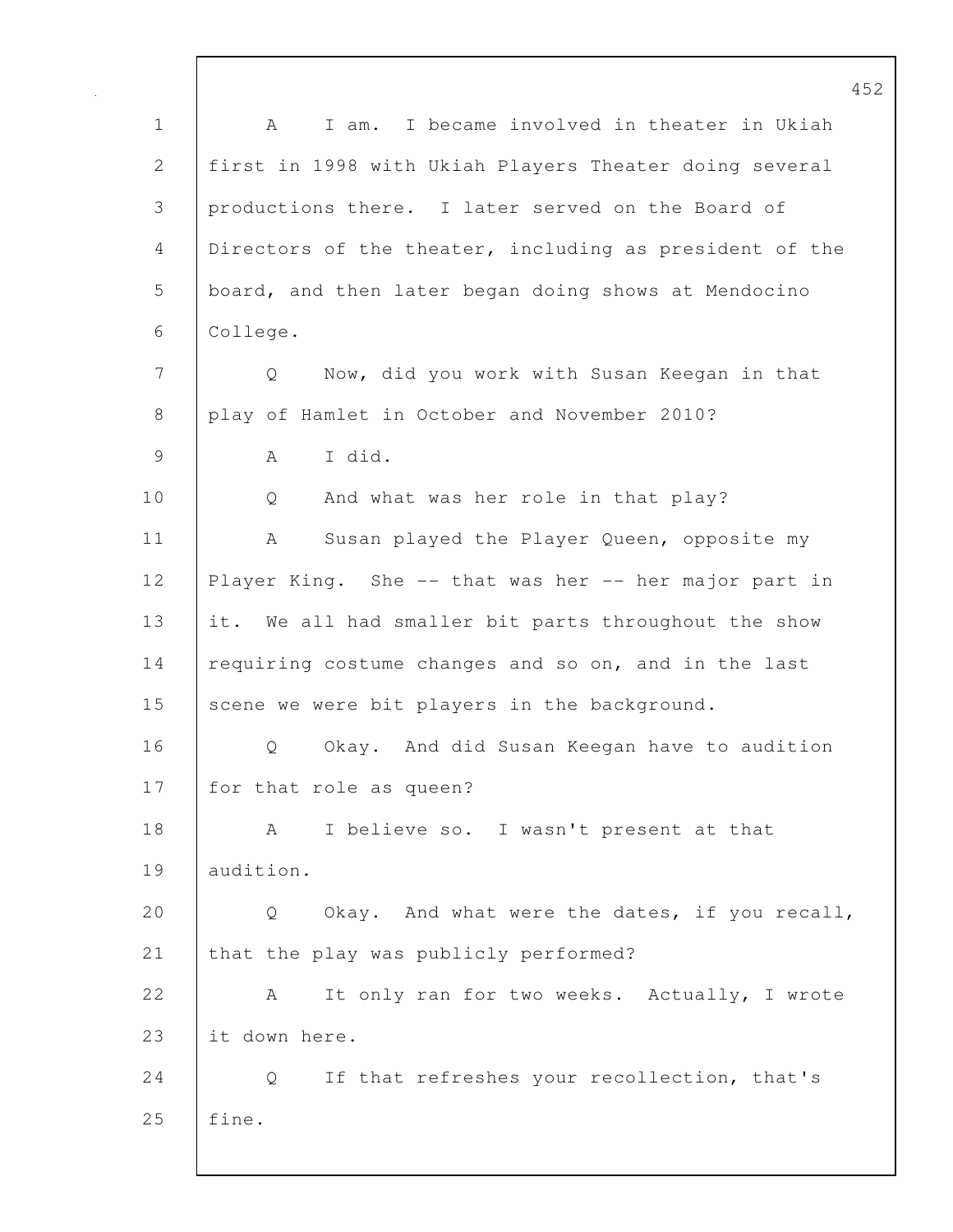1 A Absolutely. 2 Let's see, we had performances on the weekends 3 of October 28th and November 7th. Typically that would 4 be a Thursday, Friday, Saturday, Sunday, and then 5 another Thursday, Friday, Saturday, Sunday. We also did 6 school performances. 7 Q What was the last day of the public 8 performance of that play? 9 A That would have been November 7th. 10 Q November 7th? 11 | A I believe so, yes. That's --12 Q Now -- 13 | A I don't have my official notes from it, but 14 | that's what we sold tickets for. 15 Q Did Susan Keegan act in the play on each of 16 the dates there was a public performance? 17 A Yes. 18 Q And approximately how many rehearsals had 19 | there been before the first public performance? 20 A Oh, I actually went looking for my rehearsal 21 schedule and couldn't find it, but we rehearsed for 22 about two months. 23 Q Two months. And what type of costume was 24 required of Susan Keegan? 25 A Susan's costume as the Player Queen was quite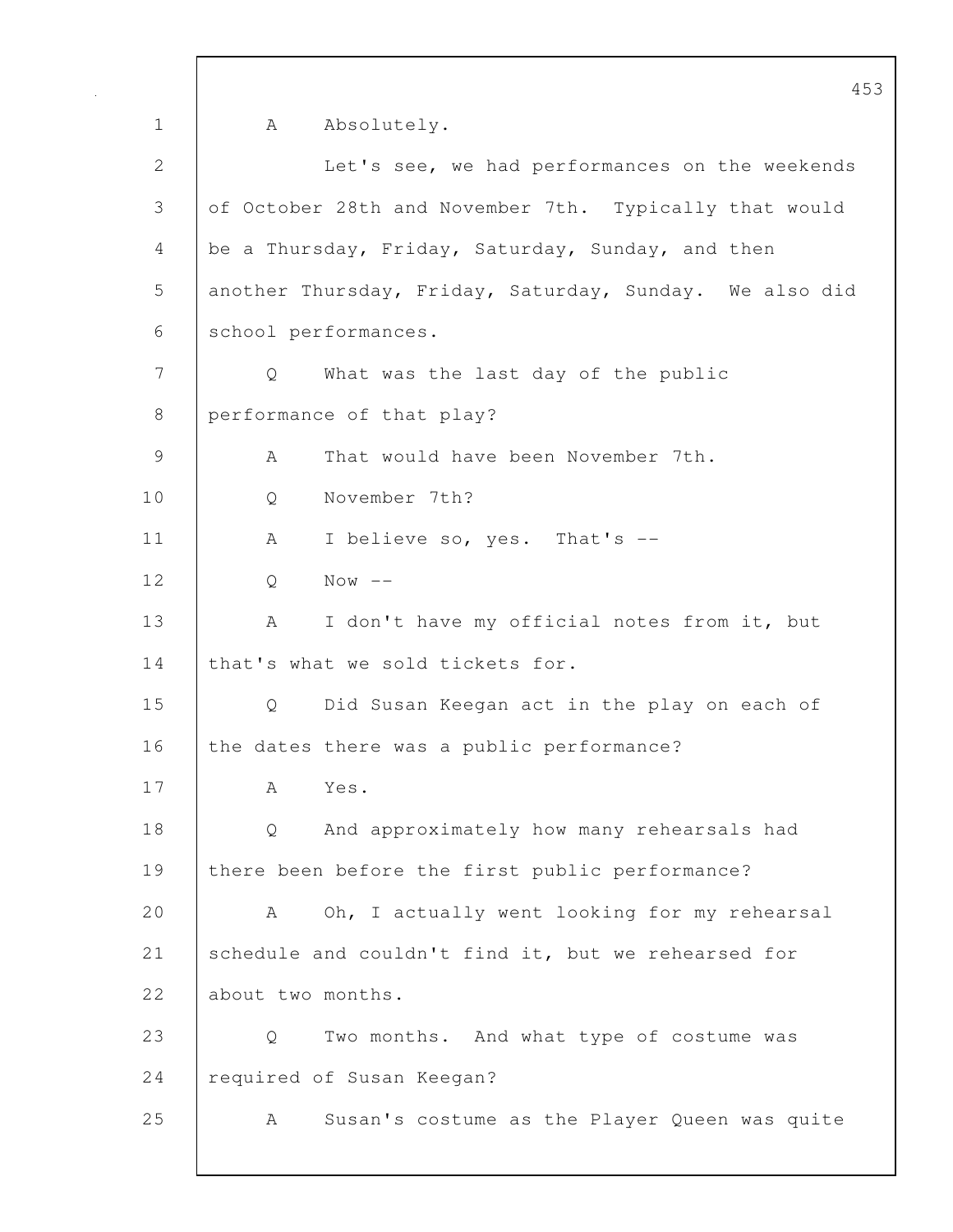|             | 454                                                   |
|-------------|-------------------------------------------------------|
| $\mathbf 1$ | bulky. It was a large bulky dress, sort of a Marie    |
| 2           | Antoinette powdered wig, and a lot of makeup.         |
| 3           | And do you know what kind of shoes she had to<br>Q    |
| 4           | wear?                                                 |
| 5           | A<br>They would have been character shoes. I don't    |
| 6           | recall the exact type.                                |
| 7           | Okay. And how often had she been required to<br>Q     |
| 8           | wear that costume during rehearsals and performances  |
| 9           | would you say?                                        |
| 10          | We generally don't go with the costume until<br>A     |
| 11          | the last week of rehearsals, and then it would be for |
| 12          | the final week of rehearsals and then during every    |
| 13          | performance.                                          |
| 14          | Okay. I'm going to show you an exhibit marked<br>Q    |
| 15          | 29, ask you if you recognize this.                    |
| 16          | А<br>Yes, I do.                                       |
| 17          | If you do, could you please -- let me put it<br>Q     |
| 18          | on the screen.                                        |
| 19          | What is it first? What is this?                       |
| 20          | This is the costume of the Player Queen.<br>А         |
| 21          | And who is that?<br>Q                                 |
| 22          | That is Susan.<br>А                                   |
| 23          | And approximately when would that have been<br>Q      |
| 24          | taken?                                                |
| 25          | Well, it was taken in the green room.<br>Α<br>I'm not |
|             |                                                       |

 $\mathbf I$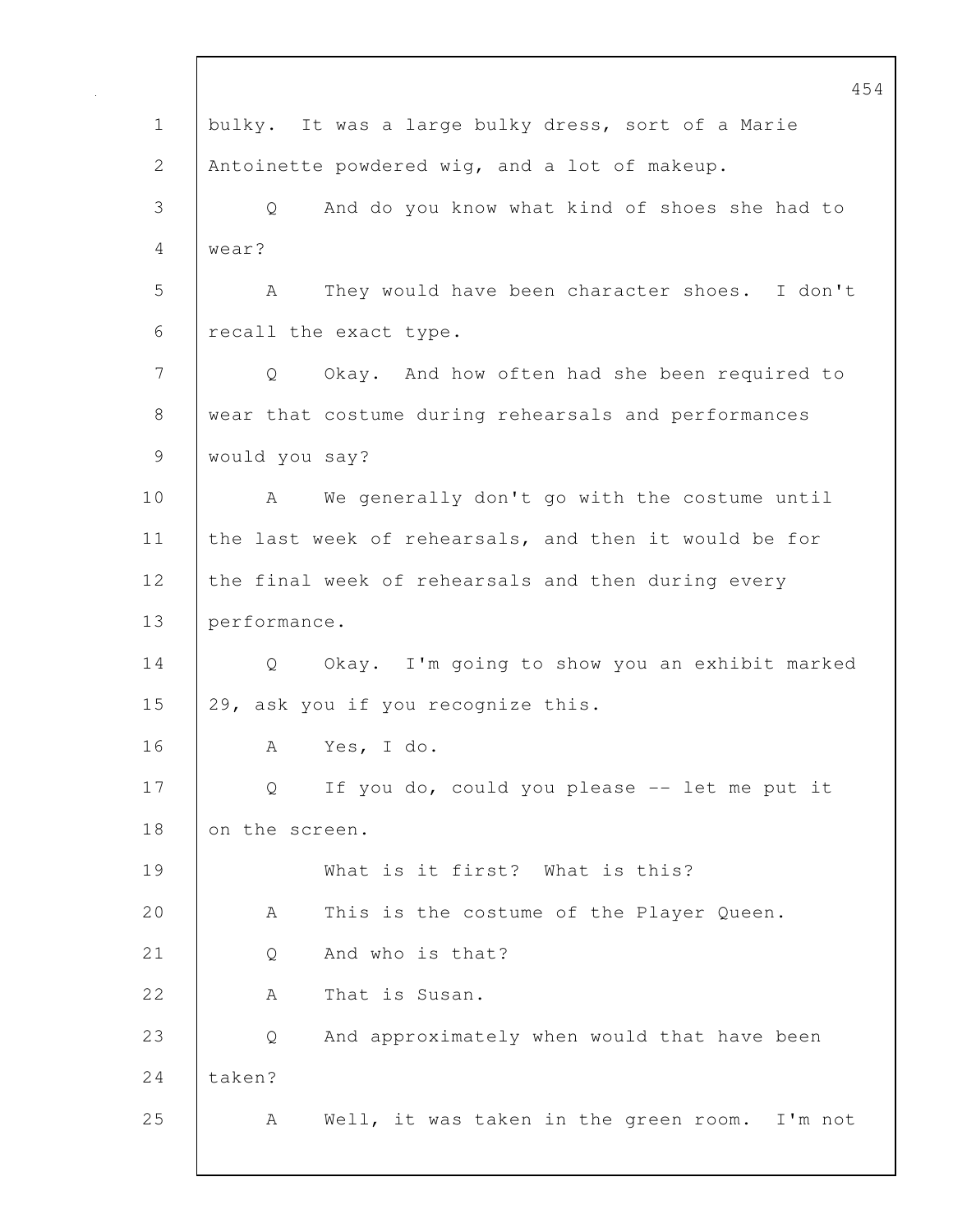|                | 455                                                            |
|----------------|----------------------------------------------------------------|
| $\mathbf 1$    | quite -- I'm not sure if that was during production or         |
| $\mathbf{2}$   | during one of our dress rehearsals.                            |
| 3              | Okay.<br>Q                                                     |
| 4              | It would have been during the final stages.<br>A               |
| 5              | Well, I put it on the screen and nothing<br>Q                  |
| 6              | happens. Well, for now -- there we go.                         |
| $\overline{7}$ | Do you see that on the screen, Exhibit 29?<br>Is               |
| 8              | that the same?                                                 |
| $\overline{9}$ | Yes, it is.<br>A                                               |
| 10             | (Exhibit 29 was identified.)                                   |
| 11             | $Q \qquad \qquad$<br>(BY MR. STOEN) And could you just sort of |
| 12             | explain the costume to us that you see on that screen?         |
| 13             | Yes. It's a red, somewhat bulky dress. She's<br>A              |
| 14             | in a white face. She has a large wig on. This was the          |
| 15             | costume for the Player Queen, and the picture was taken        |
| 16             | in the green room. You can see other actors preparing          |
| 17             | in the background.                                             |
| 18             | I'm going to show you another exhibit which<br>Q               |
| 19             | I'll represent to you is a -- is a close-up of Susan's         |
| 20             | hand, and I ask you if you can recognize that from that        |
| 21             | photo.                                                         |
| 22             | Yes.<br>А                                                      |
| 23             | And I'll put that on the screen here.<br>Q                     |
| 24             | (Exhibit 30 was identified.)                                   |
| 25             | (BY MR. STOEN) Were you able to work close<br>Q                |
|                |                                                                |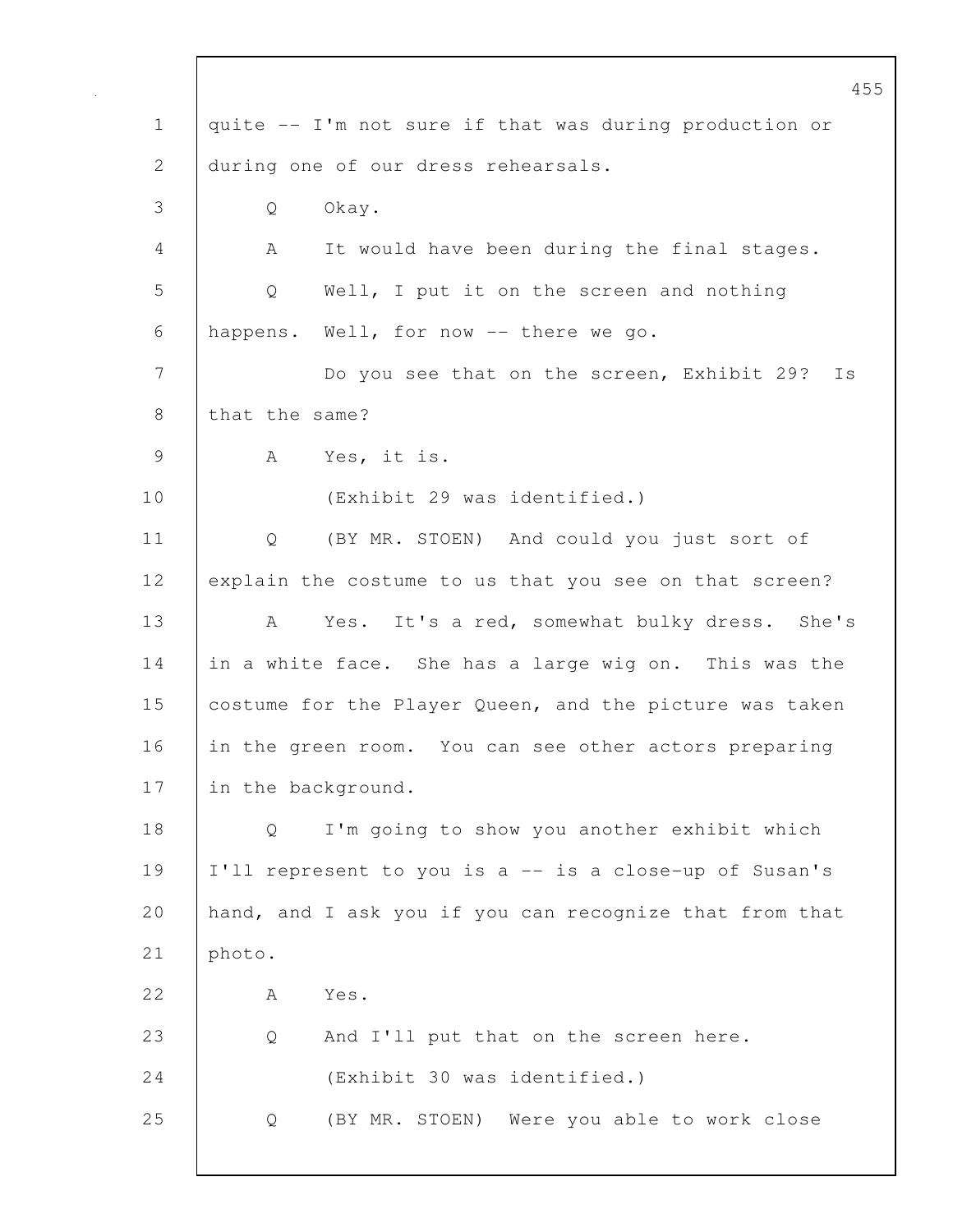456 1 with Susan during this production? 2 A Yes, I was. 3 Q And does that hand represent the condition or 4 does that photo represent the condition of her hand as 5 you witnessed it during your time with her at and after 6 the play? 7 A I don't have any specific recollection of 8 Susan's hands. 9 Q Do you recall ever seeing any swelling on her 10 hands or wrists? 11 | A I -- I don't specifically recall any. 12 Q Do you recall seeing any bruising on her hands 13 or wrists?  $14$   $\overline{)}$   $\overline{)}$   $\overline{)}$   $\overline{)}$   $\overline{)}$   $\overline{)}$   $\overline{)}$   $\overline{)}$   $\overline{)}$   $\overline{)}$   $\overline{)}$   $\overline{)}$   $\overline{)}$   $\overline{)}$   $\overline{)}$   $\overline{)}$   $\overline{)}$   $\overline{)}$   $\overline{)}$   $\overline{)}$   $\overline{)}$   $\overline{)}$   $\overline{)}$   $\overline{)}$  15 Q Would that have been something you were in a 16 position to notice? 17 | A I might have; but, there again, I was also 18 | focused on my own role and my own costume. 19 Q Okay. What were the conditions backstage and 20 on stage that Susan Keegan had to negotiate wearing her 21 | costume? 22 A Chaotic. 23 Q Like what? 24 A It's a crowded space. Even though it's a good 25 size green room, there are a lot of people in it, all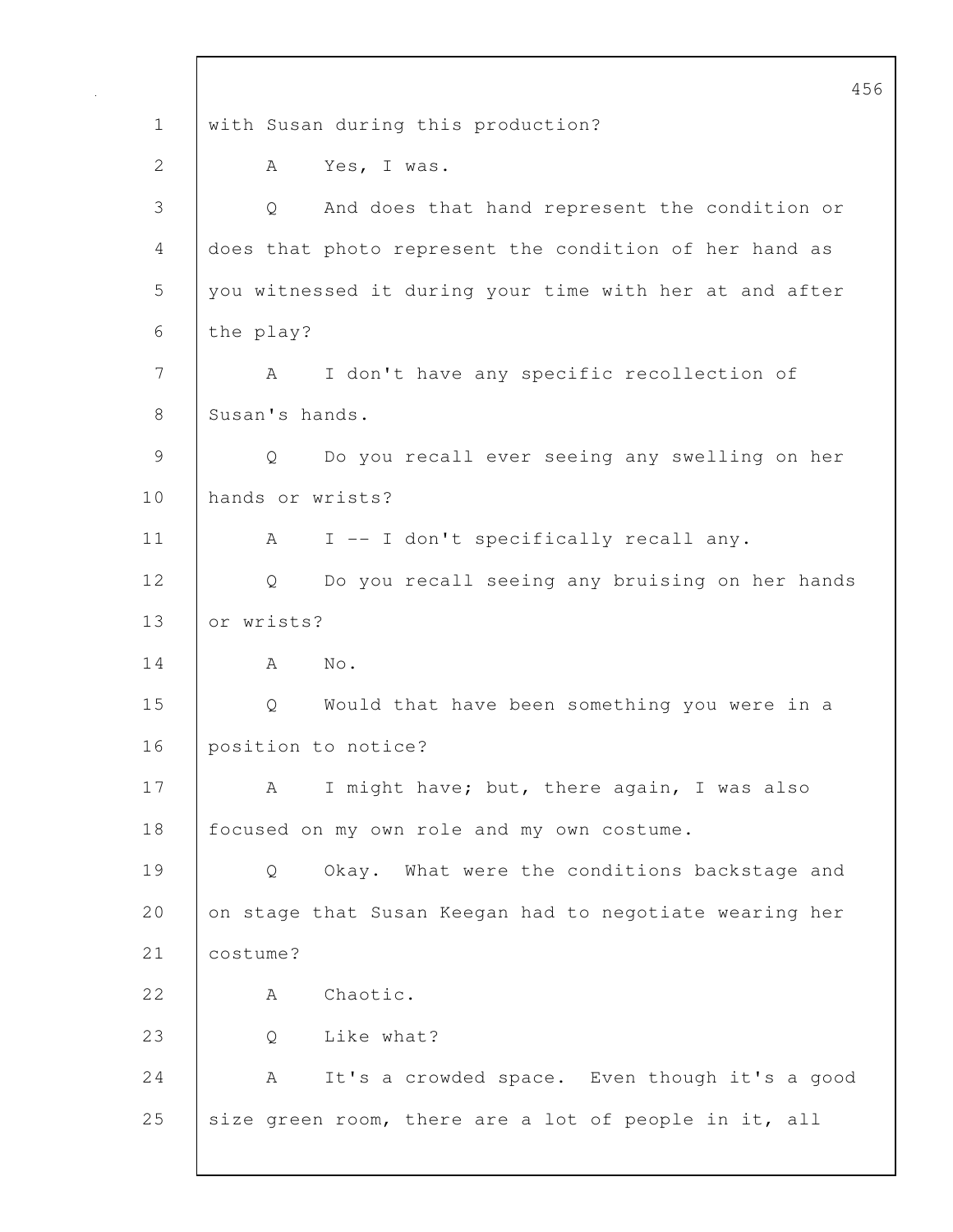|             | 457                                                    |
|-------------|--------------------------------------------------------|
| $\mathbf 1$ | jockeying for space, all jockeying for mirrors and     |
| 2           | lights and a place to put on makeup and costumes. It's |
| 3           | noisy, sometimes problematically so.                   |
| 4           | And then on the stage itself there are any             |
| 5           | number of tripping hazards. There's a -- on that       |
| 6           | particular stage it featured a raised portion, a       |
| 7           | platform, that made it difficult to move quickly. You  |
| 8           | had been to be careful. You could easily lose your     |
| 9           | balance.                                               |
| 10          | Did you notice that Susan Keegan had any<br>Q          |
| 11          | problems negotiating those obstacles?                  |
| 12          | No, she negotiated them better than I did.<br>A        |
| 13          | Did she ever show any problems of balance?<br>Q        |
| 14          | None that I saw.<br>А                                  |
| 15          | Was there a cast party after the last<br>Q             |
| 16          | performance?                                           |
| 17          | Yes, there was.<br>А                                   |
| 18          | And who hosted it?<br>Q                                |
| 19          | Susan.<br>Α                                            |
| 20          | Do you know where it was held?<br>Q                    |
| 21          | It was held at her house.<br>А                         |
| 22          | At 120 Whitmore Lane in Ukiah?<br>Q                    |
| 23          | Yes.<br>А                                              |
| 24          | And do you recall the date that it was held?<br>Q      |
| 25          | $\mathrm{No}$ .<br>А                                   |
|             |                                                        |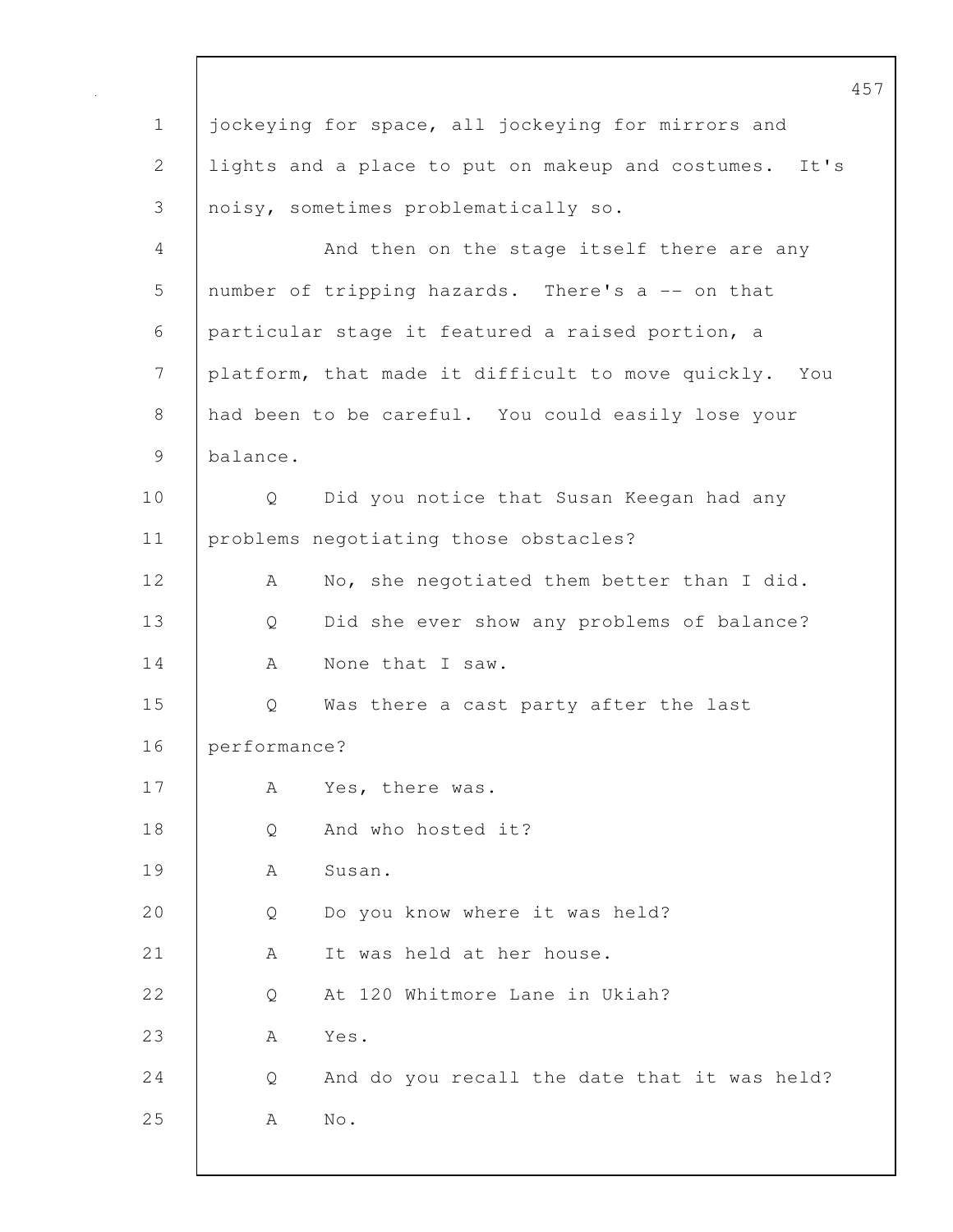|              | 458                                                      |
|--------------|----------------------------------------------------------|
| $\mathbf 1$  | Was it after the last performance?<br>Q                  |
| $\mathbf{2}$ | It was.<br>А                                             |
| 3            | And the last performance was?<br>Q                       |
| 4            | My notes say the 7th.<br>А                               |
| 5            | Okay. It would have been the week before her<br>Q        |
| 6            | passing?                                                 |
| 7            | Yes.<br>A                                                |
| 8            | Q<br>Okay. And during all of this time of working        |
| 9            | with her in rehearsals, in performances, and at the cast |
| 10           | party, did you ever observe Susan Keegan to be under the |
| 11           | influence of a drug or alcohol?                          |
| 12           | No.<br>A                                                 |
| 13           | And you have had experience, being a member of<br>Q      |
| 14           | law enforcement, to note the signs of that sort of       |
| 15           | thing; is that correct?                                  |
| 16           | Yes, I have.<br>А                                        |
| 17           | And what was -- did Susan Keegan have any<br>Q           |
| 18           | conversations with you about her domestic situation?     |
| 19           | Not with me personally, no.<br>A                         |
| 20           | Did you overhear her talking about her<br>Q              |
| 21           | divorce?                                                 |
| 22           | Not about her divorce. She was -- she was<br>A           |
| 23           | upset during a period of time during the rehearsals.     |
| 24           | This actually came to me secondhand.                     |
| 25           | And what -- how was she in her thought process<br>Q      |
|              |                                                          |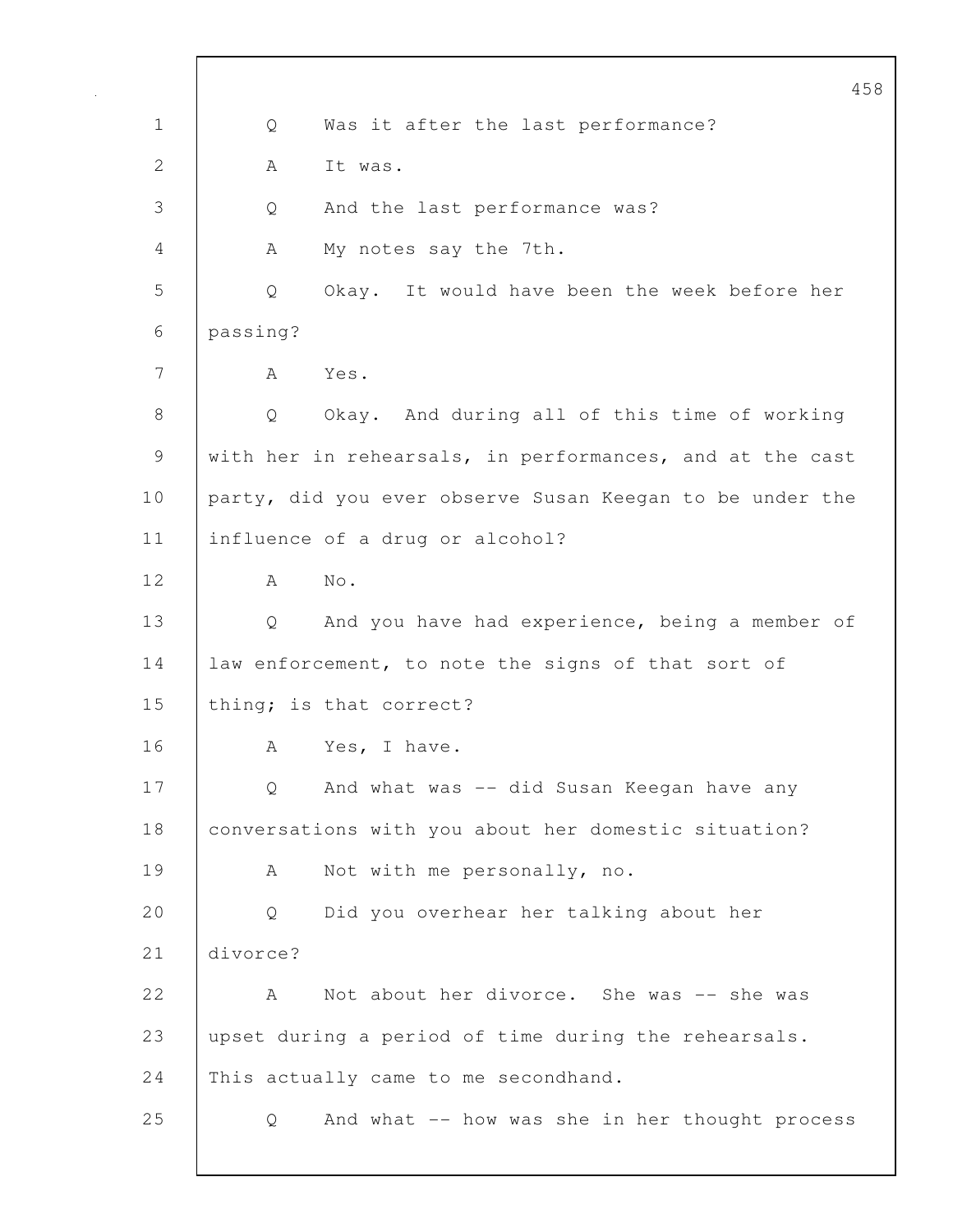459 1 during all of this time? 2 A Clear and focused. 3 Q And did she talk about the future? 4 A Not to me. 5 Q Did you overhear her say anything about the 6 future? 7 | A Not that I recall. 8 | Q Okay. And how did she speak? 9 | A Clearly. She had excellent diction, a very 10 | good voice for theater. I didn't detect any kind of 11 | slurring, anything to indicate that she was under the 12 influence of anything, whether alcohol or prescription 13 or illicit drugs. 14 Q Did she indicate anything at all, even to the 15 slightest degree, of contemplating any harm to herself? 16 A None whatsoever. 17 MR. STOEN: No further questions. There will 18 be some from the jury. 19 JURY SECRETARY: Question number 87 from juror 20 616861. 21 Q (BY MR. STOEN) Was Mr. Keegan ever present 22 during rehearsals, to your knowledge? 23 | A No. 24 | Q Had you seen marks on Susan Keegan's hands, 25 would your law enforcement training have raised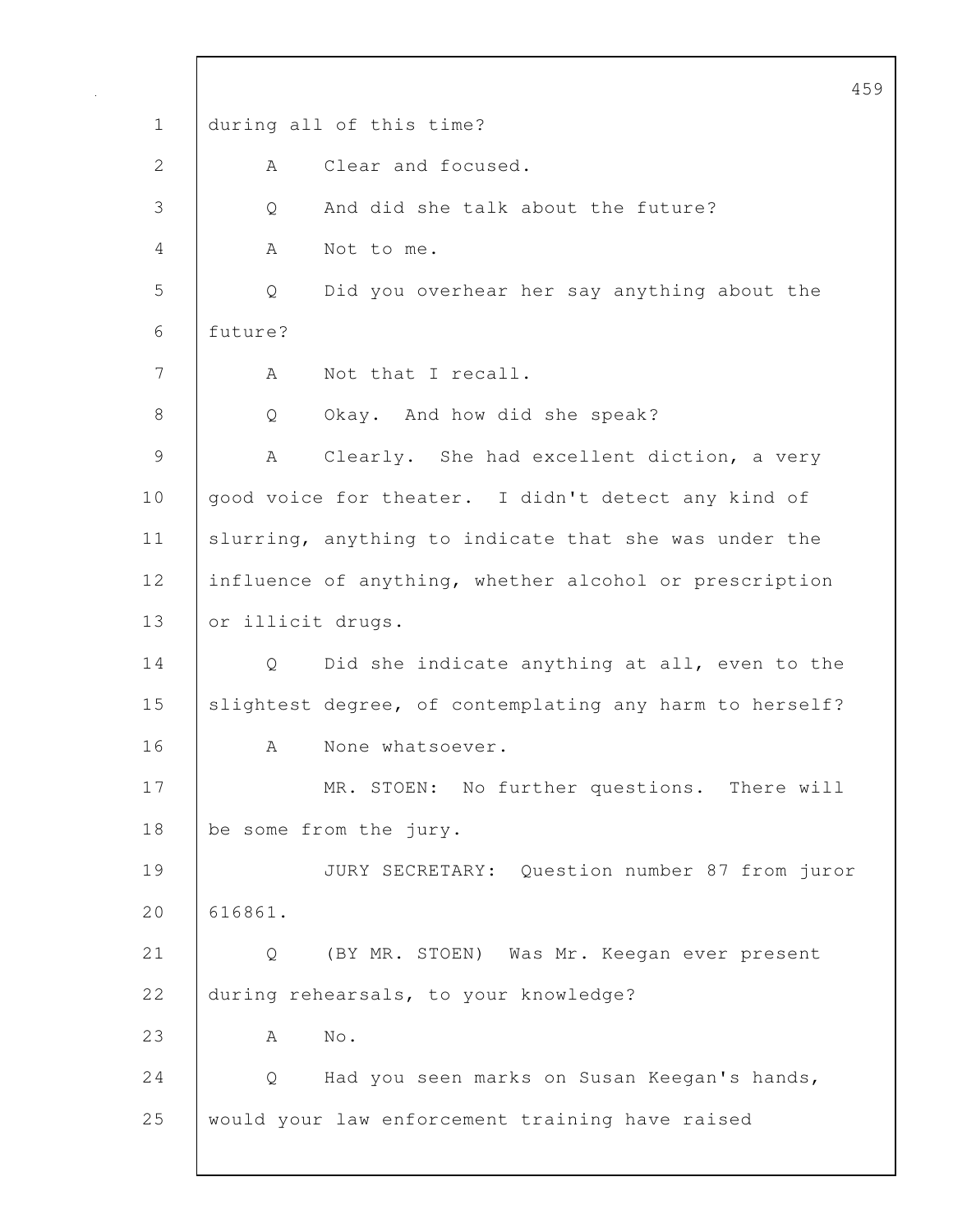|                | 46                                                        |
|----------------|-----------------------------------------------------------|
| $\mathbf 1$    | questions?                                                |
| $\mathbf{2}$   | Well, at that time, although I hadn't retired,<br>A       |
| 3              | I was off -- I had been off work for almost an entire     |
| $\overline{4}$ | year and I tried to distance myself from my law           |
| 5              | enforcement role.                                         |
| 6              | Okay.<br>Q                                                |
| 7              | So would I have paid particular attention to<br>$A \sim$  |
| $\,8\,$        | it?<br>Gosh, I don't know.                                |
| $\mathcal{G}$  | Okay. That's fine.<br>Q                                   |
| 10             | MR. STOEN: Next question.                                 |
| 11             | JURY SECRETARY: Question number 88 from juror             |
| 12             | 609424.                                                   |
| 13             | Q (BY MR. STOEN) Was Susan drinking at the cast           |
| 14             | party so far as you know?                                 |
| 15             | Seems like everyone else was. She may have<br>A           |
| 16             | had a glass of wine, but $I$ -- I just have this image of |
| 17             | her holding a glass of wine, but that's all.              |
| 18             | How did she conduct herself at the cast party?<br>Q       |
| 19             | Oh, she was completely in charge.<br>А                    |
| 20             | What did she do at the cast party?<br>Q                   |
| 21             | She ran the whole thing. She made sure<br>А               |
| 22             | that -- as far as I know, she cooked everything.          |
| 23             | She cooked. Do you know what -- what did she<br>Q         |
| 24             | cook?                                                     |
| 25             | We had a whole turkey. We had a lot of food.<br>A         |
|                |                                                           |

 $\overline{0}$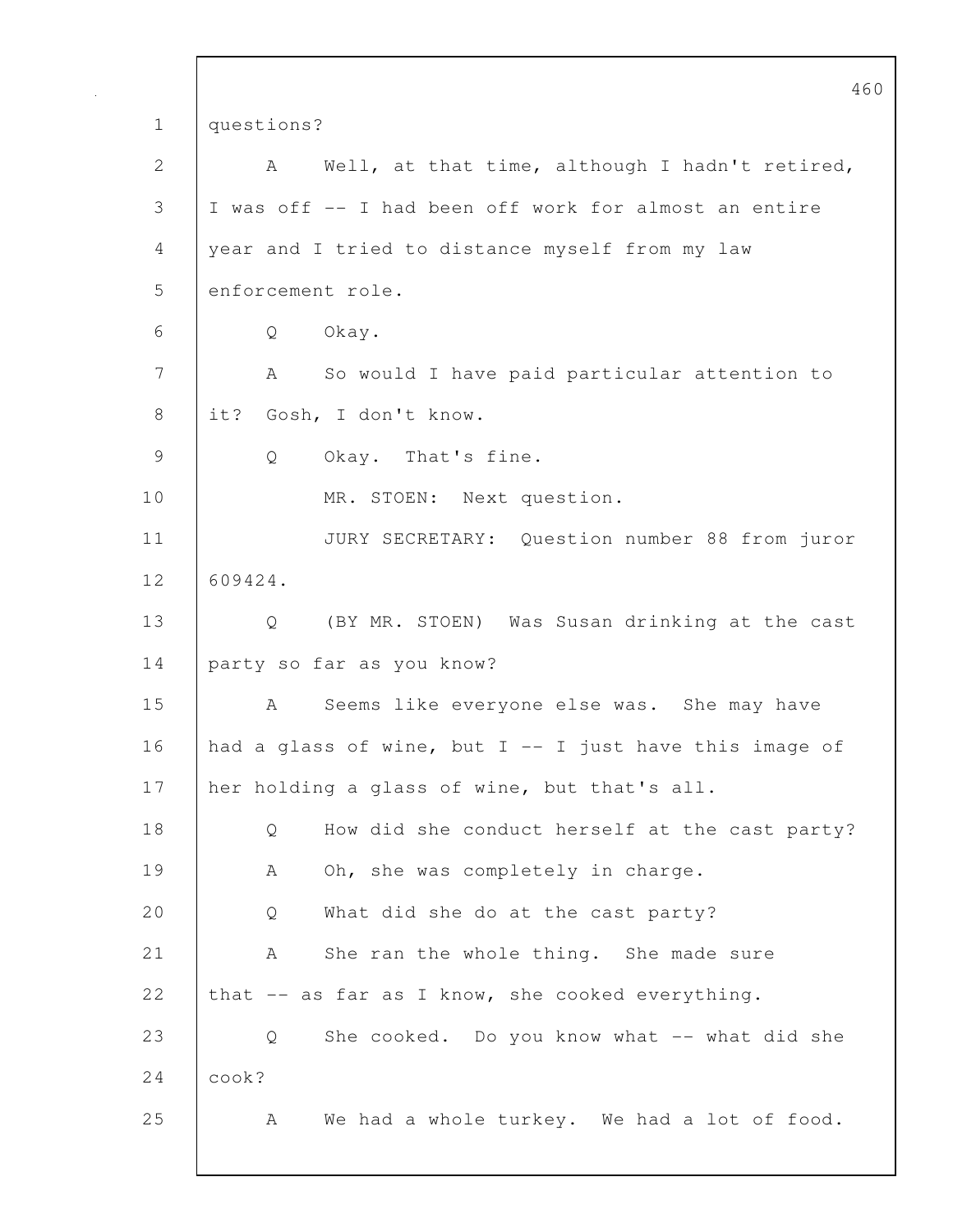461 1 It was a broad assortment of food. 2 Q This is a follow-up to that question: Was she 3 drunk? 4 A No. 5 Q Was Peter at the party, Peter Keegan? 6 A I was trying to remember that this morning, 7 whether -- I think he was in the house. I can't recall 8 if he -- if he showed up. I -- I know Peter, so I would 9 have recognized him. 10 | Q So you're not in a position to note what his 11 demeanor was then based on what you just said? 12 | A No. I don't have a real clear recollection of 13 whether he showed up and, if so, what his demeanor was. 14 JURY SECRETARY: Question number 89 from juror 15 611538. 16 Q (BY MR. STOEN) Did Peter Keegan attend any 17 performances of Hamlet? 18 | A Not that I know of, but, you know, --19 Q Were you in a position to know if he would 20 have? 21  $A$  No. 22 | O Okay. 23 MR. STOEN: Anything else? 24 JURY SECRETARY: I think that's it. 25 MR. STOEN: Well, thank you, Gary, for coming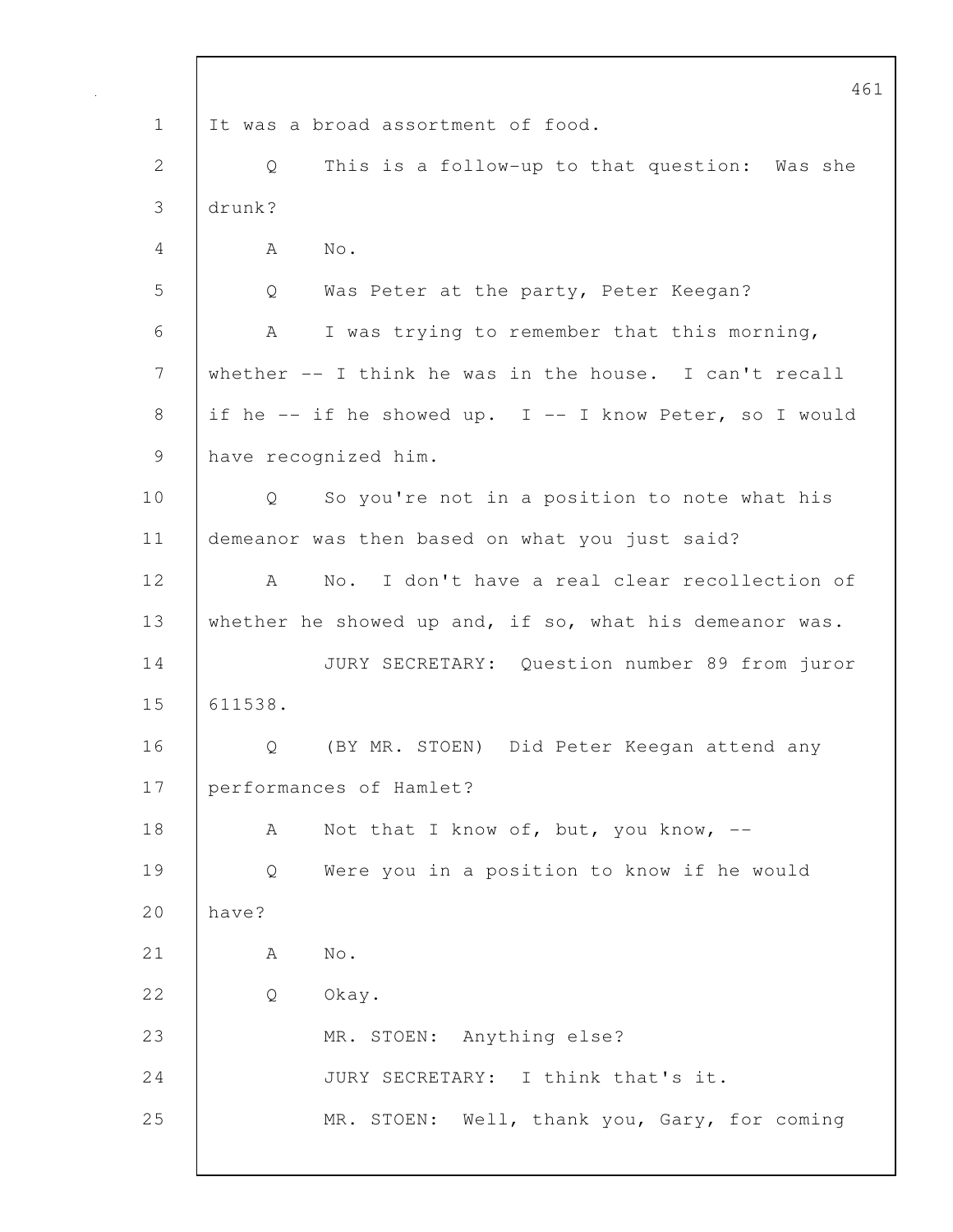462 1 on short notice. Good to see you. 2 THE WITNESS: You're welcome. 3 JURY FOREPERSON: Excuse me, Mr. Stoen. We'd 4 like to take a break. 5 MR. STOEN: A break is fine. 6 JURY FOREPERSON: Please don't discuss the 7 matter with anyone or come to any conclusions. Please 8 be private. 9 Let's see, it's 10:40. Let's come back at 10 10:50. Ten minutes. 11 (Recess taken.) 12 (Roll call taken; all jurors present.) 13 | THE REPORTER: Will you raise your right hand, 14 please.  $15$  - - -16 MARY PIERCE 17 Called as a witness, having been sworn, testified as 18 follows:  $19$  - - -20 | THE REPORTER: Will you please state your name 21 and spell it for the record. 22 THE WITNESS: Mary Pierce; M-a-r-y, 23  $P-i-e-r-c-e.$ 24 THE REPORTER: Thank you. 25 JURY FOREPERSON: Good morning.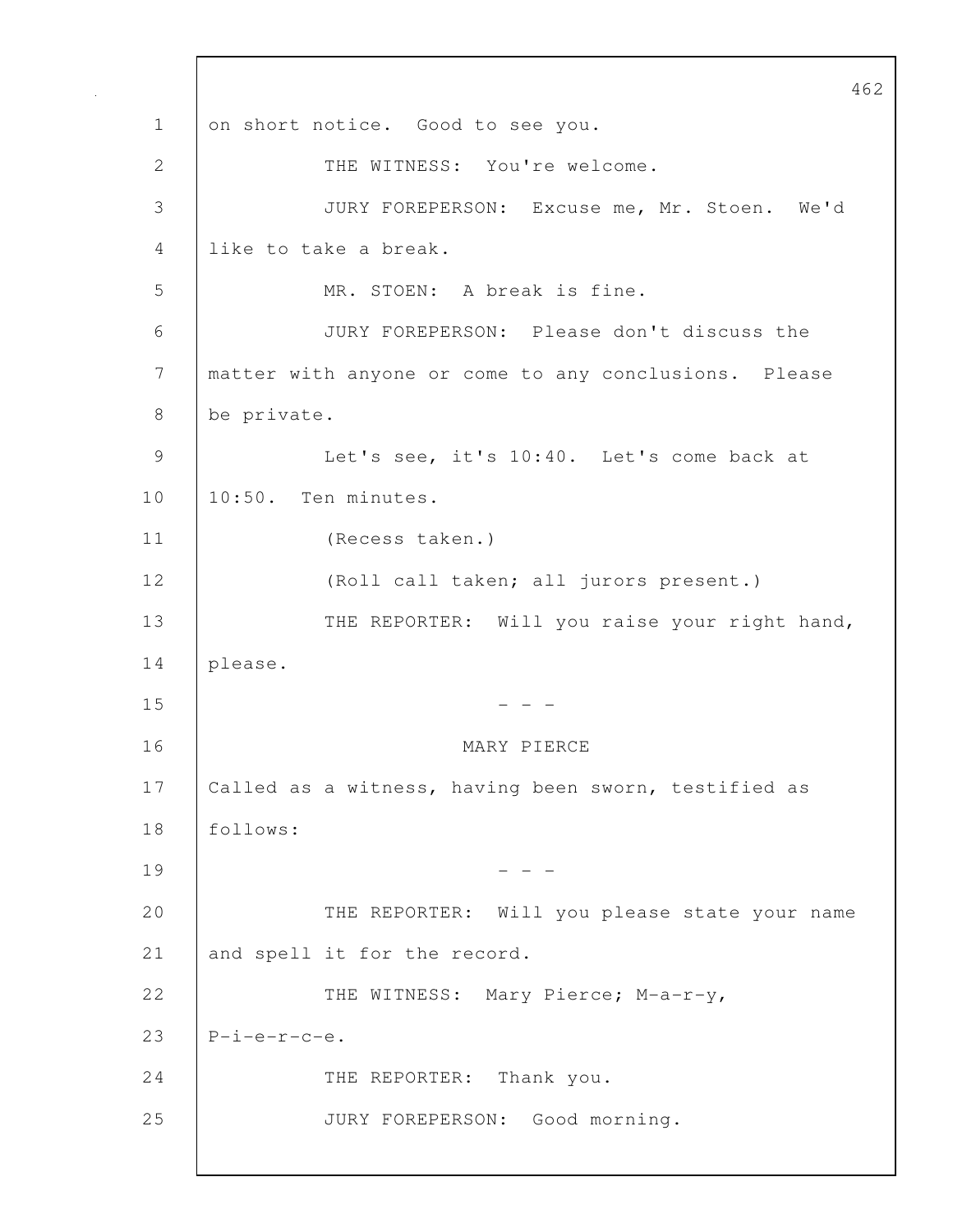1 THE WITNESS: Good morning.

2 JURY FOREPERSON: Grand Jury proceedings and 3 investigations are secret. You are therefore admonished 4 on behalf of the Mendocino County Superior Court and the 5 criminal grand jury not to disclose your grand jury 6 subpoena or your grand jury appearance to anyone and not 7 to reveal to any person any questions asked or any 8 responses given in the grand jury or any other matters 9 concerning the nature or subject of the grand jury's 10 | investigation which you learned about by the grand jury 11 | subpoena or during your grand jury appearance, except to 12 your own legal counsel. This admonition continues until 13 such time as the transcript of the grand jury proceeding 14 is made public or until disclosure is otherwise 15 authorized by the Court or by operation of law. 16 Violation of this admonition is punishable as contempt 17 of court.  $18$  - - -19 EXAMINATION 20 | O (BY MR. STOEN) Good afternoon. 21 | A Good afternoon. 22 | O Maybe we can move the chair up a little closer 23 so you can speak to the back. 24 Good morning. 25 | A Good morning.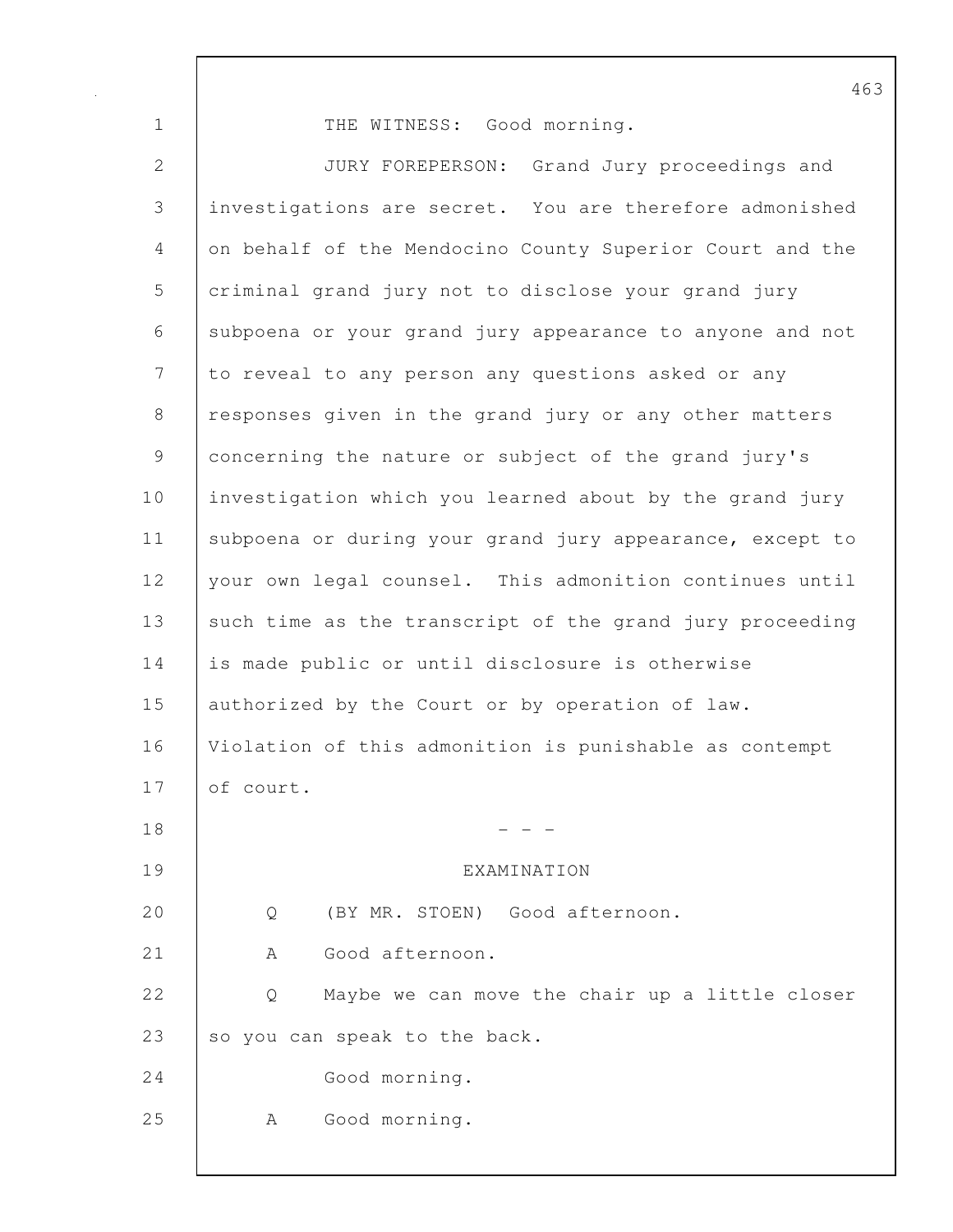464 1 | Q What is your occupation, Mary? 2 | A I'm a professor at Santa Rosa Junior College, 3 and I have taught there full-time for over 20 years. 4 Q And where were you living in November 2010? 5 A At the same place that I live currently, which 6 is 4040 Quartz Drive in Santa Rosa, California. 7 Q Okay. And who were you living with, if 8 anybody? 9 A My husband, Will Baty. 10 Q Okay. And did you know Susan Keegan? 11 | A I knew Susan Keegan well. 12 Q And how long had you known Susan Keegan? 13 A Susan and I had been close friends for about 14 20 years. 15 Q And how did you first get to know her? 16 A Susan and I met in grad. school. We were 17 getting our master's of English Literature together at 18 Sonoma State, and a professor that we both had in common 19 that we loved introduced us. Helen Dunn introduced us 20 thinking that, because we both loved to write, that we 21 would be friends. And she was right. That's how we 22 met. 23 | Q Did you do any projects together in the early 24 part of your relationship? 25 | A We did. We decided we would start to swap our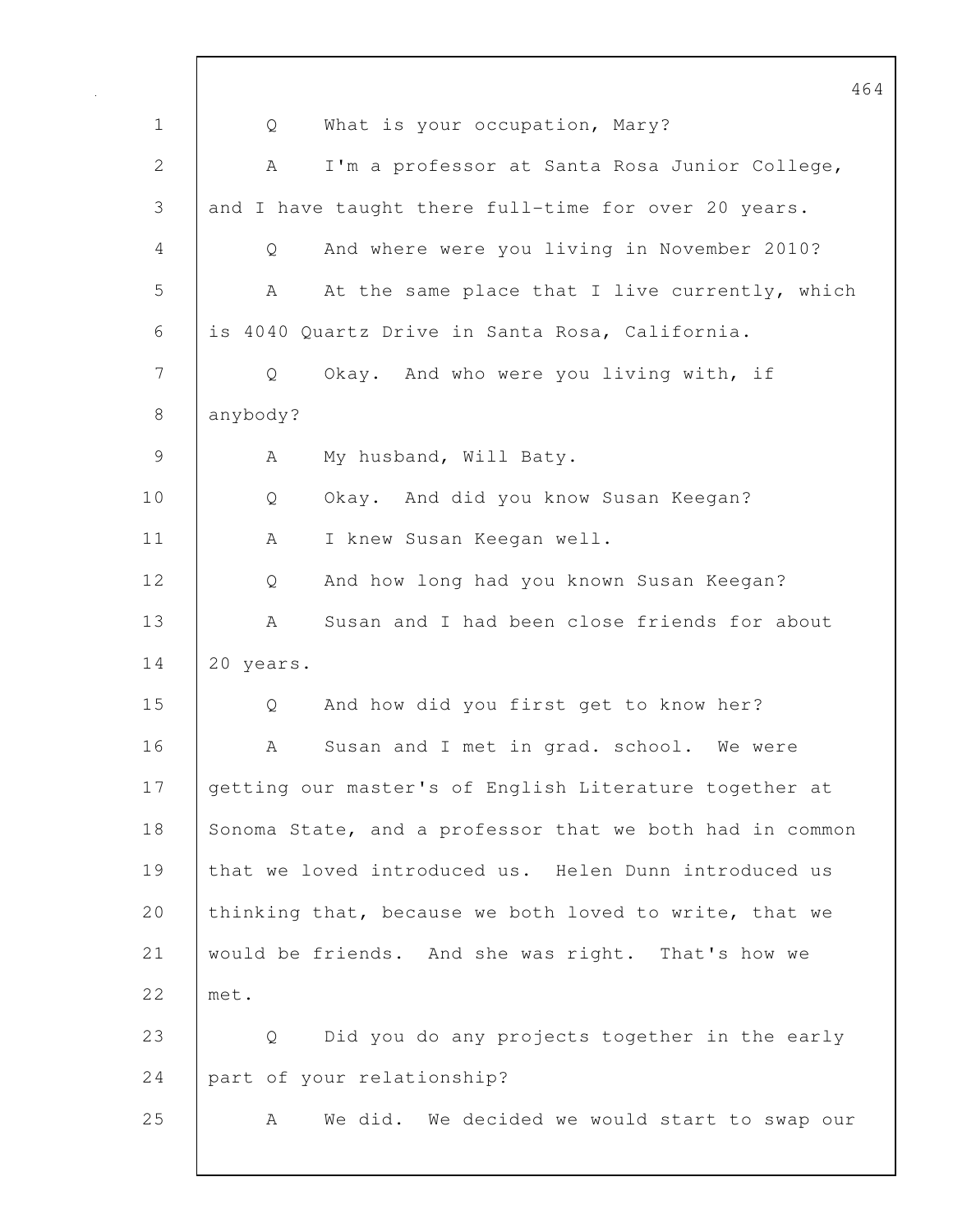|                | 46                                                       |
|----------------|----------------------------------------------------------|
| $\mathbf 1$    | writing with each other. You know, it was risky to do    |
| 2              | with anybody, but it was -- we just hit it off           |
| 3              | immediately and had a real trust of each other. So       |
| 4              | we -- we read each other's master's thesis together      |
| 5              | and -- and helped each other with that. We both started  |
| 6              | working on fiction. We swapped all of our fiction and    |
| $\overline{7}$ | we edited all of that. I got a contract to write a book  |
| $8\,$          | on the Mexican Revolution, and because I so enjoyed      |
| $\mathsf 9$    | working with Susan, I decided to ask her if she would    |
| 10             | like to write that book with me, and she agreed.         |
| 11             | Q<br>And was it published --                             |
| 12             | A<br>It was.                                             |
| 13             | -- with the coauthors?<br>Q                              |
| 14             | That's right. In 1996 we were the coauthors<br>A         |
| 15             | of that book.                                            |
| 16             | And what was your overall evaluation of her<br>Q         |
| 17             | character in November 2010?                              |
| 18             | Susan was sad about what -- her pending<br>A             |
| 19             | divorce, and she really loved her family and the         |
| 20             | largeness of the family and she was worried about losing |
| 21             | touch with people that were -- that were Peter's         |
| 22             | relatives through the divorce. But she was so engaged    |
| 23             | and -- and always forward thinking and always a very     |
| 24             | rational person and I think really involved in a lot of  |
| 25             | things and looking forward.                              |
|                |                                                          |

 $\mathbf l$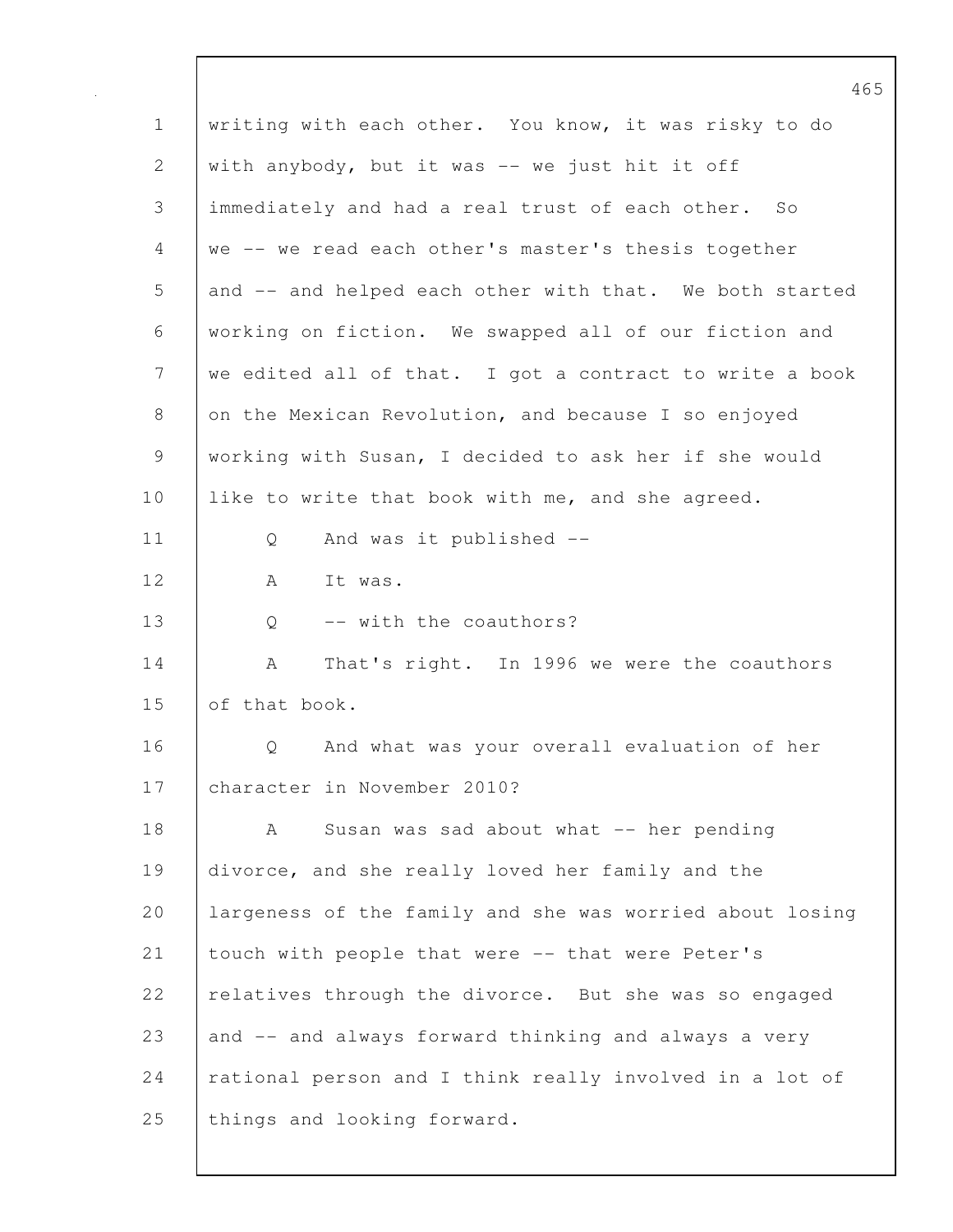|                | 46                                                            |
|----------------|---------------------------------------------------------------|
| $\mathbf 1$    | And did you know her husband, Peter Keegan?<br>Q              |
| $\mathbf{2}$   | I knew Peter Keegan.<br>A                                     |
| 3              | I show you People's Exhibit number 4. Do you<br>Q             |
| $\overline{4}$ | recognize this?                                               |
| 5              | That's Peter Keegan.<br>A                                     |
| 6              | Q<br>Okay. Now, what was the nature of the                    |
| 7              | relationship between Susan and Peter Keegan as you            |
| 8              | witnessed it over the years?                                  |
| 9              | I think a lot of -- a lot of my experience<br>A               |
| 10             | watching them together as a couple was very comfortable       |
| 11             | and $--$ and $I$ $--$ and I thought loving. I knew them for a |
| 12             | long time, both of them. I went camping with them.            |
| 13             | They came and visited me when I was teaching abroad in        |
| 14             | Italy and stayed in my apartment. I -- I really knew          |
| 15             | them well as a couple. We -- I also knew that Susan had       |
| 16             | problems in her marriage because we were close friends        |
| 17             | and we talked about intimate aspects of our lives with        |
| 18             | each other. She --                                            |
| 19             | Okay.<br>Q                                                    |
| 20             | Yeah.<br>A                                                    |
| 21             | Q<br>Now, what was the $--$ when Peter $--$ did you           |
| 22             | become aware of Peter filing for divorce on October 21,       |
| 23             | 2010 or so, at that time period?                              |
| 24             | Yes. I became aware that he was asking for a<br>A             |
| 25             | divorce about the first week in October of 2010.              |
|                |                                                               |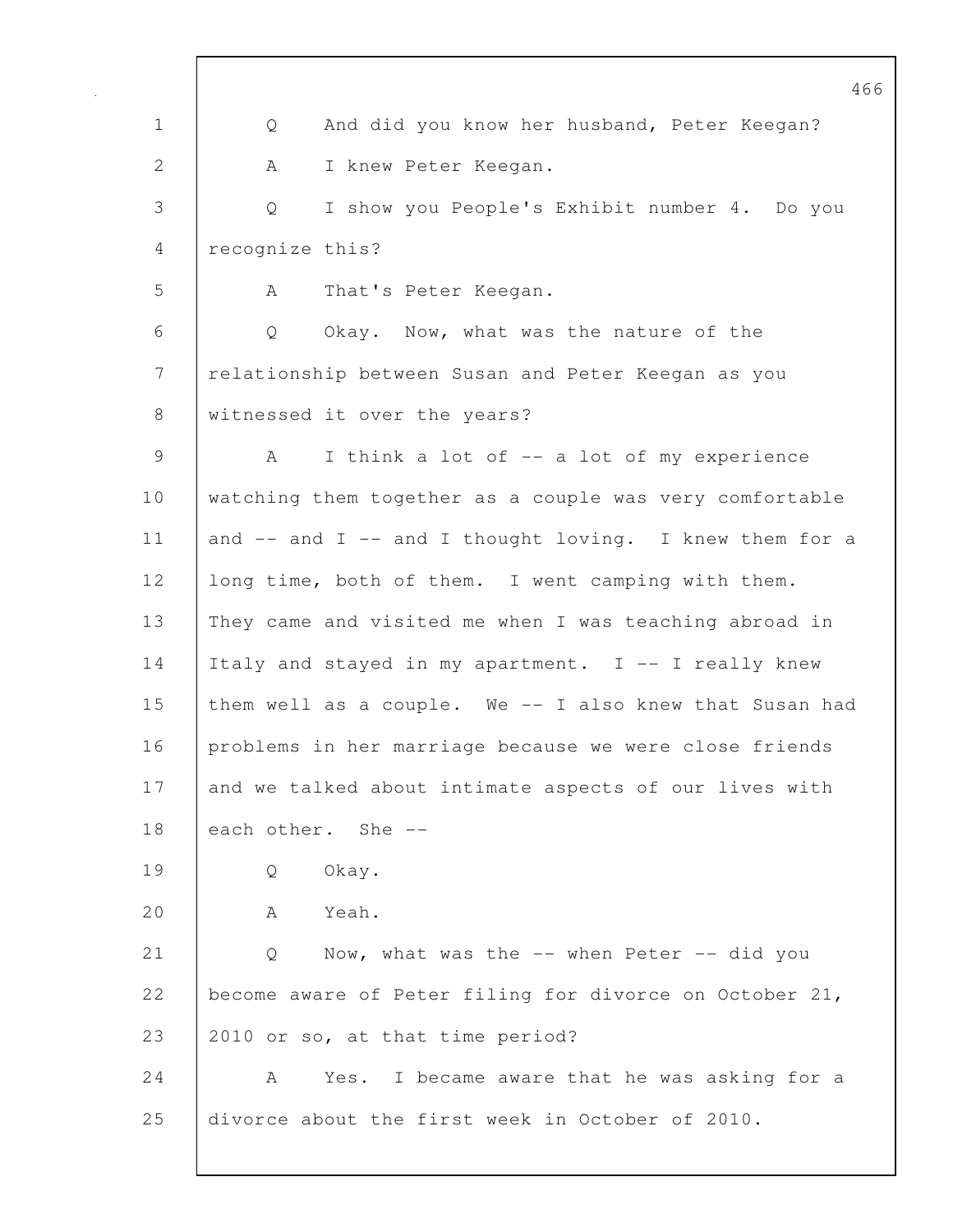|              | 467                                                      |
|--------------|----------------------------------------------------------|
| $\mathbf 1$  | And when you learned that Peter was divorcing<br>Q       |
| $\mathbf{2}$ | Susan, what was your reaction?                           |
| 3            | I was shocked.<br>A                                      |
| 4            | And were you aware of Susan's reaction when<br>Q         |
| 5            | she found out?                                           |
| 6            | I called --<br>A                                         |
| 7            | What was her reaction, not what she said.<br>Q           |
| 8            | Oh, she was also shocked.<br>A                           |
| 9            | Okay. Now, had you noticed any change of any<br>Q        |
| 10           | significant -- of any significance as to Peter's         |
| 11           | demeanor preceding the divorce filing, say in the summer |
| 12           | of 2010?                                                 |
| 13           | I -- I -- they came to our house for Susan's<br>A        |
| 14           | birthday. I was the person who always made Susan a       |
| 15           | chocolate birthday cake, and they came to our house for  |
| 16           | that.                                                    |
| 17           | And what date would that have been?<br>Q                 |
| 18           | That was close to -- it was either on or close<br>Α      |
| 19           | to her birthday, July 23rd, 2010.                        |
| 20           | Okay. Was there anything significantly<br>Q              |
| 21           | different about Peter's demeanor on that date than       |
| 22           | before?                                                  |
| 23           | Just that he was perhaps more quiet or<br>A              |
| 24           | withdrawn than usual.                                    |
| 25           | Okay. Now, did Peter Keegan ever discuss with<br>Q       |
|              |                                                          |

 $\mathsf{I}$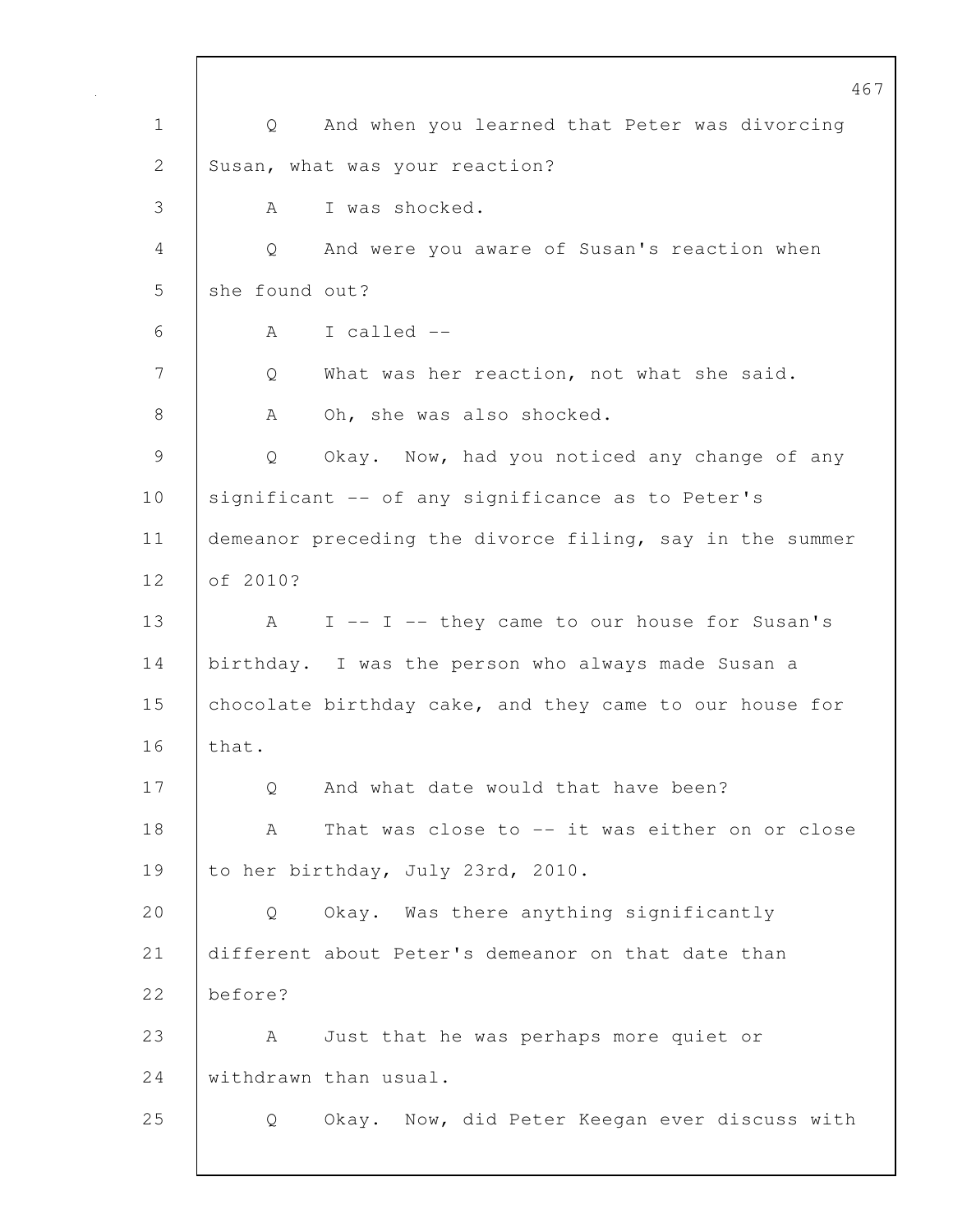|               |                                                        | 468 |
|---------------|--------------------------------------------------------|-----|
| $\mathbf 1$   | you why he was divorcing Susan?                        |     |
| $\mathbf{2}$  | He did.<br>A                                           |     |
| 3             | Okay. And when was the first conversation<br>Q         |     |
| 4             | that you had about that subject?                       |     |
| 5             | When he called to tell me that he had asked<br>A       |     |
| 6             | for a divorce in the first week of October.            |     |
| 7             | Do you recall when he called you?<br>Q                 |     |
| 8             | He called me in the afternoon. It was a<br>A           |     |
| $\mathcal{G}$ | weekend.                                               |     |
| 10            | What month and week, if you know?<br>Q                 |     |
| 11            | October. It would have been about the first<br>A       |     |
| 12            | week of October.                                       |     |
| 13            | Okay. And what did he say about Susan that<br>Q        |     |
| 14            | had caused him to seek a divorce?                      |     |
| 15            | He -- he said that she had duped us all and<br>A       |     |
| 16            | that we didn't realize that she was really this secret |     |
| 17            | alcohol and drug -- narcotics abuser.                  |     |
| 18            | Okay.<br>Q                                             |     |
| 19            | And that that had destroyed their marriage.<br>А       |     |
| 20            | And what was your reaction?<br>Q                       |     |
| 21            | Just shock.<br>A                                       |     |
| 22            | Why?<br>Q                                              |     |
| 23            | Because she wasn't.<br>Α                               |     |
| 24            | Okay. Were you aware of any drugs that Susan<br>Q      |     |
| 25            | took?                                                  |     |
|               |                                                        |     |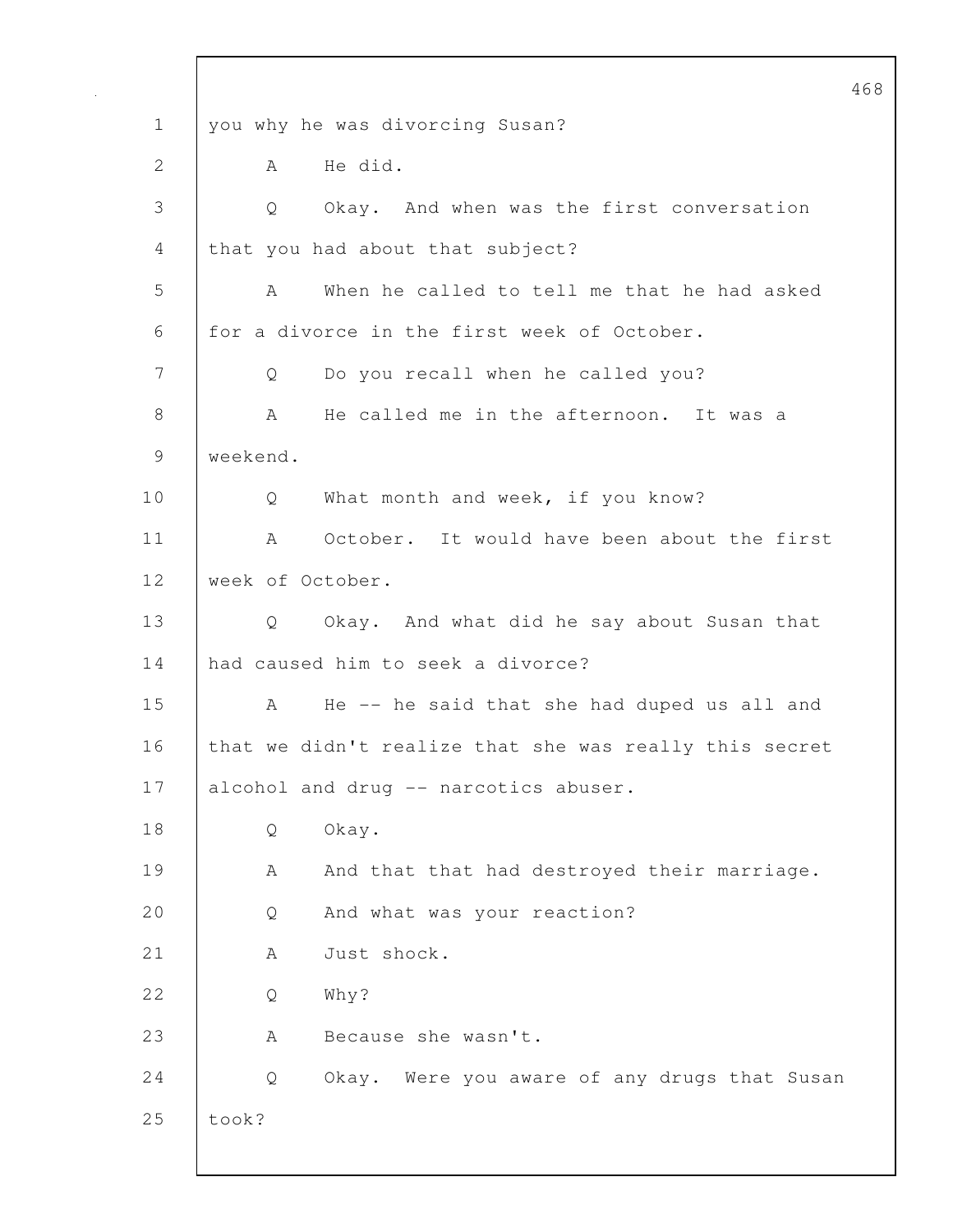469 1 | A Recreational, yes. 2 Q Yes. Any -- any prescription drugs? 3 A She -- I know she took some Vicodin for pain 4 that she had. 5 Q Okay. Now after that phone call in late 6 October, did you -- did Peter Keegan have a further 7 discussion with you about divorcing Susan? 8 | A He did. 9 | O And when and how did that come about? 10 A In about -- about a week and a half before 11 Susan died Peter called us on a Wednesday night at -- 12 | Q At what time? 13 A Nine -- 9:30 p.m. at night. 14 Q Okay. 15 | A We don't usually take a lot of callers at 9:30 16 at night, but it was Peter. And so he asked to come by. 17 He said, "I'm in town." We live in Santa Rosa. He 18 said, "I'm driving through town on my way to my 19 brother's. Could I stop by?" And we said of course. 20  $And -- and --$ 21 Q Did you welcome him? 22 A We did. 23 Q Okay. And did he talk to you at that time 24 about the divorce? 25 | A Hedid.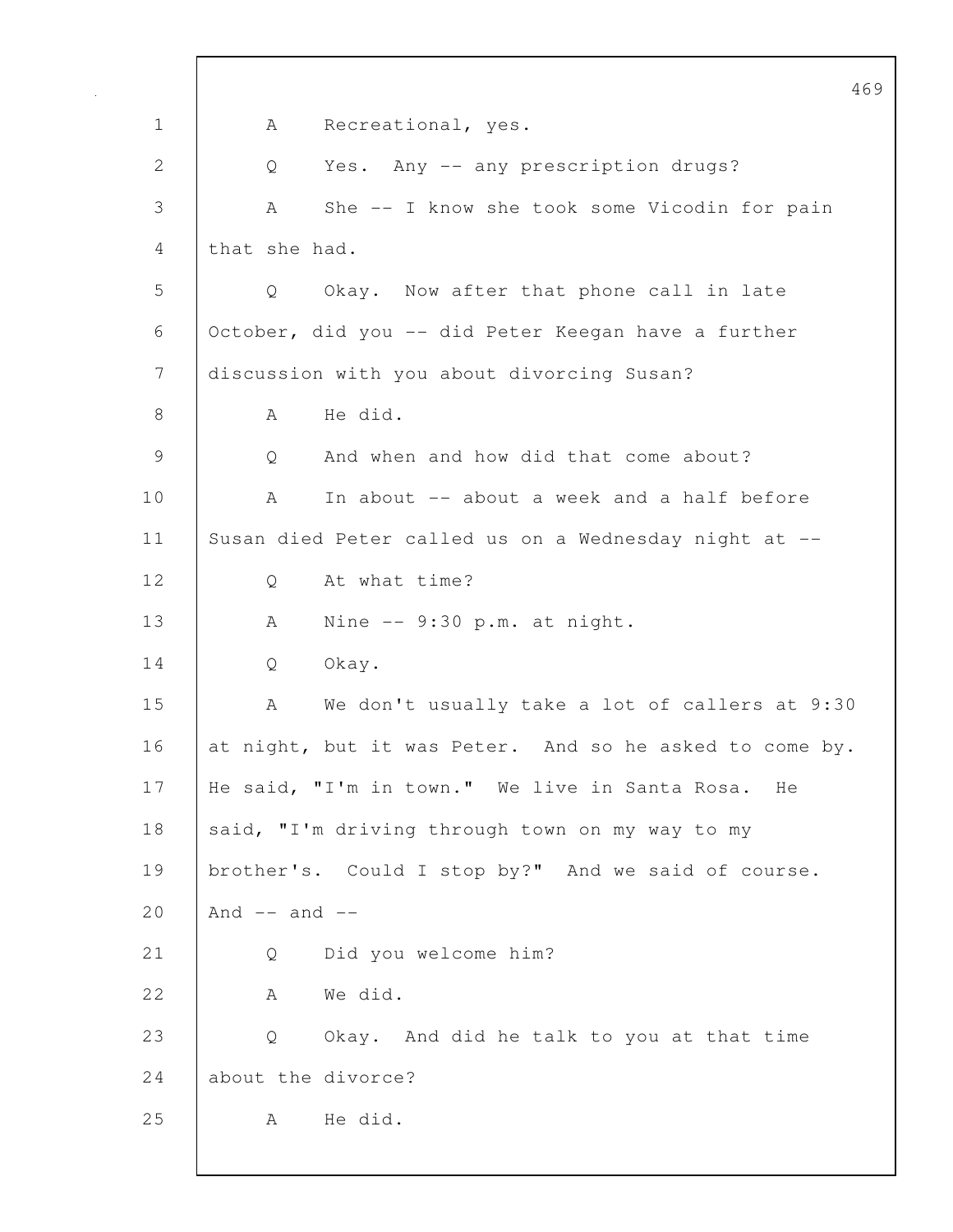|               | $4^{\circ}$                                           |
|---------------|-------------------------------------------------------|
| $\mathbf 1$   | What did he say to you?<br>Q                          |
| 2             | The same narrative that he had shared when he<br>A    |
| 3             | called to talk about the divorce in the first place,  |
| 4             | which was really articulating passionately that Susan |
| 5             | had a drug and alcohol problem and that she had       |
| 6             | destroyed the marriage. He --                         |
| 7             | $Did$ --<br>Q                                         |
| 8             | Yes.<br>A                                             |
| $\mathcal{G}$ | Did he put any blame on himself?<br>Q                 |
| 10            | He did not.<br>А                                      |
| 11            | What was his demeanor on this occasion?<br>Q          |
| 12            | Wired, he was manic, he was insistent, des --<br>А    |
| 13            | like desperate to have us hear his story.             |
| 14            | Do you notice anything physiologically about<br>Q     |
| 15            | him at that time?                                     |
| 16            | I thought he looked healthy, but -- you know,<br>A    |
| 17            | in terms of like physical. He had been working out a  |
| 18            | lot, and -- and so I think that -- that's all.        |
| 19            | Okay. Do you know anything about his facial<br>Q      |
| 20            | features?                                             |
| 21            | $I$ -- I don't.<br>A                                  |
| 22            | Okay. Now, was that behavior normal for Peter<br>Q    |
| 23            | or not normal for Peter?                              |
| 24            | Completely abnormal.<br>A                             |
| 25            | Okay.<br>Q                                            |
|               |                                                       |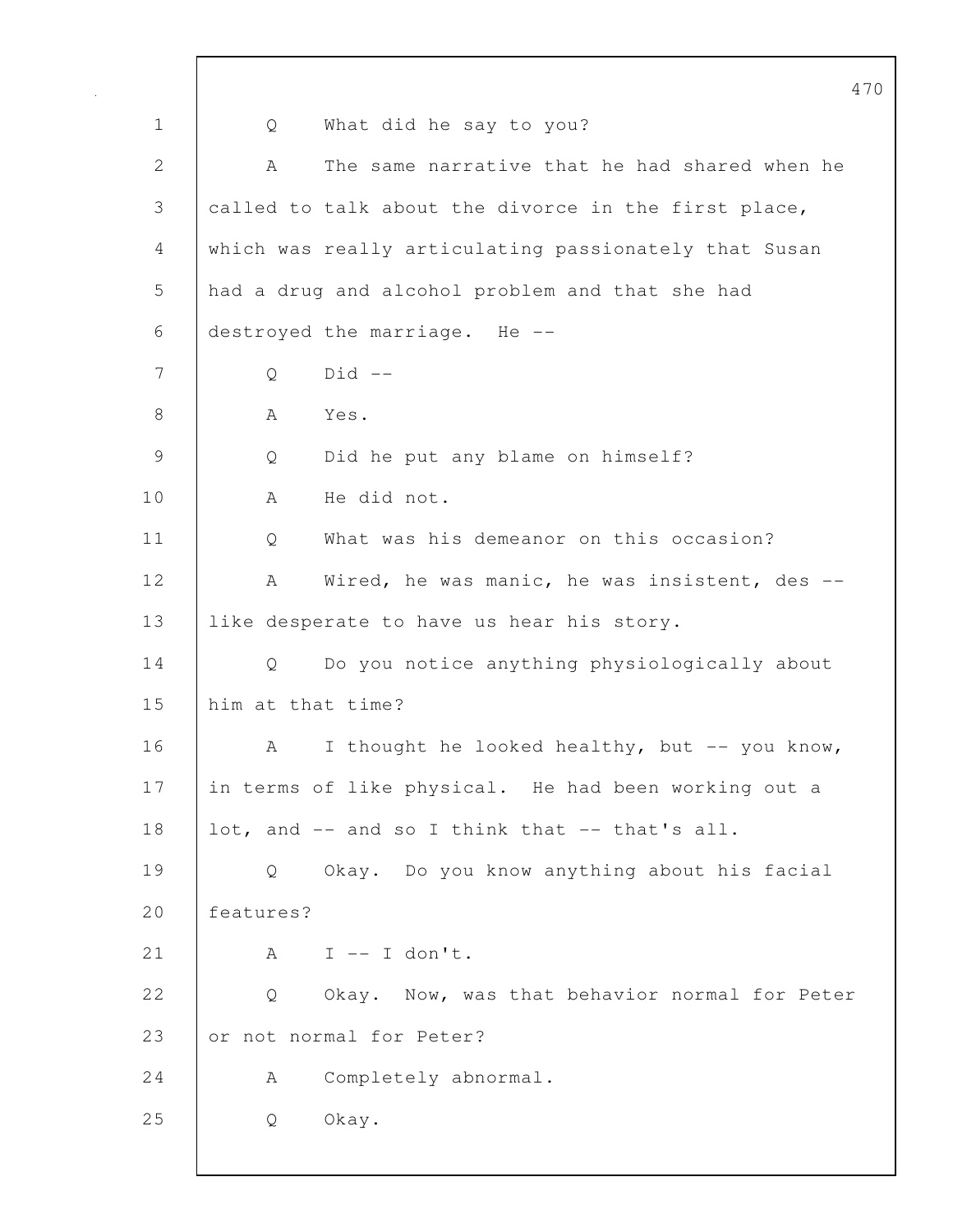|             | 471                                                           |
|-------------|---------------------------------------------------------------|
| $\mathbf 1$ | Yes, completely not normal.<br>A                              |
| 2           | And how did you evaluate his demeanor?<br>Q                   |
| 3           | We were perplexed that he should stop by at<br>A              |
| 4           | such a late hour on a working night and -- and -- and --      |
| 5           | Did you have an opinion as to his state of<br>Q               |
| 6           | mind?                                                         |
| 7           | That he -- he did not seem normal to us.<br>A                 |
| 8           | Okay.<br>Q                                                    |
| 9           | He $--$ he $--$ he just $--$ he seemed sort of over<br>A      |
| 10          | the top, desperate, energetic, very animated, very wide       |
| 11          | awake for such a late hour.                                   |
| 12          | Okay. I'd like to turn your attention to<br>$Q \qquad \qquad$ |
| 13          | November 10, 2010. Did you have occasion to meet with         |
| 14          | Susan Keegan on that day?                                     |
| 15          | Yes.<br>A                                                     |
| 16          | Where did you meet?<br>Q                                      |
| 17          | At our house.<br>А                                            |
| 18          | And how had that meeting been set up?<br>Q                    |
| 19          | We invited Susan to dinner. She needed help<br>A              |
| 20          | and requested our help to talk about her personal             |
| 21          | financial situation, to get advice about how to sort of       |
| 22          | position herself for going forward as a single woman.         |
| 23          | And so we $--$ so I $--$ and I wanted to make dinner for her  |
| 24          | and see her, so she came to our house for dinner.             |
| 25          | I'm going to show you Exhibit Number 41, and<br>Q             |
|             |                                                               |

 $\mathbf l$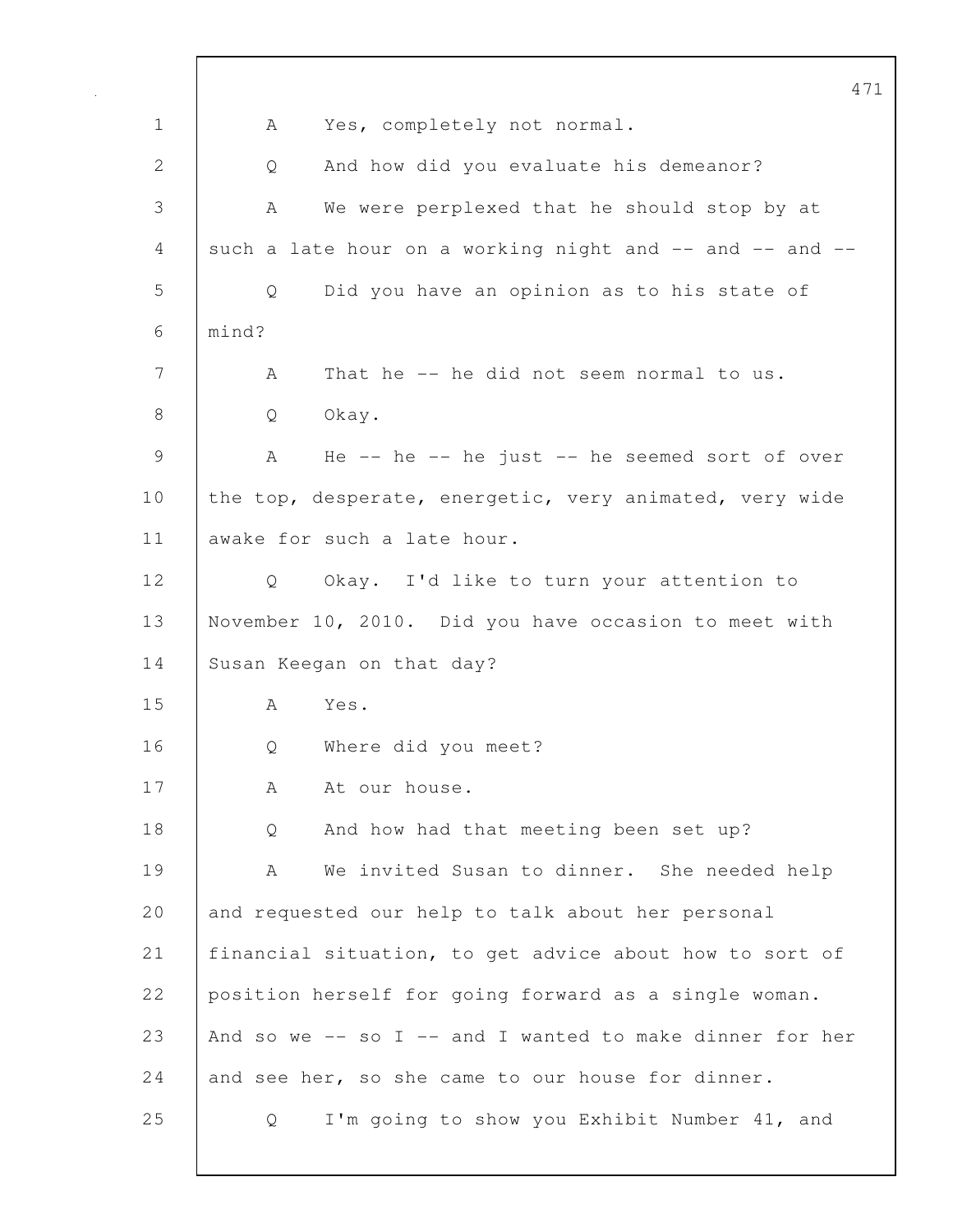472 1 I'm going to ask you if you recognize this. Read it 2 | first and tell me if you recognize it, and then please 3 identify it. 4 | A Yes, I recognize this. 5 Q What is it? 6 A It's an e-mail that I wrote to Susan 7 confirming that she was going to be coming to our house 8 for dinner. 9 (Exhibit 41 was identified.) 10 | Q (BY MR. STOEN) Now, does that e-mail reveal 11 the purpose of the evening which you were seeking Susan 12 | Keegan to respond to? 13 | A It does. 14 | Q So would you please read that into the record, 15 that entire e-mail. Loud. 16 A On Monday, November 1st, 2010, at 10:45 a.m., 17 | Mary Pierce wrote: 18 | THI Susan. Was thinking about you over 19 the weekend, competing with the World Series 20 **for Shakespeare fans and hoping you were** 21 | having a royally good time as the queen. How 22 did it go? Did your extra-long fingers work 23 out? I hope you were having pictures taken in 24 the outfit. We are looking forward to seeing 25 you November 10th for dinner and relaxing,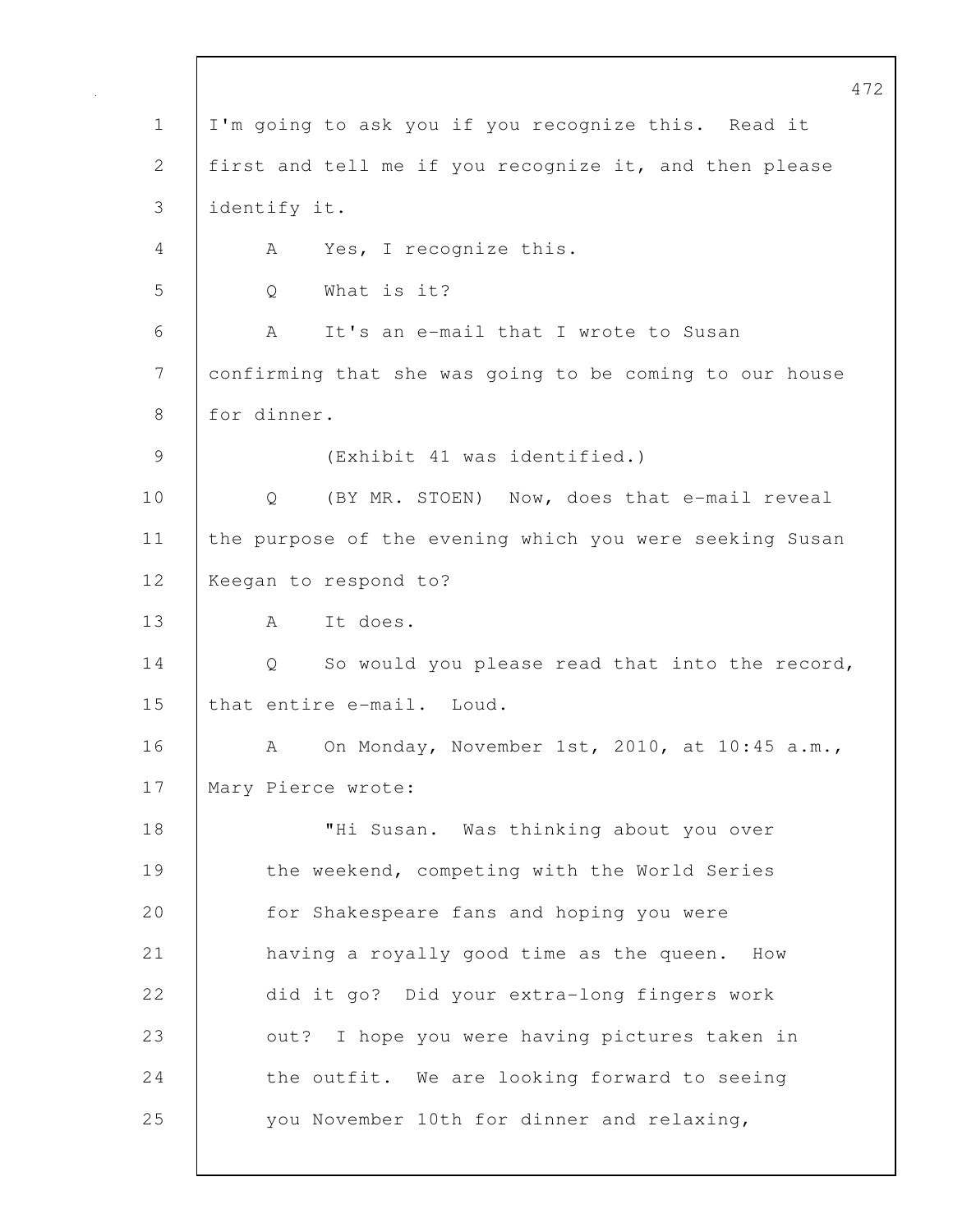473 1 hopefully helpful conversation. You are 2 welcome to spend the night, if you wish. I am 3 going to cook up a dinner you won't be able to 4 resist. And in case you are following the 5 Giants, a delightful distraction, here is a 6 very funny YouTube video that went viral a few 7 days ago, surprise hit by a very dedicated 8 **fan."** And there's the URL for that. "Love 9 Mary." 10 | Q Okay. And was that indeed what the evening 11 | was to be about? 12 A That's what it was to be about. 13 | Q And what time did Susan arrive on November 10,  $14$  2011 -- 2010? 15 A Close to -- a little after 5:00 p.m. 16 Q Okay. So if you had to summarize the purpose 17 of meeting with Susan, what would it have been for? 18 | A To -- to really talk about her financial 19 situation and  $--$  and look at the  $--$  the way that  $--$  that 20 Susan and Peter were planning to -- to split their 21 assets. 22 |  $\qquad$  0 And what, besides discussions, were you 23 planning to do with Susan? 24 A To -- to make sure she understood community 25 property.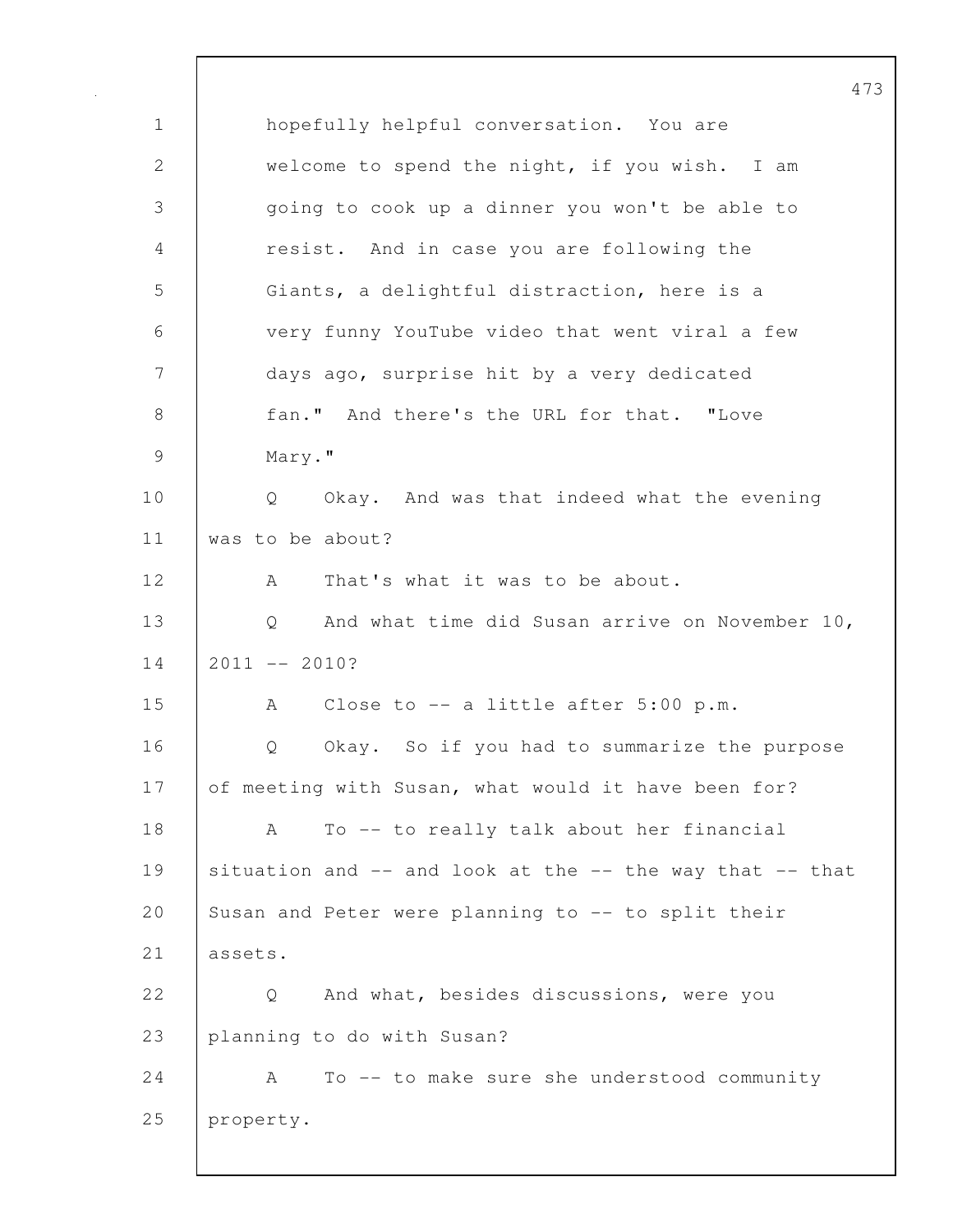|               |                                                     | 47 |
|---------------|-----------------------------------------------------|----|
| $\mathbf 1$   | And did you provide a dinner for her?<br>Q          |    |
| $\mathbf{2}$  | And I -- and I made a dinner for her.<br>A          |    |
| 3             | Yeah. And what kind of a dinner did you<br>Q        |    |
| 4             | provide for her?                                    |    |
| 5             | I really love to cook for people, so I made<br>A    |    |
| 6             | comfort -- comfort food for the night. I chose a    |    |
| 7             | favorite dish of mine; it was a chicken tagine with |    |
| 8             | lemons and olives and red peppers over couscous.    |    |
| $\mathcal{G}$ | And what was the first thing you did when<br>Q      |    |
| 10            | Susan arrived? Did you have anything to drink, for  |    |
| 11            | example?                                            |    |
| 12            | We each had a drink.<br>A                           |    |
| 13            | What was the drink that Susan had?<br>Q             |    |
| 14            | She had a scotch and water over ice.<br>A           |    |
| 15            | And with anything?<br>Q                             |    |
| 16            | With appetizers.<br>Α                               |    |
| 17            | Okay. And did she refill it?<br>Q                   |    |
| 18            | She did not.<br>А                                   |    |
| 19            | Okay. And did she eat a full meal or less<br>Q      |    |
| 20            | than a full meal?                                   |    |
| 21            | She ate a full meal.<br>A                           |    |
| 22            | Okay. And did Susan have anything else to eat<br>Q  |    |
| 23            | after that full meal?                               |    |
| 24            | A<br>Yes. I had purchased a tart from a bakery.     |    |
| 25            | It was an almond paste tart with pears on the top.  |    |
|               |                                                     |    |

 $\mathbf{I}$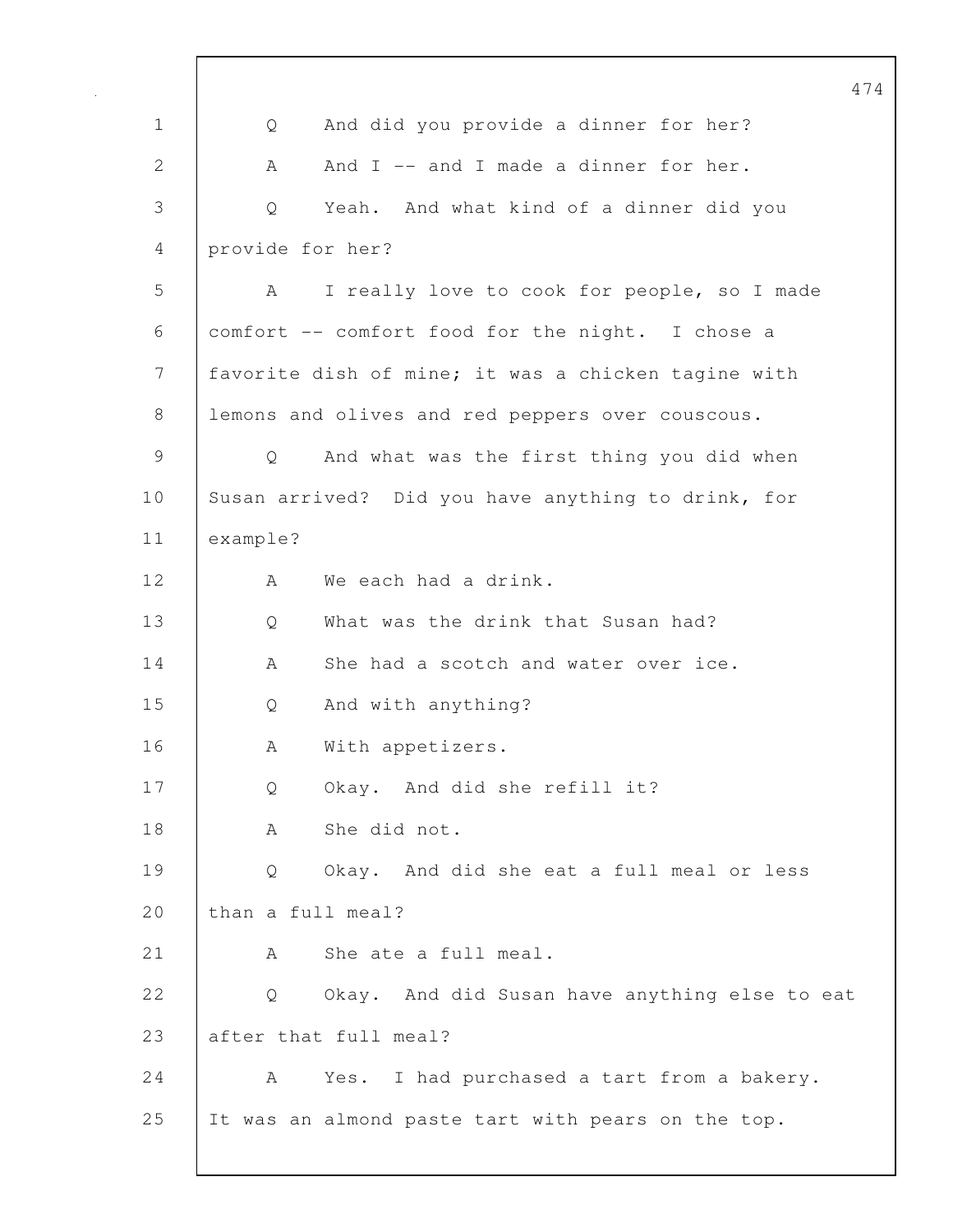475 1 | Q Did she have any of that? 2 | A Shedid. 3 Q After dinner what did you specifically do? 4 A We went from the dining room into the living 5 | room, we turned up the lights, she got her computer, I 6 got my computer, we sat next to each other on the sofa, 7 and we really went to work. 8 | Q So if you were characterizing the evening, how 9 | would you characterize it? 10 | A A work -- a serious working evening. 11 | Q Now, what did you notice about Susan's 12 demeanor in the course of this serious working meeting? 13 Was she depressed? 14  $\vert$  A She was sad, but -- and -- and I -- and of 15 course we talked about that, but -- but she was also 16 | really very -- she was very interested in what we had to 17 say. We talked with quite a bit of detail. 18 | I had -- had been divorced; my husband had 19 been divorced. We talked about those processes so that 20 she would have kind of a context for advice we were 21 offering. And it was a very serious, very intimate 22 conversation designed to help her to orient herself 23 around her pending divorce. 24 Q What was her mental state as you were going 25 | through these discussions?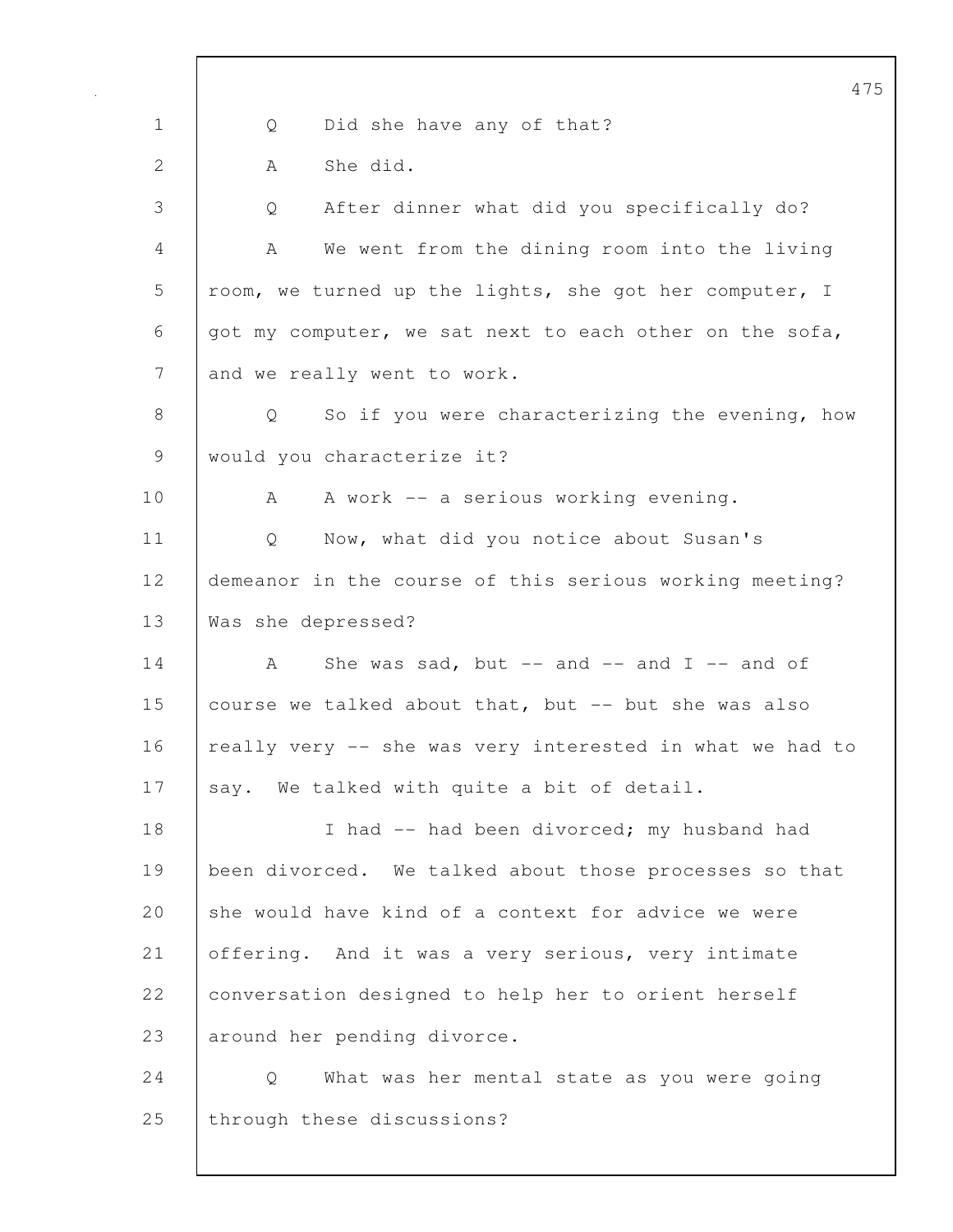1 | A Totally clear and observant, paying attention. 2 She took quite a few notes. She -- she was writing in 3 her laptop. She was keeping some kind of a -- a journal 4 of everything that was happening and she would say, 5 "Wait, let me get that down," and then she would write. 6 And we spent, I'd say, a couple hours like that. 7 Q Did she say anything specifically that caused 8 you to think she was determined to get on with her life? 9 A Yes. We talked about where she might move if 10 she was to sell the house in Ukiah, and she had looked 11 up real estate and showed me on the computer places she 12 was interested in. There was one in particular that was 13 | about a mile from our house. I was so excited. I told 14 her, "We're going to go look at these places, we're 15 going to find you a place," and we determined to do 16 that. 17 | Q And how did she respond when you made that 18 offer? 19 A Oh, she was delighted. We were -- we were --20 we were excited about going to do that together. 21 Q Was there anything in her words or behavior 22 that was unusual or in the slightest way 23 self-destructive?  $24$  A No. 25 Q Do you recall what she was wearing that night?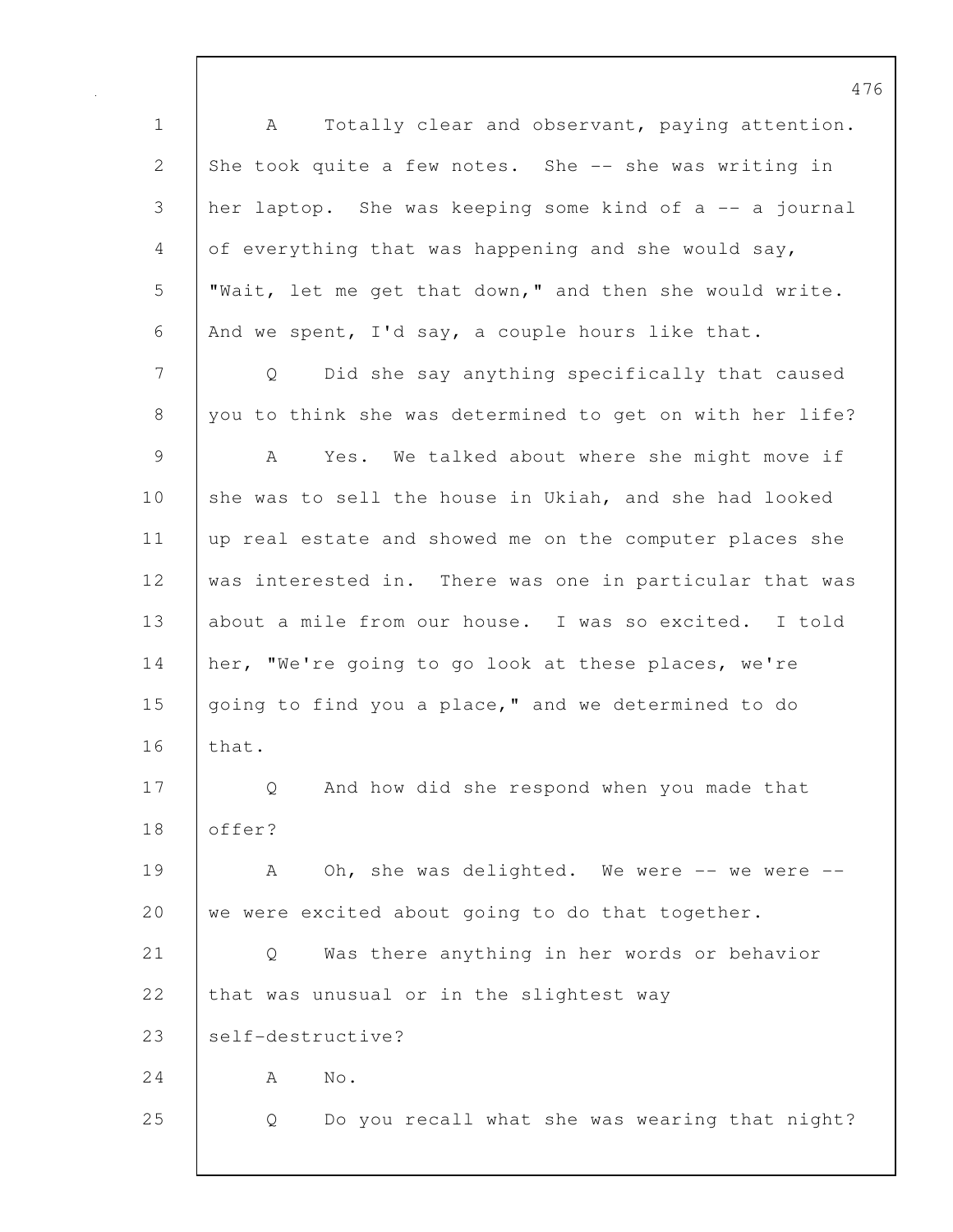477 1 | A She was wearing some kind of a light-colored 2 top, not a heavy sweater or anything like that, some 3 kind of light material, and -- and she had on pants that 4 were like a gray or a taupe corduroy. She had brought a 5 jacket, but she wasn't wearing it. It was not a really 6 cold night. 7 Q Were you in a position to observe her wrists 8 and her hands? 9 | A I was. We --10 | Q Did you notice any -- anything unusual, such 11 as injuries on her wrists or her hands? 12 A Nothing. 13 Q Would you have noticed such? 14 A I would have. I would have asked her. 15 Q Were you aware of any recent projects that 16 Susan was involved in? 17 | A She had just played the Player Queen in 18 Hamlet. 19 Q Okay. And what was her attitude about playing 20 the Player Queen in Hamlet? 21 A She loved it. She called -- she -- it was  $22$  a  $-$ 23 Q What did she manifest on your evening meeting? 24 What was her emotional position about that play? 25 A It had been a wonderful distraction for her.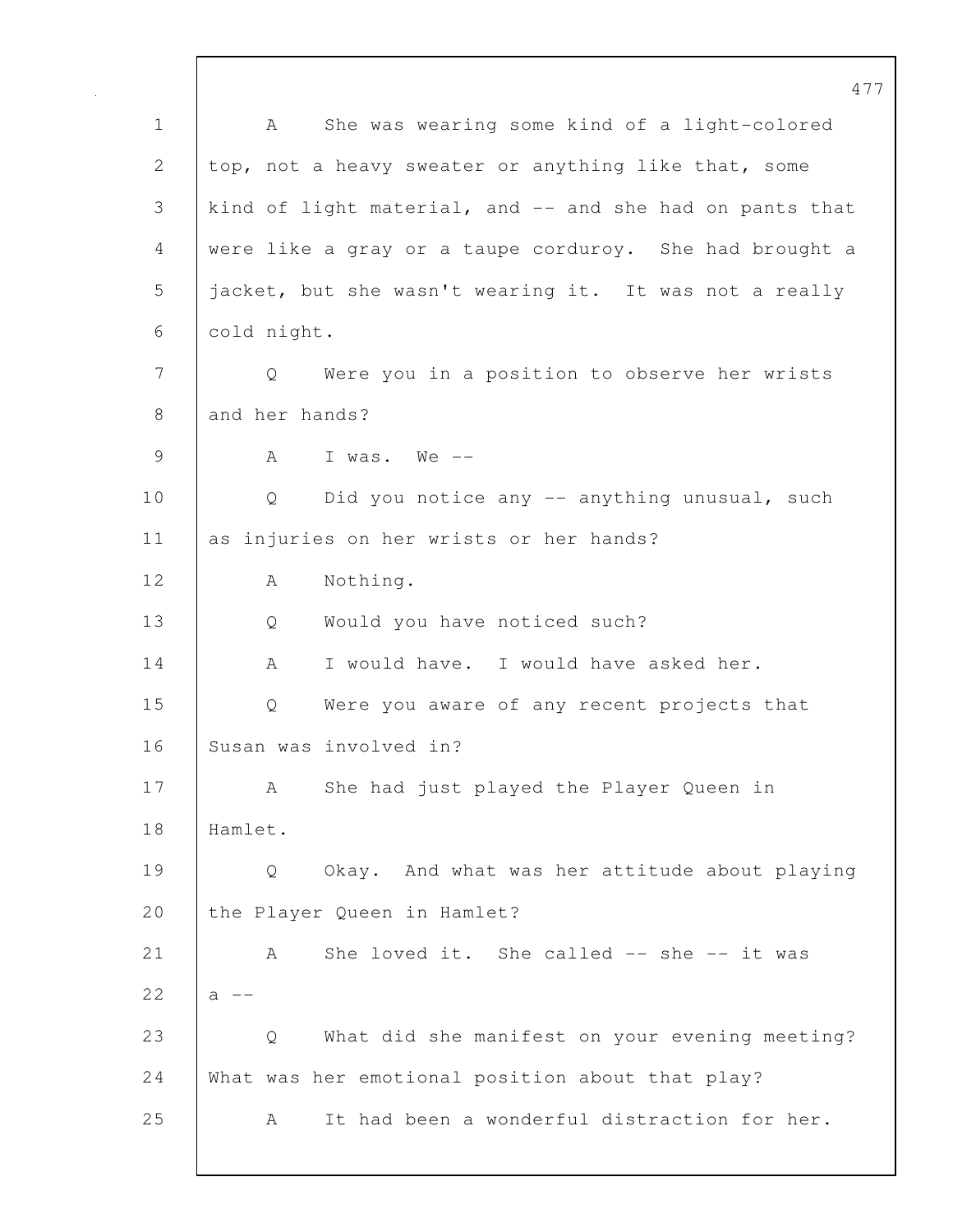|              | 47                                                    |
|--------------|-------------------------------------------------------|
| $\mathbf 1$  | She loved Shakespeare and the people that she was     |
| $\mathbf{2}$ | playing in the play with and was interested in doing  |
| 3            | more acting.                                          |
| 4            | Now, did she send you anything about herself<br>Q     |
| 5            | in that play?                                         |
| 6            | She sent me a picture of herself in her<br>A          |
| 7            | costume.                                              |
| $\,8\,$      | Okay. Do you recall approximately what day<br>Q       |
| 9            | she sent that?                                        |
| 10           | Take a look at the screen. This is People's           |
| 11           | Exhibit Number 29. Tell me if you recognize that.     |
| 12           | Yeah, that's Susan dressed as the Player Queen<br>A   |
| 13           | for Hamlet.                                           |
| 14           | Okay. Is that the picture she sent you?<br>Q          |
| 15           | A<br>Yes.                                             |
| 16           | Did she indicate in an e-mail that she was<br>Q       |
| 17           | sending it to you or had sent it to you or anything?  |
| 18           | She did. She wrote an e-mail and said, "My<br>A       |
| 19           | first days as a blond" and it's something like, "It's |
| 20           | truly fabulous." She -- she just -- she thought that  |
| 21           | the costume was just over-the-top fun to wear.        |
| 22           | Would you please speak up. I can't hear you.<br>Q     |
| 23           | I'm sorry. She thought it was over-the-top<br>A       |
| 24           | fun to wear this costume. It was one of the most      |
| 25           | elaborate --                                          |
|              |                                                       |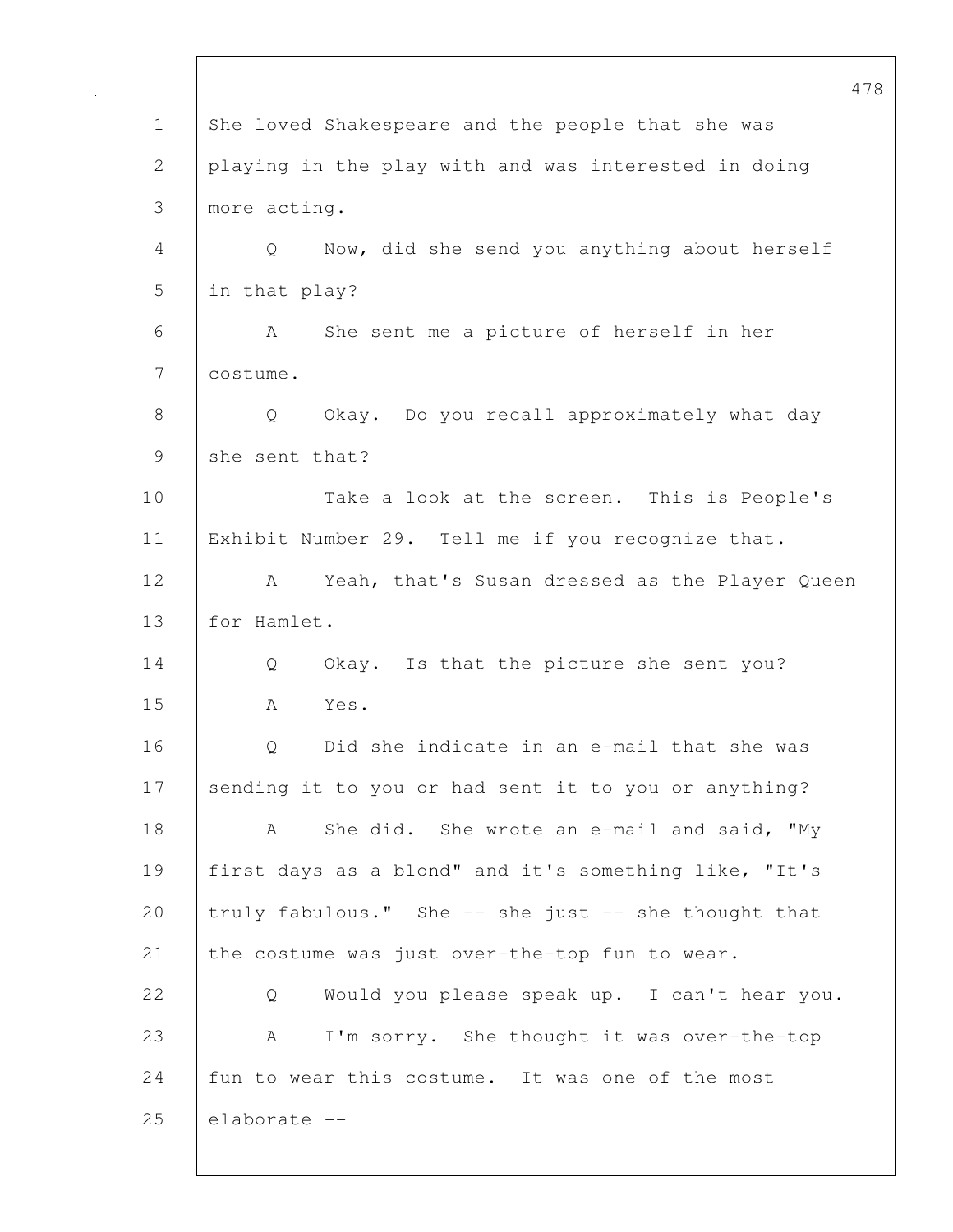|               |           | 479                                                      |
|---------------|-----------|----------------------------------------------------------|
| $\mathbf 1$   | Q         | Okay. We can't talk about what she said.                 |
| $\mathbf{2}$  | А         | Okay.                                                    |
| 3             | Q         | To the extent you're repeating what her words            |
| 4             |           | was, I ask the jury to disregard it, but you can talk    |
| 5             |           | about attitude, demeanor, behavior.                      |
| 6             | Α         | It was -- she -- she loved being in the play.            |
| 7             | Q         | Okay.                                                    |
| 8             | A         | She loved reciting the lines.                            |
| $\mathcal{G}$ | Q         | Now, did -- do you recall how many days before           |
| 10            |           | Susan's death that photo was sent to you, approximately? |
| 11            | A         | In -- in less than ten days.                             |
| 12            | Q         | Okay. I'm going to show you something, it's              |
| 13            |           | not an exhibit, but just to see if it refreshes your     |
| 14            |           | recollection as to the date that that may have been sent |
| 15            | to you.   |                                                          |
| 16            | Α         | Yes. November the 2nd, 2010.                             |
| 17            | Q         | So does that refresh your recollection --                |
| 18            | А         | Yes.                                                     |
| 19            | Q         | -- as to when that photo was sent to you?                |
| 20            | А         | Yes.                                                     |
| 21            | Q         | Okay.                                                    |
| 22            | А         | Thank you.                                               |
| 23            | Q         | Thank you.                                               |
| 24            |           | What types of literature did Susan discuss               |
| 25            | with you? |                                                          |
|               |           |                                                          |

 $\mathbf I$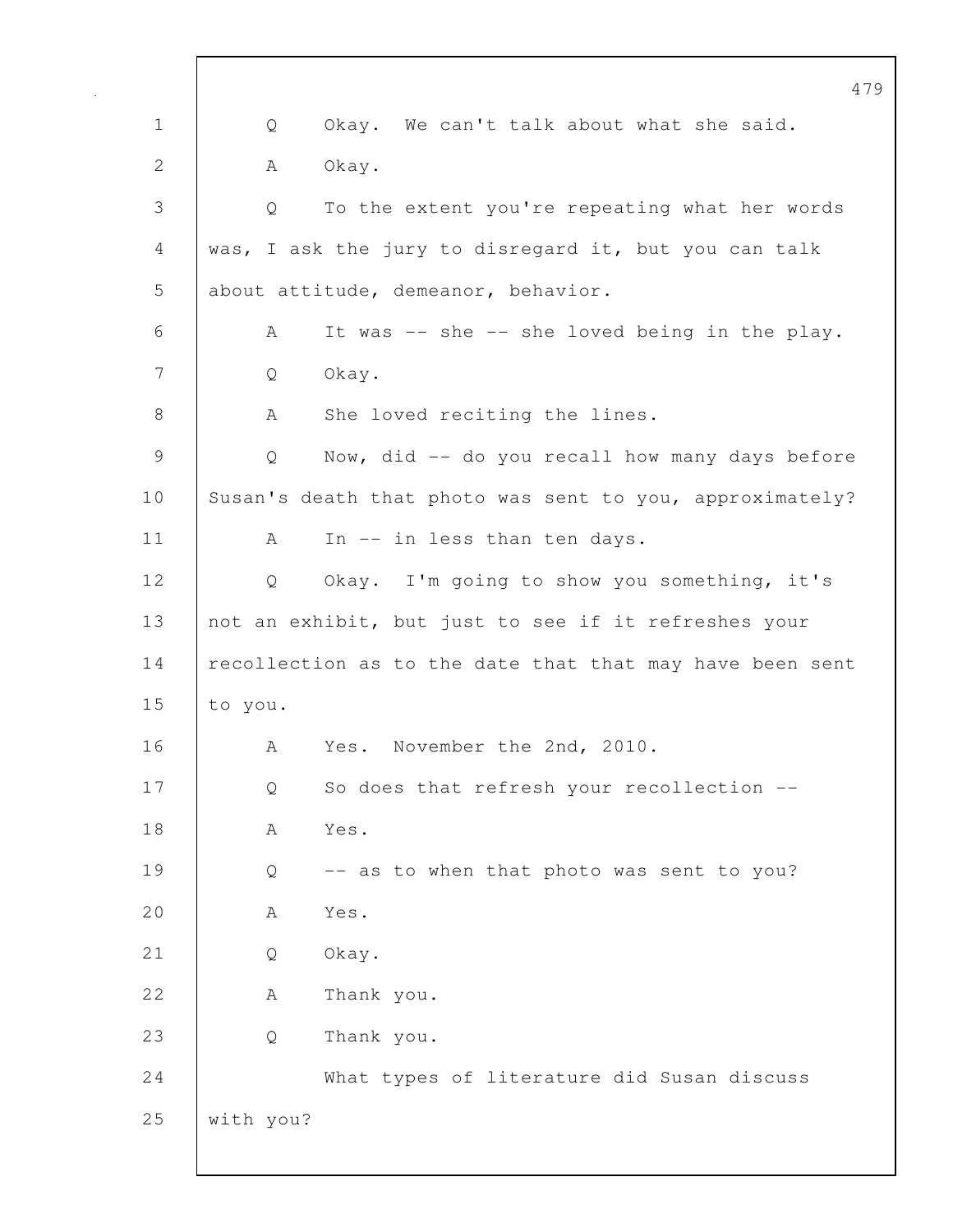1 A Susan was the most voracious reader I've ever 2 known. She -- and we loved to talk about literature. 3 Obviously when we were getting our master's degrees in 4 English Literature we had classes together and really 5 talked extensively about English Literature and American 6 Literature. 7 | Q And did she seem to know -- what was -- how 8 much knowledge did you think she had about 9 Shakespeare? 10 | A She loved Shakespeare. In particular, she had 11 taken -- she had studied Shakespeare in graduate school 12 and taught a class on Shakespeare at Mendocino Community 13 College. 14 | Q Now, did she ever perform or practice anything 15 from her Hamlet role before you shortly before her 16 death? 17 | A Shedid. 18 Q Okay. And where did this take place? 19 A We met for lunch in Healdsburg on November 20 15th, 2010. 21 | O What date? 22 A November 15th, 2010. 23 Q No. Well, she passed away on November 11th. 24 | A I'm sorry, October -- October 15th, 2010. 25 Q Okay. And where did you meet?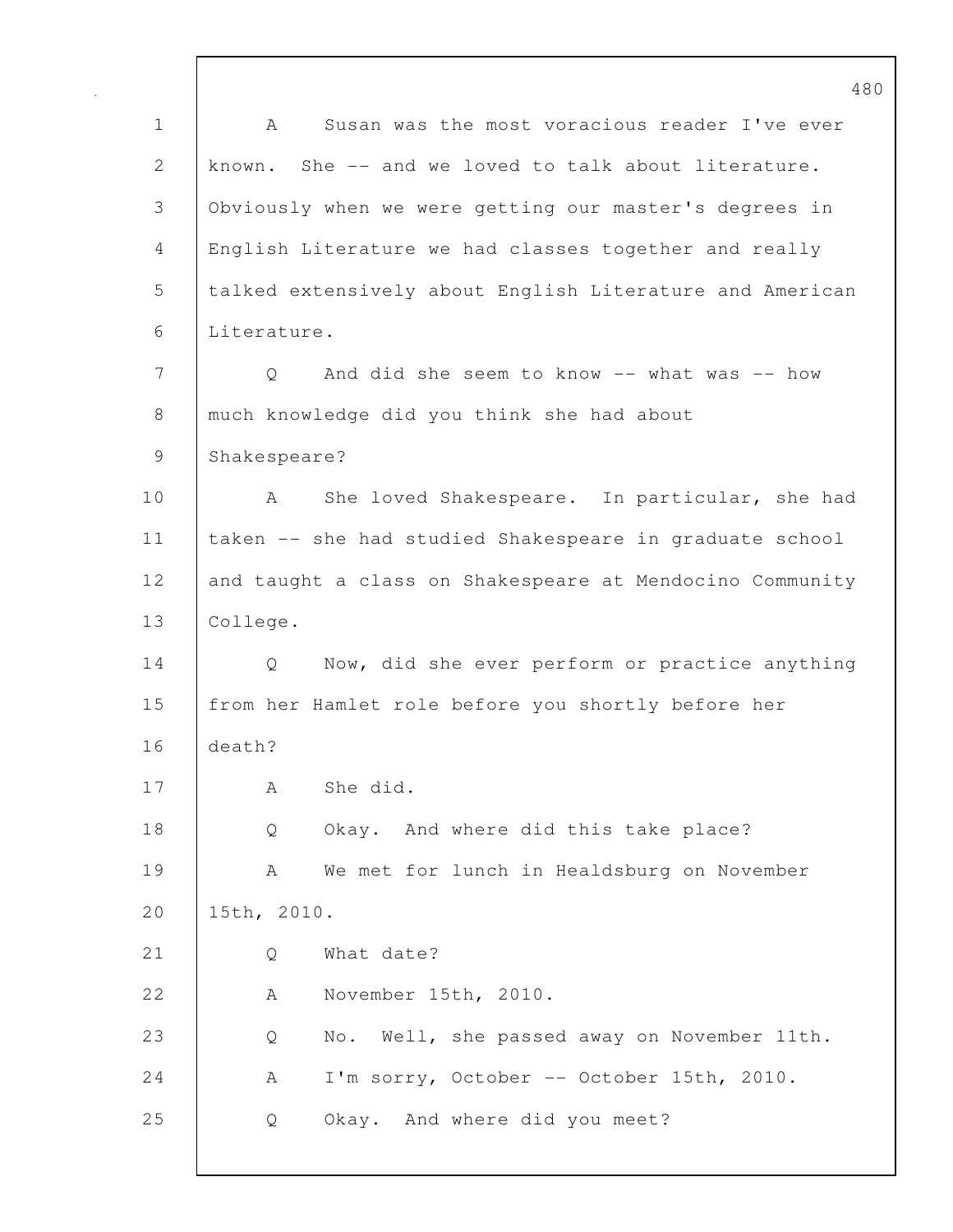481 1 A We met at Ravenous, a cafe in Healdsburg. 2 Q And what did she do specifically with respect 3 to Shakespeare, performing for you? 4 A She recited her entire monolog for me over 5 | lunch and then we discussed it. 6 Q Okay. Were you aware of any singing group 7 that Susan was involved in during October and November 8 2010? 9 A She was in a singing group for years called 10 | "The And Who Sisters." 11 Q The what? 12 | A "The And Who Sisters." 13 Q And what kind of a group was it? 14 A A -- a trio of singing. They sang. 15 | Q Do you know what type of songs they sang? 16 A Kind of old-fashion Andrew Sisters type songs. 17 | Q Okay. And do you know anybody else that was 18 | in it, that singing group? 19 | A Oh, I did know who was in it. 20 Q If you don't recall, that's fine. 21 | A I -- I'm -- I don't recall. 22 | O So it was called "The And Who Sisters"? 23 | A It was a play-on. 24 | O So it was like after The Andrew Sisters? 25 | A Exactly.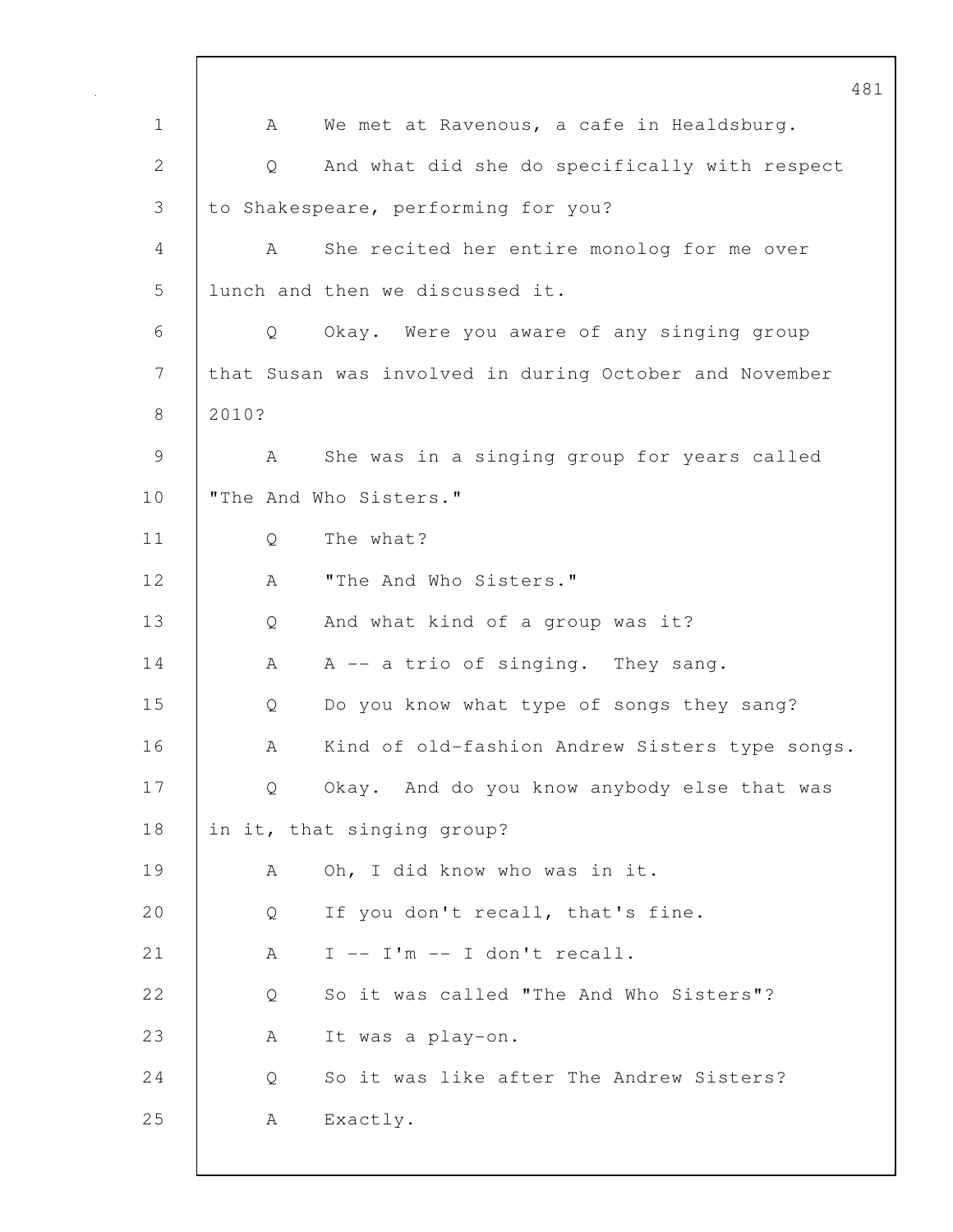|                | 482                                                      |
|----------------|----------------------------------------------------------|
| $\mathbf 1$    | Us older folks will remember.<br>Q                       |
| $\overline{2}$ | Yeah, okay. Yeah.<br>A                                   |
| 3              | Returning to Susan's visit to your house on<br>Q         |
| 4              | November 10, 2010, do you recall what time she left your |
| 5              | house that night?                                        |
| 6              | She left our house at about 9 o'clock that<br>A          |
| 7              | night.                                                   |
| 8              | Do you recall anything about -- about her when<br>Q      |
| 9              | she was leaving your house? Did she make any comments    |
| 10             | about anything or note anything?                         |
| 11             | She did. We -- we had urged her to stay, we<br>A         |
| 12             | were worried about her, and she said -- and she -- and   |
| 13             | she was confident about going home.                      |
| 14             | Did she make any observations about the<br>Q.            |
| 15             | environment at that point?                               |
| 16             | We did. We -- in front of our house we have a<br>А       |
| 17             | little pond. And -- and there were lilies still          |
| 18             | blooming, which is late -- in November is late for them  |
| 19             | to be blooming, and she stopped and admired them and     |
| 20             | said -- and just commented on how beautiful they were.   |
| 21             | Where did Susan say she was going when she<br>Q          |
| 22             | left you?                                                |
| 23             | Home.<br>A                                               |
| 24             | Now, based -- and do you know how long it<br>Q           |
| 25             | took -- takes for a person driving the speed limit from  |
|                |                                                          |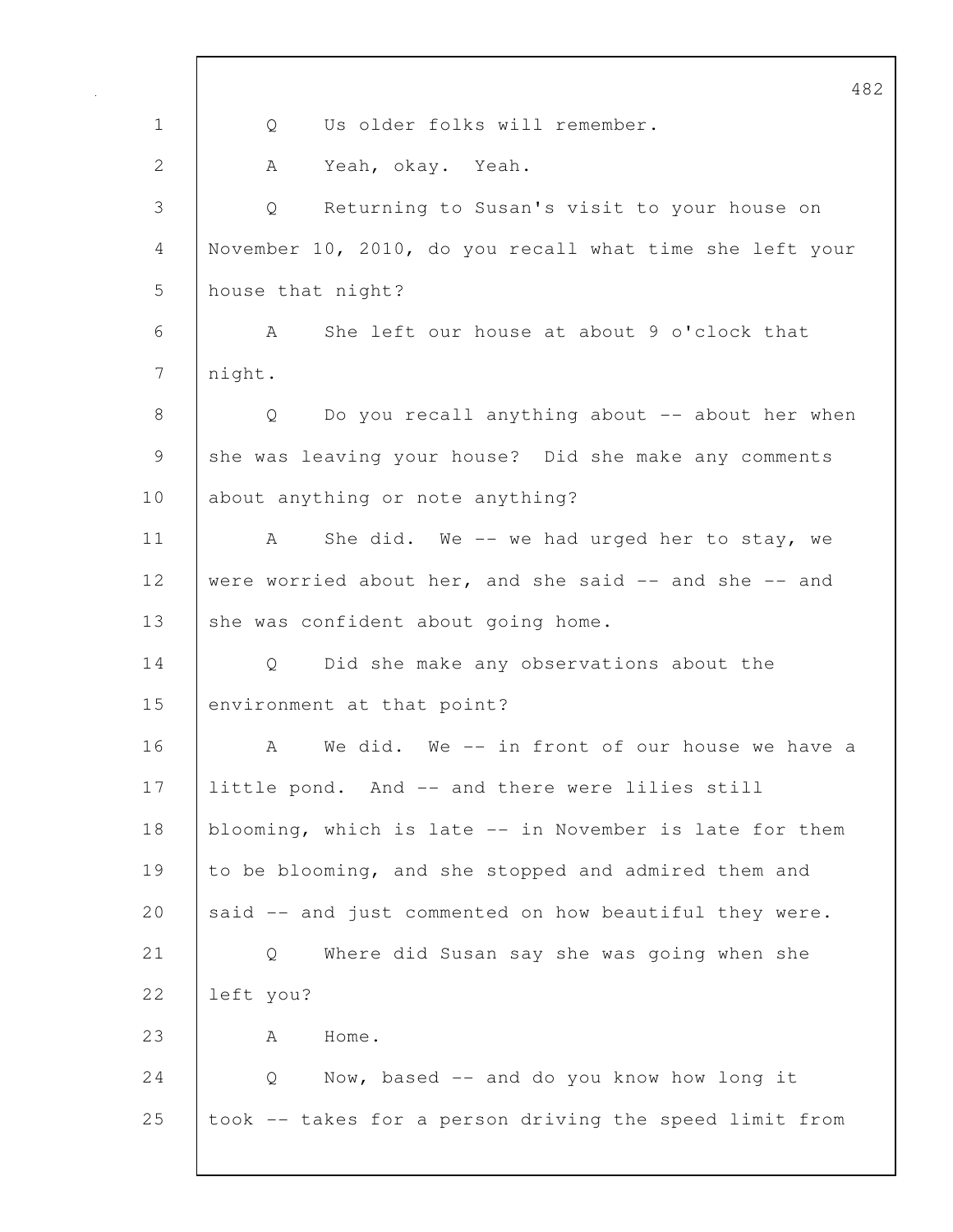483 1 your house to her house? 2 A About an hour. 3 Q Okay. Based on your relationship, would 4 Susan, in your opinion, have told you if she was going 5 anywhere else besides home? 6 | A She would surely have told me. 7 | Q Now, how did you learn of Susan's death? 8 | A Peter Keegan called me on Friday morning. 9 Q On what day? 10 | A On Friday, November 12th. 11 | Q Okay. So when Susan came to visit you was a 12 Wednesday night; right? 13 | A That's correct. 14 Q And so far as you know, she passed on a 15 Thursday -- her body was discovered on a Thursday; is 16 that correct? 17 | A That's correct. 18 Q Okay. Now, what did Peter say to you in this 19 conversation? 20 A He said, "Mary, Susan has died." 21 | Q Did you know it before he said that? 22 A I didn't. 23 Q Okay. And what else did he say? 24 A He -- he said that she had overdosed on 25 narcotics and alcohol and had fallen and hit her head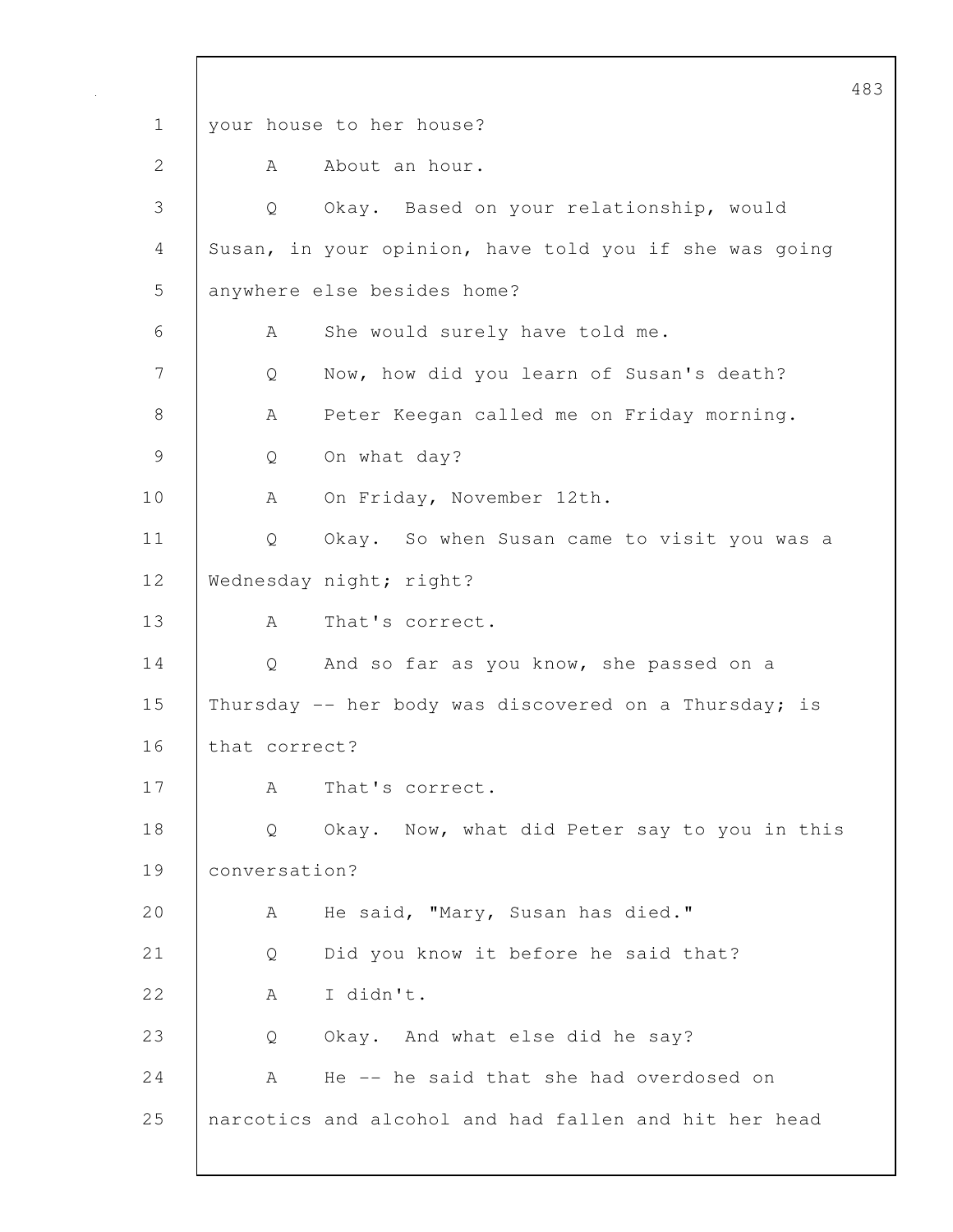|               | 48                                                    |
|---------------|-------------------------------------------------------|
| $\mathbf 1$   | and died.                                             |
| 2             | Okay. Did she -- did he say where he thought<br>Q     |
| 3             | she had been the evening before?                      |
| 4             | He said that she had been out late with<br>A          |
| 5             | friends Wednesday night and maybe until 11 o'clock at |
| 6             | night.                                                |
| 7             | Okay. Did Peter ask you to do anything?<br>Q          |
| $8\,$         | He asked me to write her obituary.<br>А               |
| $\mathcal{G}$ | Did you do so?<br>Q                                   |
| 10            | I did.<br>A                                           |
| 11            | Q<br>Now, what was Peter Keegan's demeanor when he    |
| 12            | told you about Susan's death and asked you to do this |
| 13            | obituary? How would you characterize his demeanor?    |
| 14            | Astonishingly businesslike and unemotional.<br>A      |
| 15            | Okay. Did you attend the memorial service for<br>Q    |
| 16            | Susan?                                                |
| 17            | I did.<br>А                                           |
| 18            | Did you speak?<br>Q                                   |
| 19            | I did.<br>A                                           |
| 20            | Did you note Peter Keegan's demeanor during<br>Q      |
| 21            | the memorial service?                                 |
| 22            | Peter was rational, calm, businesslike, even<br>A     |
| 23            | sort of cheerful.                                     |
| 24            | Did he offer a eulogy for his wife at the<br>Q        |
| 25            | memorial service?                                     |
|               |                                                       |

 $\mathbf l$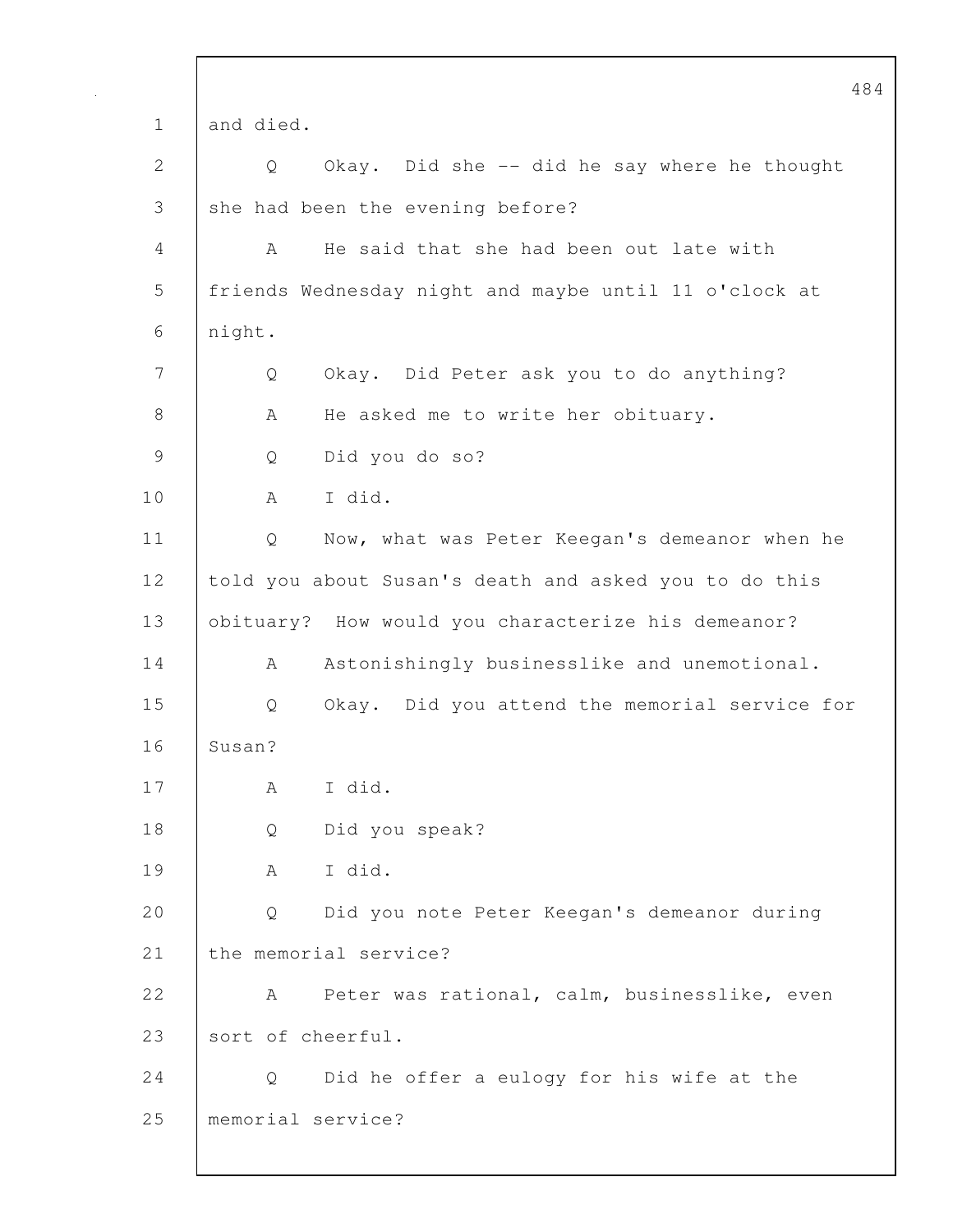|              | 485                                                 |
|--------------|-----------------------------------------------------|
| $\mathbf 1$  | He did not.<br>Α                                    |
| $\mathbf{2}$ | Did he display any sorrow or remorse at all?<br>Q   |
| 3            | None at all.<br>A                                   |
| 4            | Was Susan cremated?<br>Q                            |
| 5            | She was.<br>A                                       |
| 6            | Did Peter ever make some comment in your<br>Q       |
| 7            | presence about the ashes?                           |
| 8            | That he was just -- he talked about the ashes<br>A  |
| 9            | as if it was just something to get rid of.          |
| 10           | Did he say whether or not he wanted the ashes?<br>Q |
| 11           | He didn't -- he did not want the ashes.<br>A        |
| 12           | Okay. Were you aware of Peter Keegan at this<br>Q   |
| 13           | time having a Facebook page?                        |
| 14           | I became aware that Peter had a Facebook page<br>A  |
| 15           | after Susan's death.                                |
| 16           | And how did you become aware?<br>Q                  |
| 17           | Because Karyn Feiden, Susan's cousin, e-mailed<br>A |
| 18           | me to say $--$                                      |
| 19           | Okay. You don't have to say what she said.<br>Q     |
| 20           | Okay.<br>A                                          |
| 21           | Did you notice any Facebook -- did you make a<br>Q  |
| 22           | point to search?                                    |
| 23           | So then I went to look and saw for myself that<br>A |
| 24           | Peter had in fact changed his Facebook -- on his    |
| 25           | Facebook page.                                      |
|              |                                                     |

 $\overline{\phantom{a}}$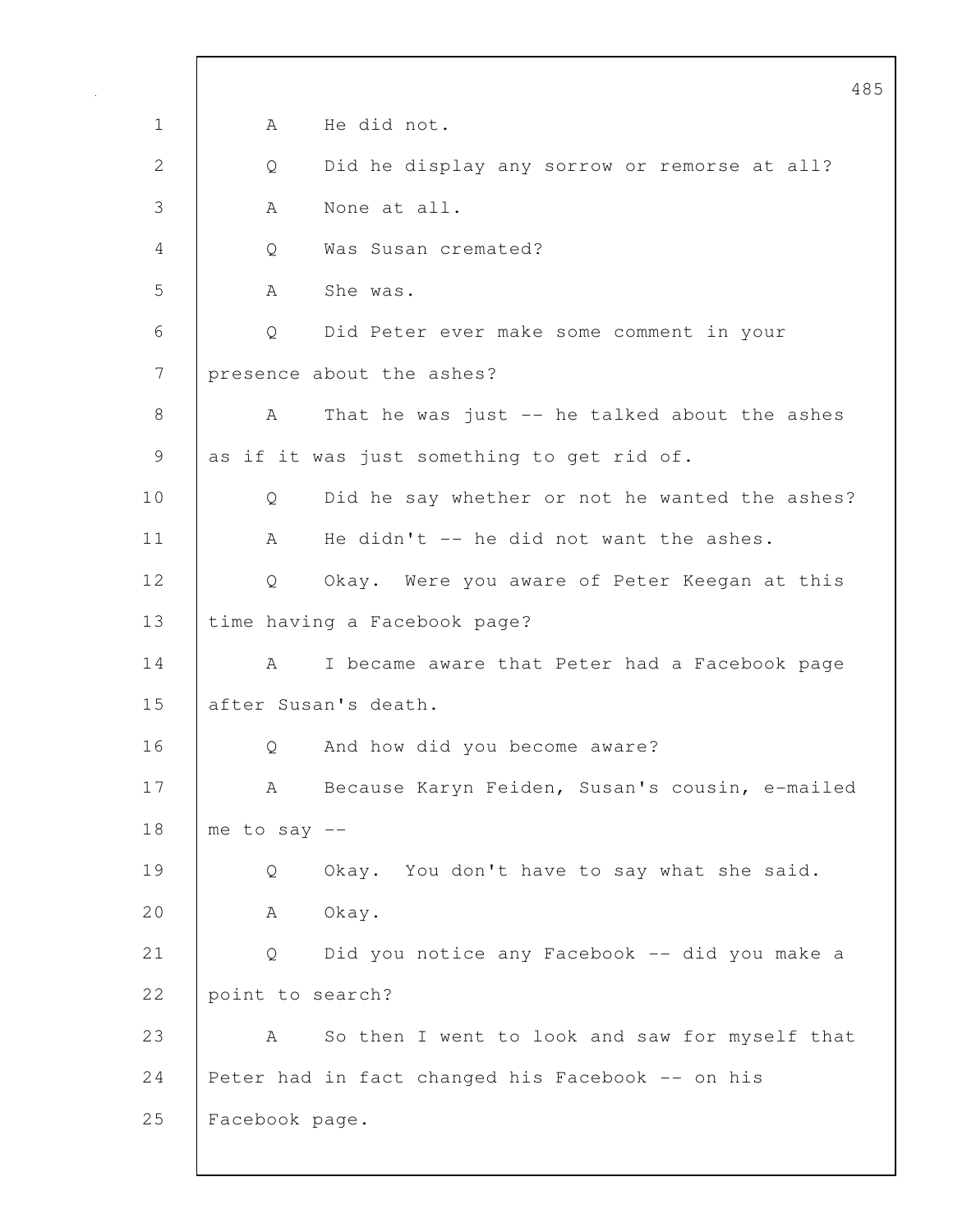|                |          | 486                                                      |
|----------------|----------|----------------------------------------------------------|
| $\mathbf 1$    | Q        | What did you see when you saw it?                        |
| $\overline{2}$ | Α        | That it -- that it said that he was interested           |
| 3              |          | in finding female companionship.                         |
| 4              | Q        | Did he indicate his status?                              |
| 5              | A        | Widowed.                                                 |
| 6              | Q        | Pardon me?                                               |
| 7              | A        | Widowed.                                                 |
| 8              | Q        | Okay. And how soon after Susan's death did               |
| $\mathsf 9$    |          | you notice this -- this portrayal of Peter Keegan's      |
| 10             |          | status on Facebook?                                      |
| 11             | A        | It was five days.                                        |
| 12             | Q        | Okay. Now, in your 20 years of friendship                |
| 13             |          | with Susan had you ever seen her stumble or lose her     |
| 14             | balance? |                                                          |
| 15             | A        | Never.                                                   |
| 16             | Q        | And in those years had you ever seen her rush            |
| 17             |          | or act irrationally?                                     |
| 18             | A        | $\mathrm{No}$ .                                          |
| 19             | Q        | Turning back to November the 10th, after Susan           |
| 20             |          | left your house at 9:00 p.m. did you make any attempts   |
| 21             |          | to have any further communication with Susan?            |
| 22             | A        | I did.                                                   |
| 23             | Q        | And what did you do?                                     |
| 24             | A        | I thought about her driving home to a -- to a            |
| 25             |          | bad situation, and $I$ -- I wanted to send her a message |
|                |          |                                                          |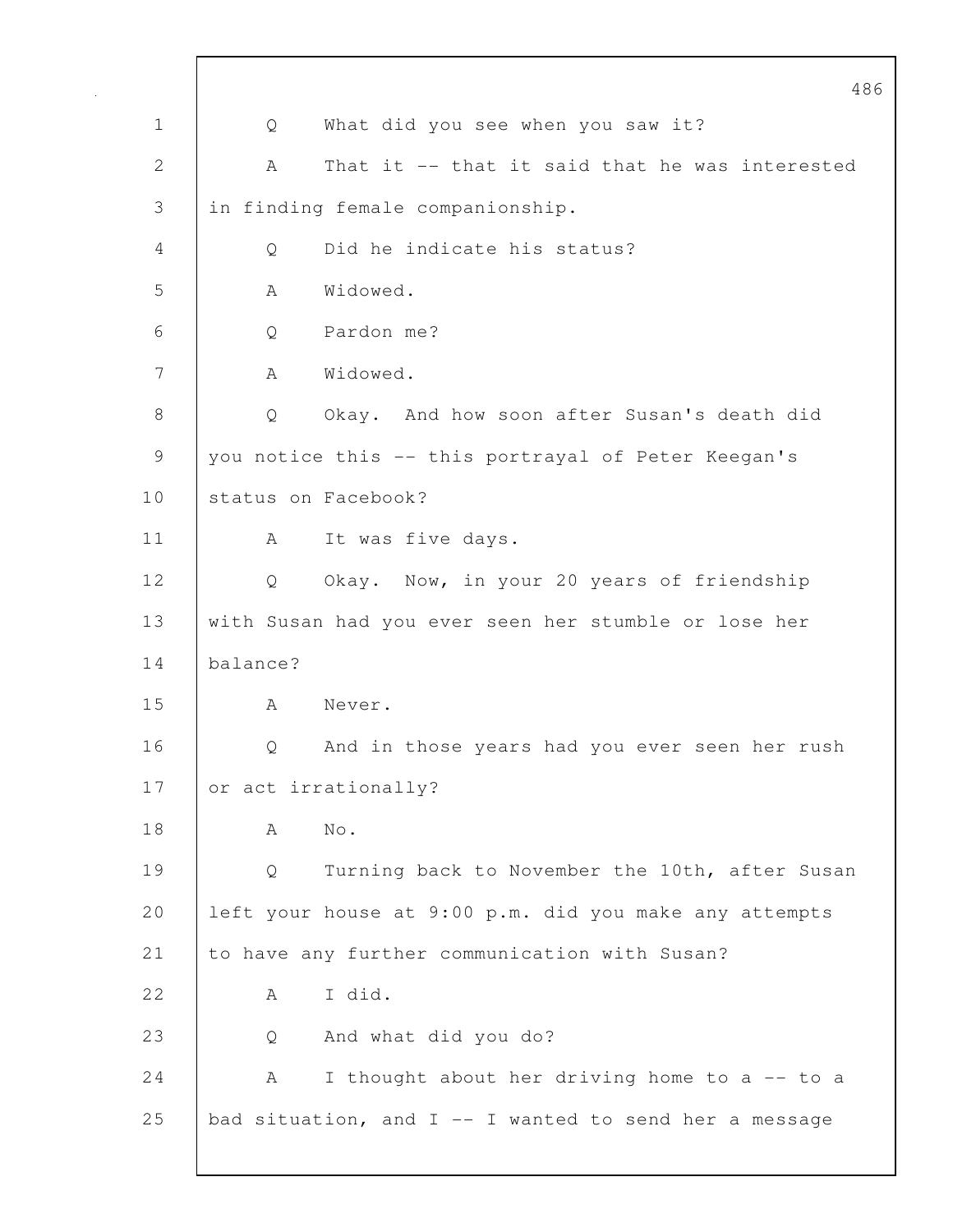|              |            | 487                                                      |
|--------------|------------|----------------------------------------------------------|
| $\mathbf 1$  |            | of love. So I sent -- I wrote an e-mail to her while I   |
| $\mathbf{2}$ |            | knew she was driving so that when she got home she might |
| 3            | open that. |                                                          |
| 4            | Q          | Were you familiar with her e-mail address?               |
| 5            | А          | Yes.                                                     |
| 6            | Q          | Do you recall what it was?                               |
| 7            | Α          | Oh, well $--$                                            |
| 8            | Q          | I'm going to show you People's Exhibit next in           |
| 9            |            | order, Exhibit 42. Take a look at this and tell me if    |
| 10           |            | you recognize it and please tell us what it is.          |
| 11           | Α          | Oh, yes.                                                 |
| 12           | Q          | What is it?                                              |
| 13           | А          | Oh, Susan Keegan's e-mail address.                       |
| 14           | Q          | Does that have Susan Keegan's e-mail on it?              |
| 15           | A          | It does. This is an e-mail.                              |
| 16           | Q          | And what is the e-mail address?                          |
| 17           | А          | That is susankeeg@gmail.com.                             |
| 18           | Q          | Is that one you were familiar with before you            |
| 19           |            | wrote that e-mail?                                       |
| 20           | A          | Yes.                                                     |
| 21           | Q          | That address?                                            |
| 22           | A          | Yes.                                                     |
| 23           |            | (Exhibit 42 was identified.)                             |
| 24           | Q          | (BY MR. STOEN) I made a mistake.<br>That was             |
| 25           |            | Exhibit 42, but I'm going to show you Exhibit 41 and ask |
|              |            |                                                          |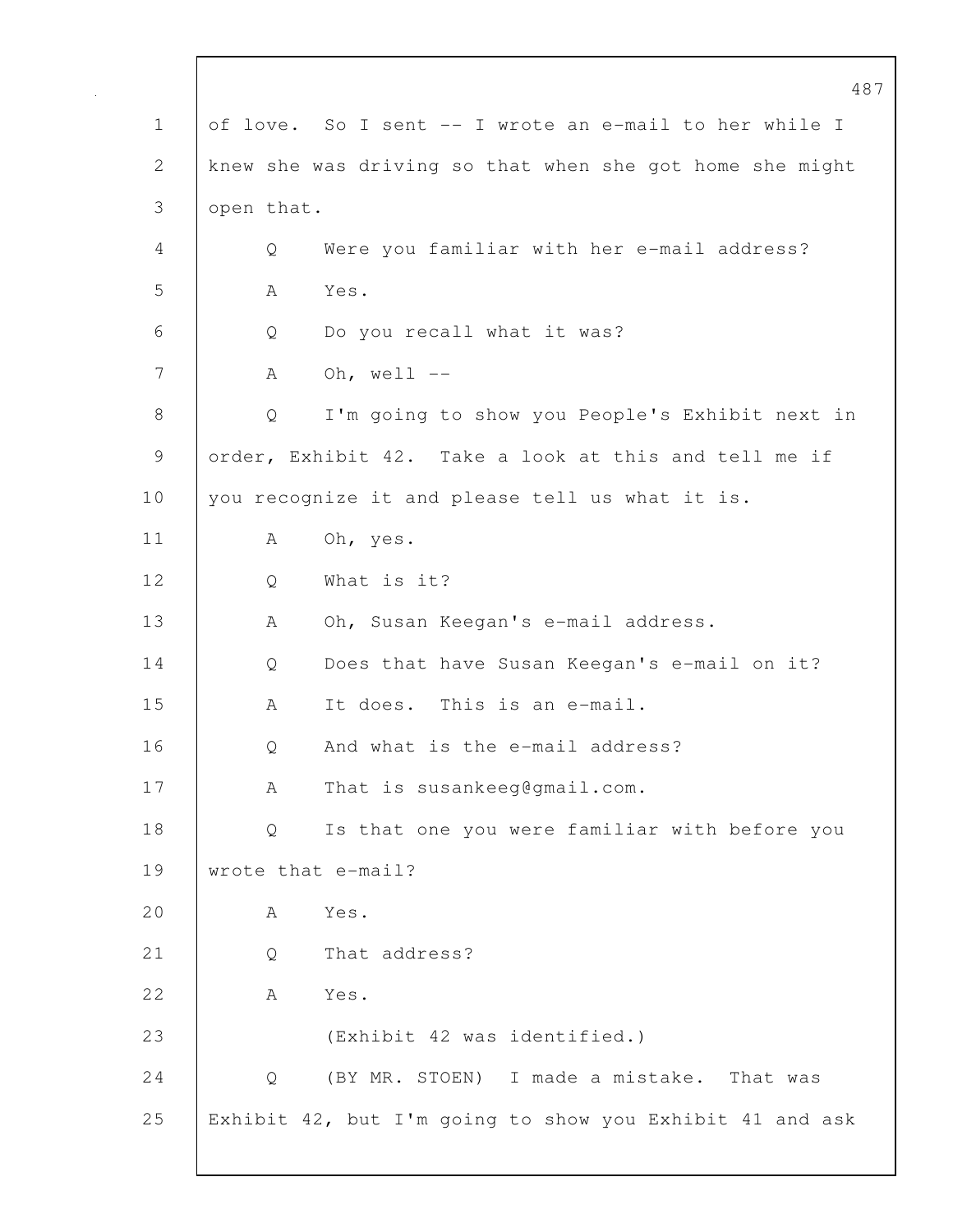488 1 you if you recognize this. 2 A Yes, this one. 3 Q What is this? 4 A This is the e-mail that I wrote to Susan. 5 | O To Susan? 6 A To Susan to confirm the -- the date that she 7 was coming to our house for dinner. 8 | Q Did she ever respond to that dinner? 9 A Are you --10 | Q I hope I have the right one. There are so 11 | many documents floating around here. 12 | No. Sorry, I confused you. I didn't mean to. 13 Okay. This -- what I'm giving you is Exhibit 14 42. Take a look at that and tell me if you recognize 15 that. 16 | A Yes, I recognize this. 17 Q What is that? 18 A This is -- this is the e-mail that I wrote to 19 Susan when I knew she was driving home. 20 Q At what time did you send that e-mail out? 21 A This is dated Wednesday, November 10th, 2010, 22 at 9:47 p.m. 23 Q Now, would you have insufficient present 24 recollection about the statement to be able to testify 25 fully and accurately about it?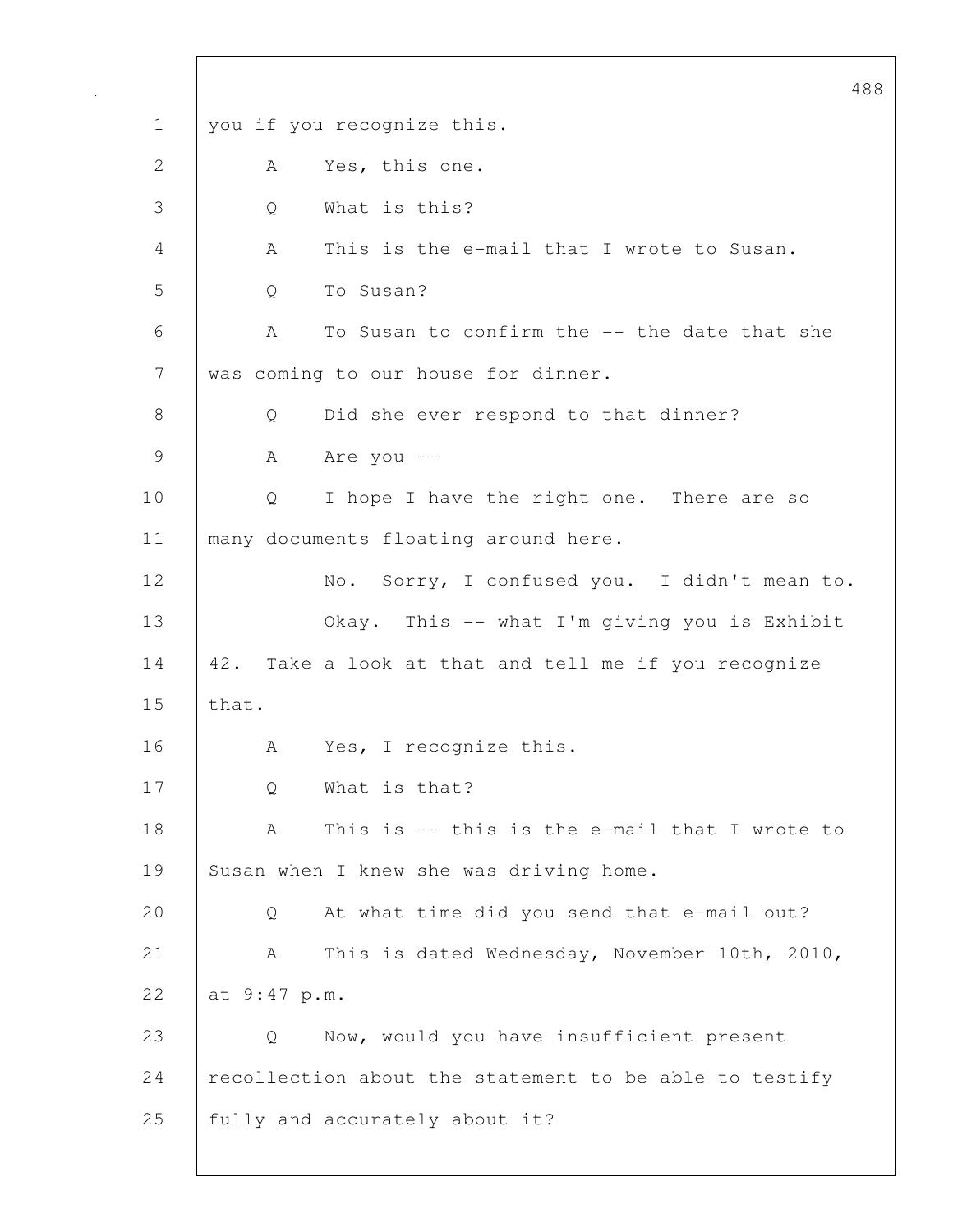|               |   |                                                       | 489 |
|---------------|---|-------------------------------------------------------|-----|
| $\mathbf 1$   | A | I would have insufficient recollection.               |     |
| 2             | Q | Okay. Was this e-mail made when the facts             |     |
| 3             |   | recorded in it were fresh in your memory?             |     |
| 4             | A | Absolutely.                                           |     |
| 5             | Q | And is that a true statement that you made in         |     |
| 6             |   | that e-mail? Is whatever -- is whatever in that true? |     |
| 7             | A | Yes.                                                  |     |
| $8\,$         | Q | And was this e-mail made by you personally?           |     |
| $\mathcal{G}$ | A | Yes.                                                  |     |
| 10            | Q | Would you please read it slowly and loudly            |     |
| 11            |   | into the record.                                      |     |
| 12            | A | Subject: Hello there. To: Susan Keegan.               |     |
| 13            |   | "Hi Susan. I just wanted you to have a                |     |
| 14            |   | friendly message in your e-mail box when you          |     |
| 15            |   | next open it up. We were so glad to see you           |     |
| 16            |   | tonight though the subject was so sad. Come           |     |
| 17            |   | back often. Stay if you like. I'll check out          |     |
| 18            |   | real estate with you or we can walk around the        |     |
| 19            |   | lake and space out, whatever you need. I wish         |     |
| 20            |   | I could do more, but at least I can promise to        |     |
| 21            |   | be your sturdy friend through this ordeal."           |     |
| 22            | Q | Are you okay?                                         |     |
| 23            | A | I am.                                                 |     |
| 24            |   | "We can have as many conversations about              |     |
| 25            |   | this as you like. I think tonight was just a          |     |
|               |   |                                                       |     |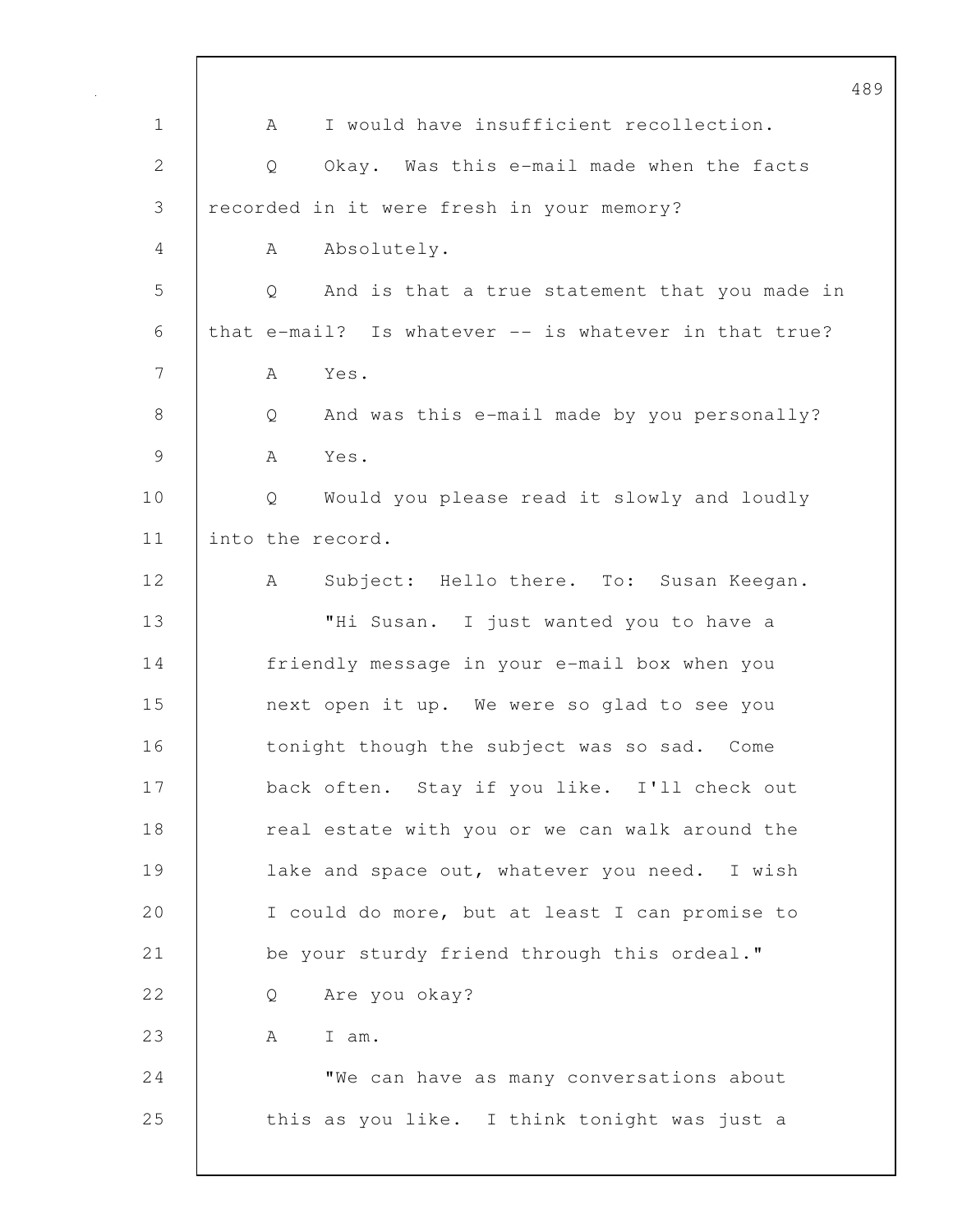490 1 | starting point. Links to consider" --2 Do you want the URL or? 3 Q No, that's okay. 4 A Okay. "We'll talk soon. Love Mary." 5 Q Did that reflect the dates or the evening you 6 had with her when she left at 9 o'clock? 7 A Yes. 8 | MR. STOEN: No further questions. We'll take 9 some from the grand jury. 10 JURY SECRETARY: Question number 90 from juror 11 636055. 12 Q (BY MR. STOEN) Why were you worried about her 13 | going home? Was there a specific reason? Did you think 14 she was in danger? 15 A I thought she was in danger. 16 | O Based on what? 17 | A I felt that she was enduring an extreme amount 18 of emotional abuse from Peter. 19 Q That was your personal -- 20 A My husband --21 MR. STOEN: I instruct the jury that that goes 22 to the state of mind of the witness and is not to be 23 considered for any other purpose. 24 Thank you. 25 JURY SECRETARY: Question number 91 from juror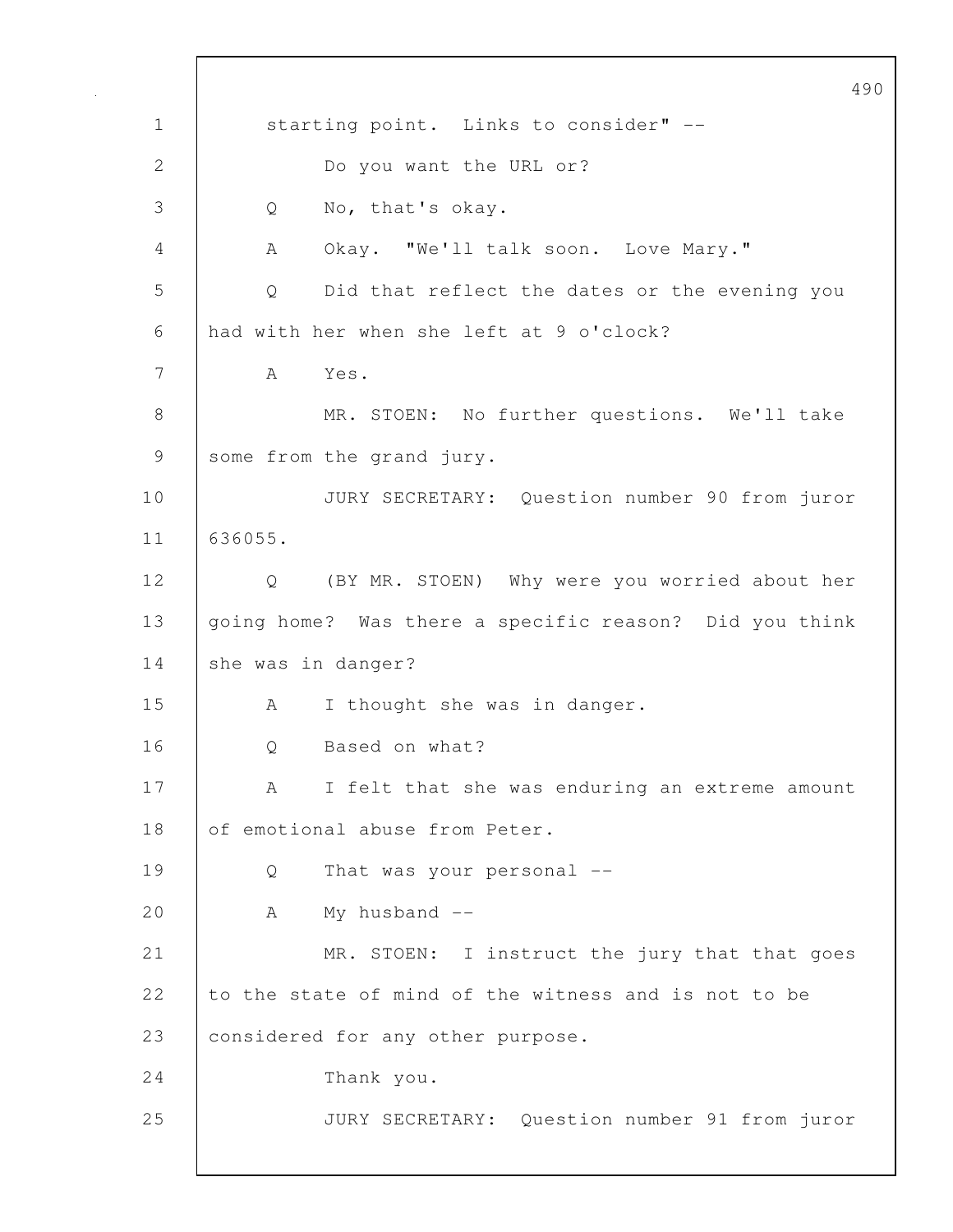|                | 491                                                 |
|----------------|-----------------------------------------------------|
| $\mathbf 1$    | 609424.                                             |
| $\mathbf{2}$   | (BY MR. STOEN) Do you know if Susan ingested<br>Q   |
| $\mathfrak{Z}$ | pot brownies the night of her visit to you?         |
| 4              | No, she didn't.<br>A                                |
| 5              | Did Susan phone or text you to say she made it<br>Q |
| 6              | home safely?                                        |
| 7              | She didn't.<br>A                                    |
| $8\,$          | Was Susan keeping an active diary or journal<br>Q   |
| $\mathcal{G}$  | at the time of her death?                           |
| 10             | She was.<br>A                                       |
| 11             | Did you ever see or read it?<br>Q                   |
| 12             | I watched her type into it.<br>A                    |
| 13             | Pardon me?<br>Q                                     |
| 14             | I watched her typing into it.<br>A                  |
| 15             | Did you ever get a chance to see it after<br>Q      |
| 16             | this?                                               |
| 17             | Not after that.<br>А                                |
| 18             | Do you know what happened to it? I mean do<br>Q     |
| 19             | you have personal knowledge of what happened to it? |
| 20             | I don't have personal knowledge of what<br>A        |
| 21             | happened to it.                                     |
| 22             | JURY SECRETARY: Question number 92 from juror       |
| 23             | 616861.                                             |
| 24             | (BY MR. STOEN) Was Mrs. Keegan hesitant to<br>Q     |
| 25             | leave your house that night?                        |
|                |                                                     |

 $\overline{\phantom{a}}$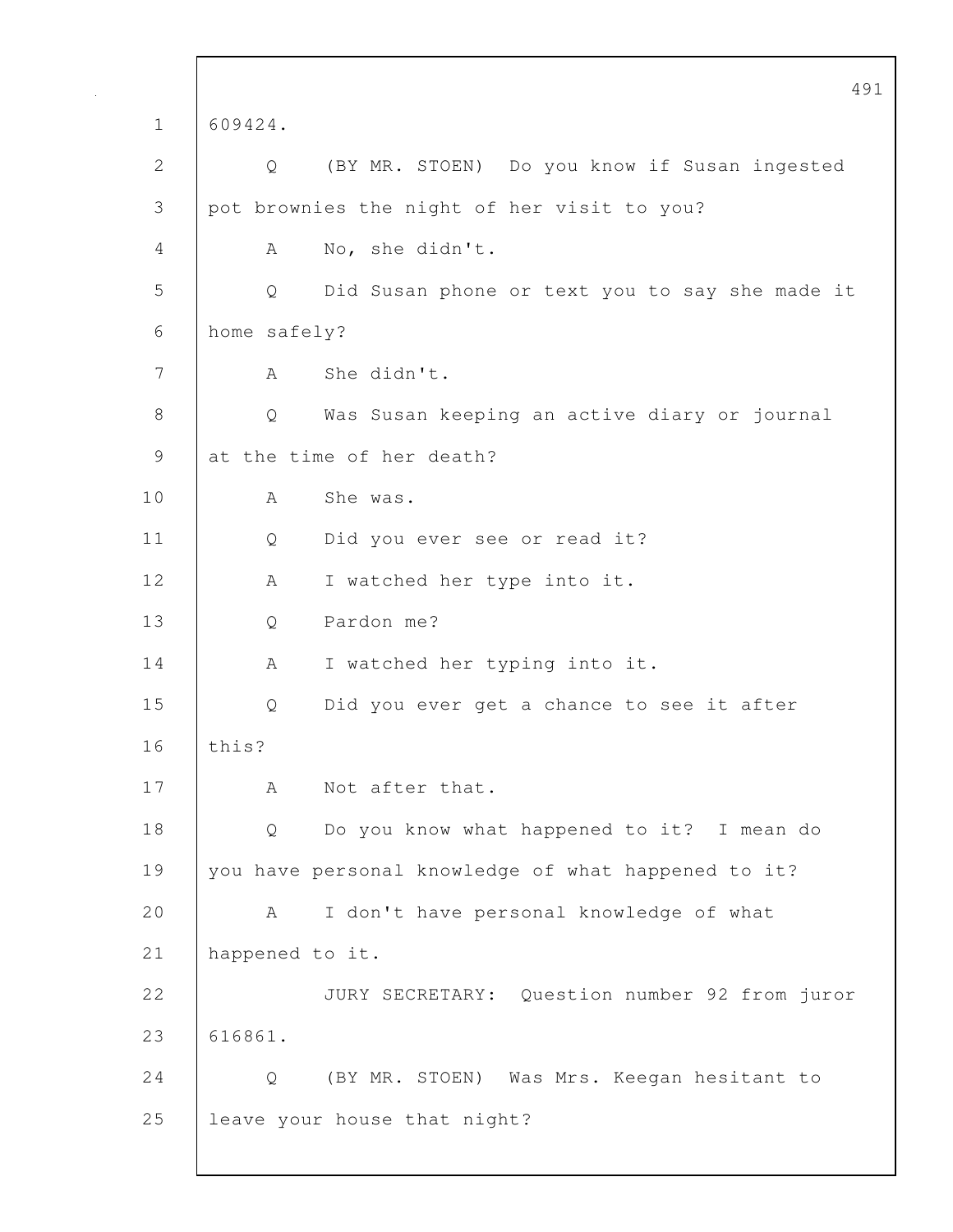492 1 | A No. 2 Q Are you aware of what assets the Keegans had 3 to split? 4 A Yes. 5 Q What were they? 6 A About \$500,000. They owned their house 7 | outright and they had some other --8 Q And how do you know that? 9 A Because that's what the conversation was that 10 night. 11 Q Okay. 12 | A We looked at spreadsheets. 13 Q Okay. Again, that doesn't go to --14 | A Okay. 15 Q -- anything that Susan said to you. It goes 16 to your state of mind. 17 | A Okay. 18 Q The jurors are instructed to disregard it for 19 any other purpose. 20 Was Mrs. -- well, just based on your knowledge 21 of Mr. Keegan, do you have an opinion as to whether he 22 was the jealous type? 23 A There's a lot of ways to interpret that, 24  $\vert$  but  $\vert$  --25 Q If you can't interpret it, just say so. You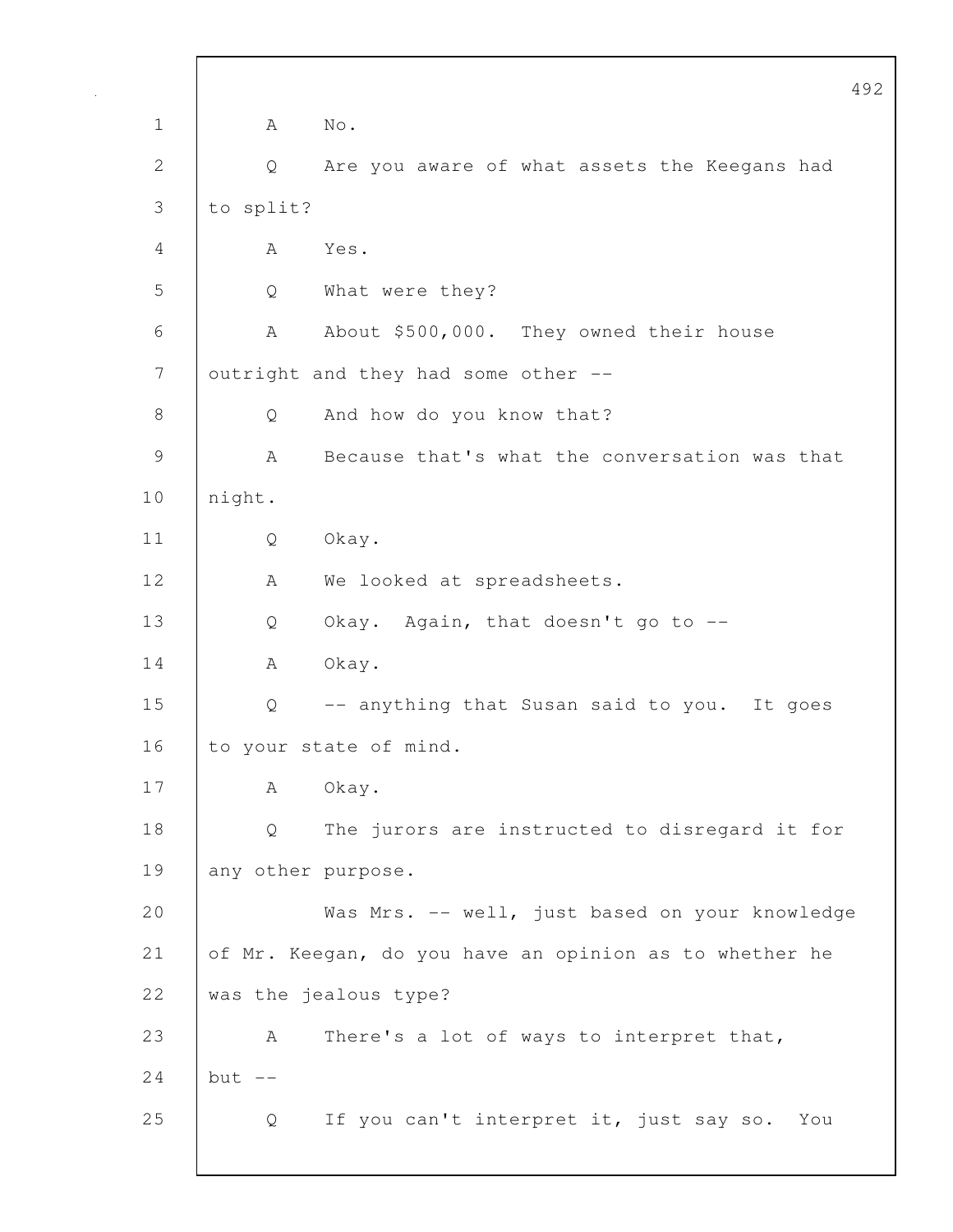|              | 493                                                      |
|--------------|----------------------------------------------------------|
| $\mathbf 1$  | don't have to answer something that's hard to interpret. |
| $\mathbf{2}$ | Yeah, I don't know how to respond to that.<br>Α          |
| 3            | Okay. And what was your mood after<br>Q                  |
| 4            | Mrs. Keegan left your house?                             |
| 5            | I was deeply worried about her.<br>A                     |
| 6            | Did you sense your friend's mortality?<br>Q              |
| 7            | A<br>I had a moment when Susan was in her car. And       |
| 8            | we both walked her out to her car. It was a nice night.  |
| 9            | We were sorry she wasn't staying with us and that she    |
| 10           | was going home, she was determined to go home. I didn't  |
| 11           | always do this, but I was compelled to say, "Susan, I    |
| 12           | love you."                                               |
| 13           | Okay.<br>Q                                               |
| 14           | And those were the last words I said to her.<br>A        |
| 15           | Thank you.<br>Q                                          |
| 16           | JURY SECRETARY: Question number 93 from juror            |
| 17           | 620342.                                                  |
| 18           | (BY MR. STOEN) When Peter told you she had<br>Q          |
| 19           | been drinking and taking drugs, did you tell him that    |
| 20           | Susan had spent the evening with you?                    |
| 21           | I did.<br>A                                              |
| 22           | And what $--$ if so, what was his reaction?<br>Q         |
| 23           | He seemed unaware that she had been with us.<br>Α        |
| 24           | And did you say anything about the subject of<br>Q       |
| 25           | her taking drugs or not taking drugs?                    |
|              |                                                          |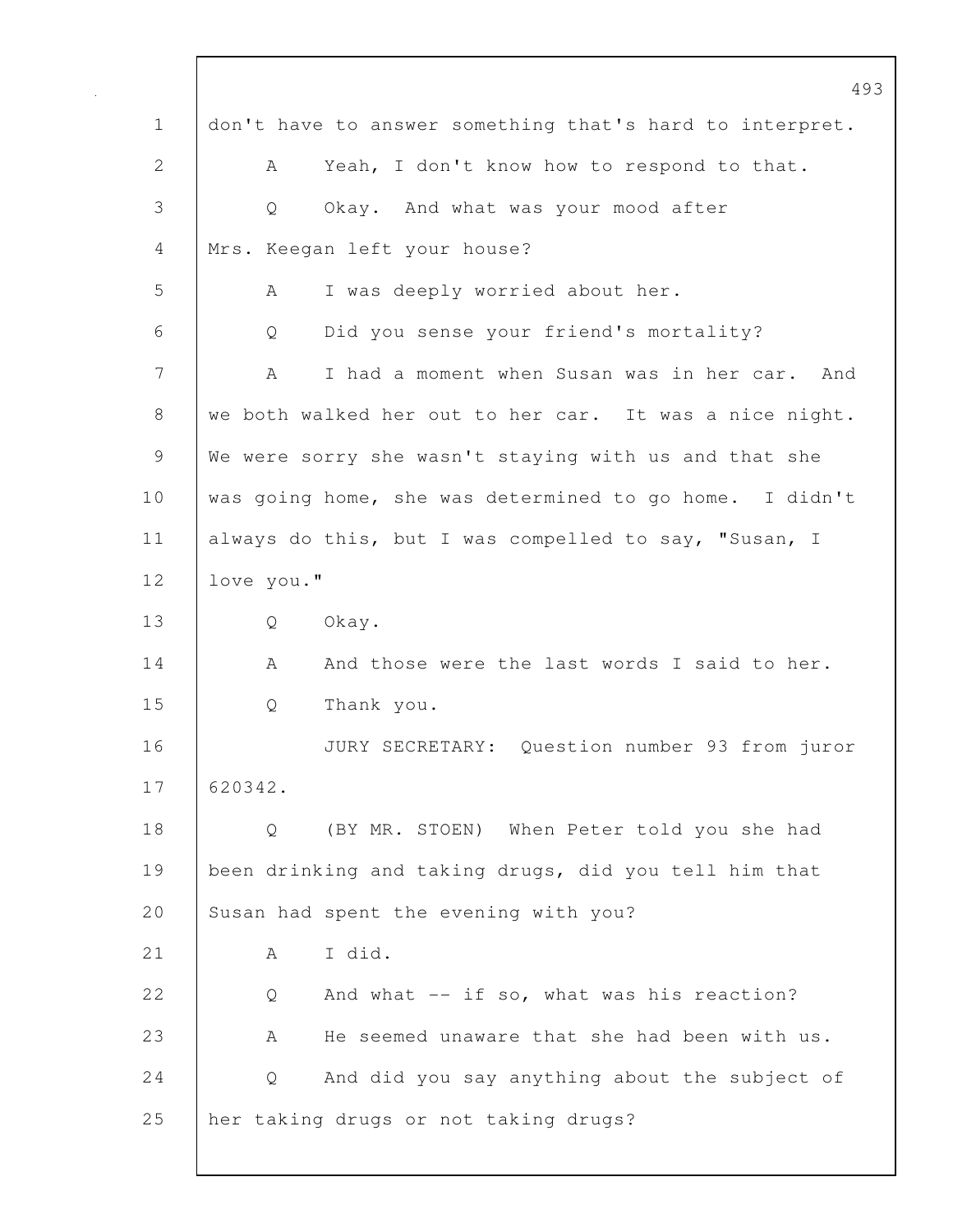|              | 494                                                      |
|--------------|----------------------------------------------------------|
| $\mathbf 1$  | I said she left our house completely sober.<br>A         |
| $\mathbf{2}$ | Those are your words to Peter Keegan?<br>Q               |
| 3            | Yes.<br>A                                                |
| 4            | Thank you.<br>Q                                          |
| 5            | MR. STOEN: Anything else?                                |
| 6            | JURY SECRETARY: That's it.                               |
| 7            | MR. STOEN: Okay. Well, thank you so much,                |
| 8            | Mary. It's know it's been hard.                          |
| 9            | THE WITNESS: Thank you.                                  |
| 10           | MR. STOEN: Ladies and gentlemen, my intention            |
| 11           | was to try to wrap up the evidence today; but as life -- |
| 12           | as you all know being people who participate in life,    |
| 13           | things changed. We have been made aware there are some   |
| 14           | additional witnesses that wish to appear in this case.   |
| 15           | They are not available today. They will be available,    |
| 16           | so far as we know, tomorrow morning. So I have no        |
| 17           | there is nothing further that I can do today with you.   |
| 18           | And I apologize for those of you who have made           |
| 19           | a long trip here, but we're going -- I have no more      |
| 20           | evidence to submit, Madam Foreperson, today. We can      |
| 21           | resume tomorrow whenever the reporter can get back from  |
| 22           | her medical exam.                                        |
| 23           | JURY FOREPERSON: Just out of curiosity, we               |
| 24           | have A. Jay Chapman on here.                             |
| 25           | MR. STOEN: Pardon me?                                    |
|              |                                                          |

 $\mathbf I$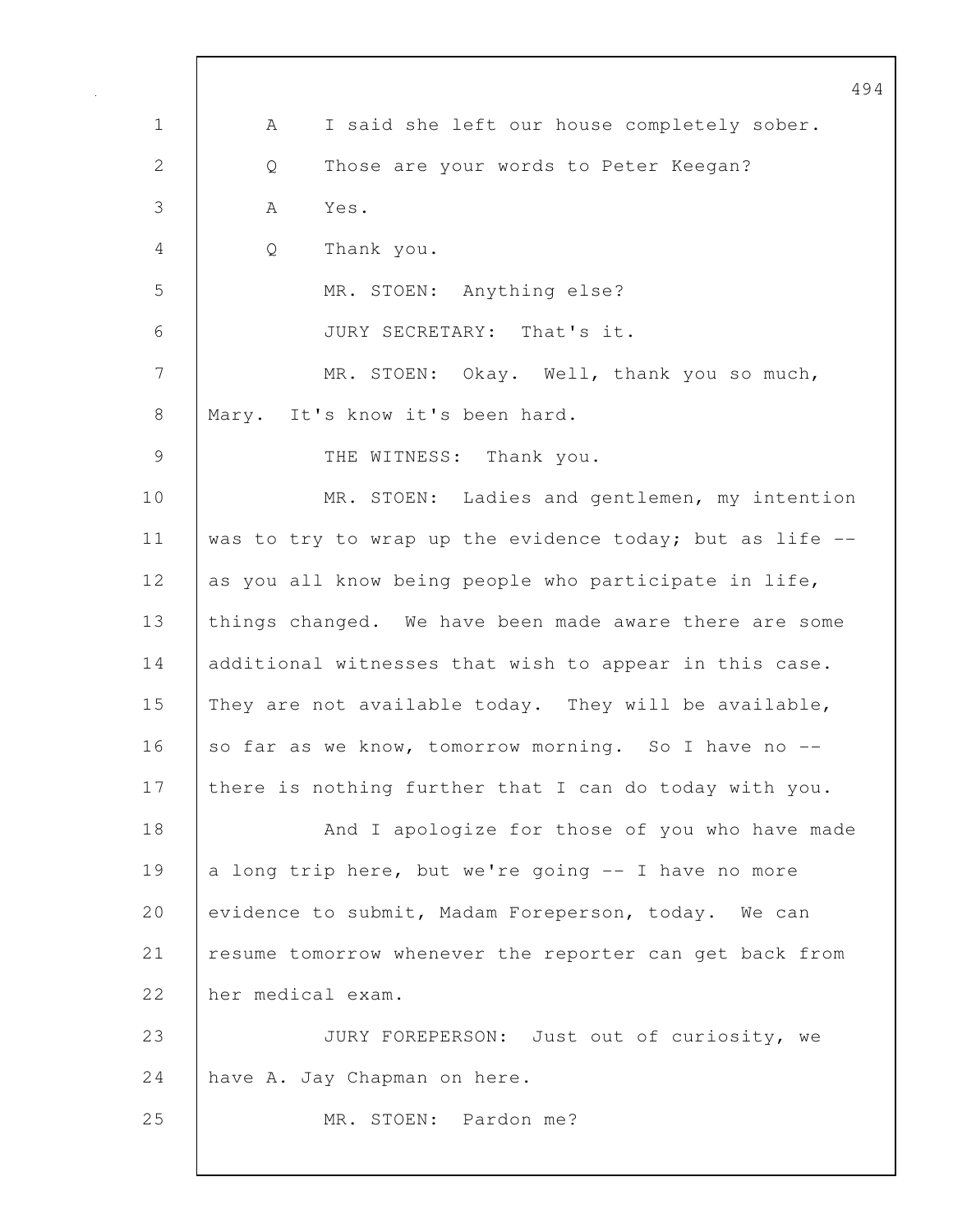495 1 JURY FOREPERSON: A. Jay Chapman. 2 MR. STOEN: He's going to be my last witness. 3 JURY FOREPERSON: Oh, okay. 4 A JUROR: How many more witnesses do you have? 5 MR. STOEN: It's beyond my control. Put it 6 that way. I don't know. 7 A JUROR: Well, who's calling these witnesses? 8 MR. STOEN: I have made an invitation for 9 witnesses -- put it this way, I'm calling them all, but 10 | I have made overtures for any witnesses that have 11 | anything to bear on this subject to appear. 12 Yes. 13 A JUROR: Seems there's a discrepancy in what 14 she said. I think if you look back at the record, 15 didn't she say that Susan had come to visit her on 16 November 10th and that Peter called her on November 17 12th? 18 MR. STOEN: That's what she said. 19 A JUROR: Wouldn't that be incorrect? Because 20 if she visited her on the 10th and she went home that 21 night, she was killed that night or died that night. So 22 wouldn't Peter have called her the next morning? 23 MR. STOEN: That's for you to -- that's not 24 for me to say. 25 | A JUROR: Okay. So he did call her on the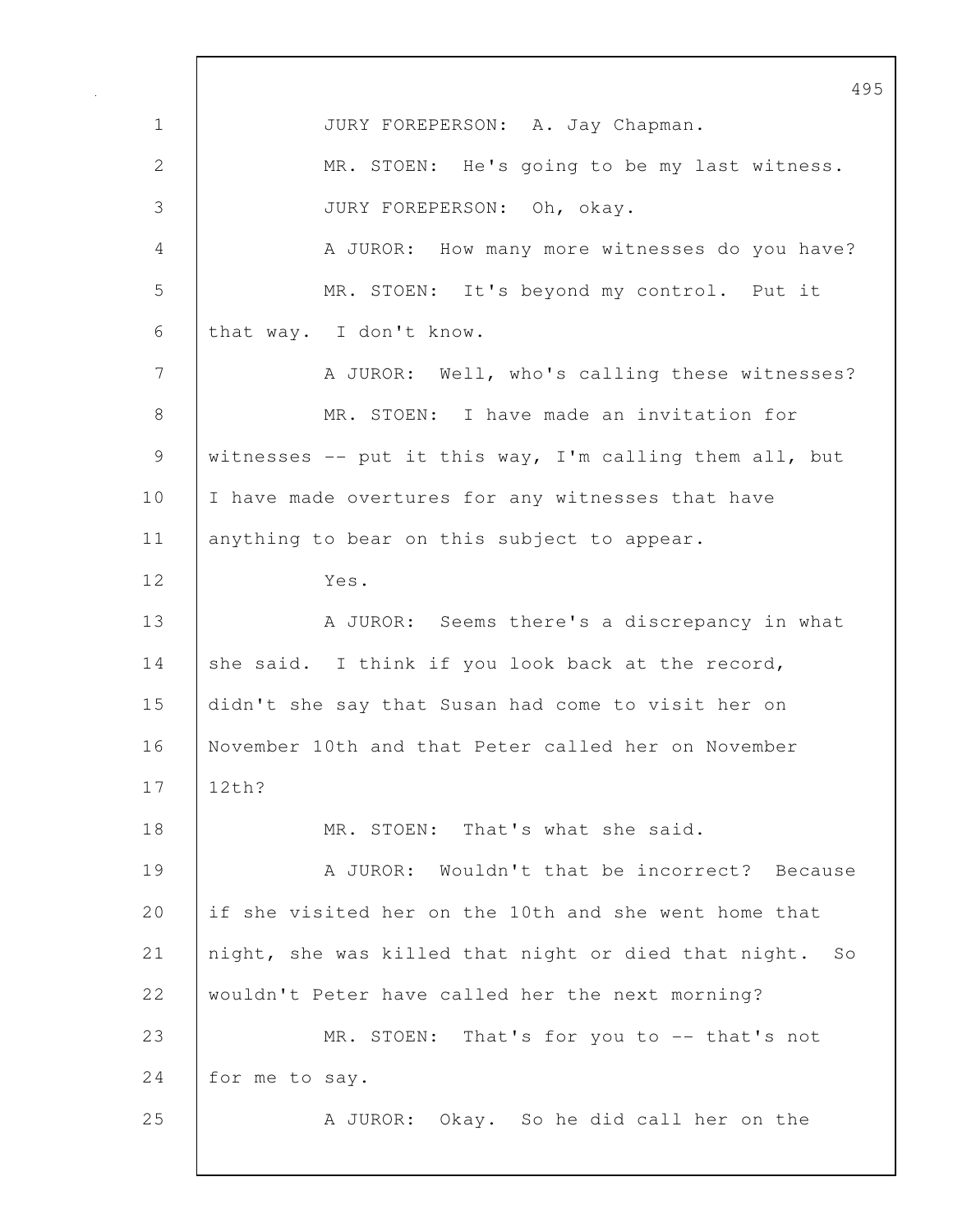496 1 12th. 2 A JUROR: Yes. 3 A JUROR: That's what I'm trying to clarify, 4 that he did call her on the 12th, not the 11th. So an 5 entire day went by. All right. Thank you. 6 MR. STOEN: So I thank you all for your 7 diligence in this case. 8 JURY FOREPERSON: I need to read the secrecy 9 admonition. 10 The jurors are admonished that they are not to 11 form or express any opinions about this case or discuss 12 it among themselves until the grand jury receives the 13 case for deliberation. In addition, no investigation or 14 inspection of any evidence should be conducted without 15 the permission of the foreperson and on advice of the 16 deputy district attorney. A violation of this can 17 result in a charge of contempt against a grand juror who 18 investigates or views any matters with regard to this 19 case without the entire body of the grand jury and in 20 violation of this admonition. 21 So tomorrow morning we'll come back at 9:30. 22 MR. STOEN: Yes, please. 23 We're off the record now. 24 (Proceedings adjourned.)  $25$  - - -